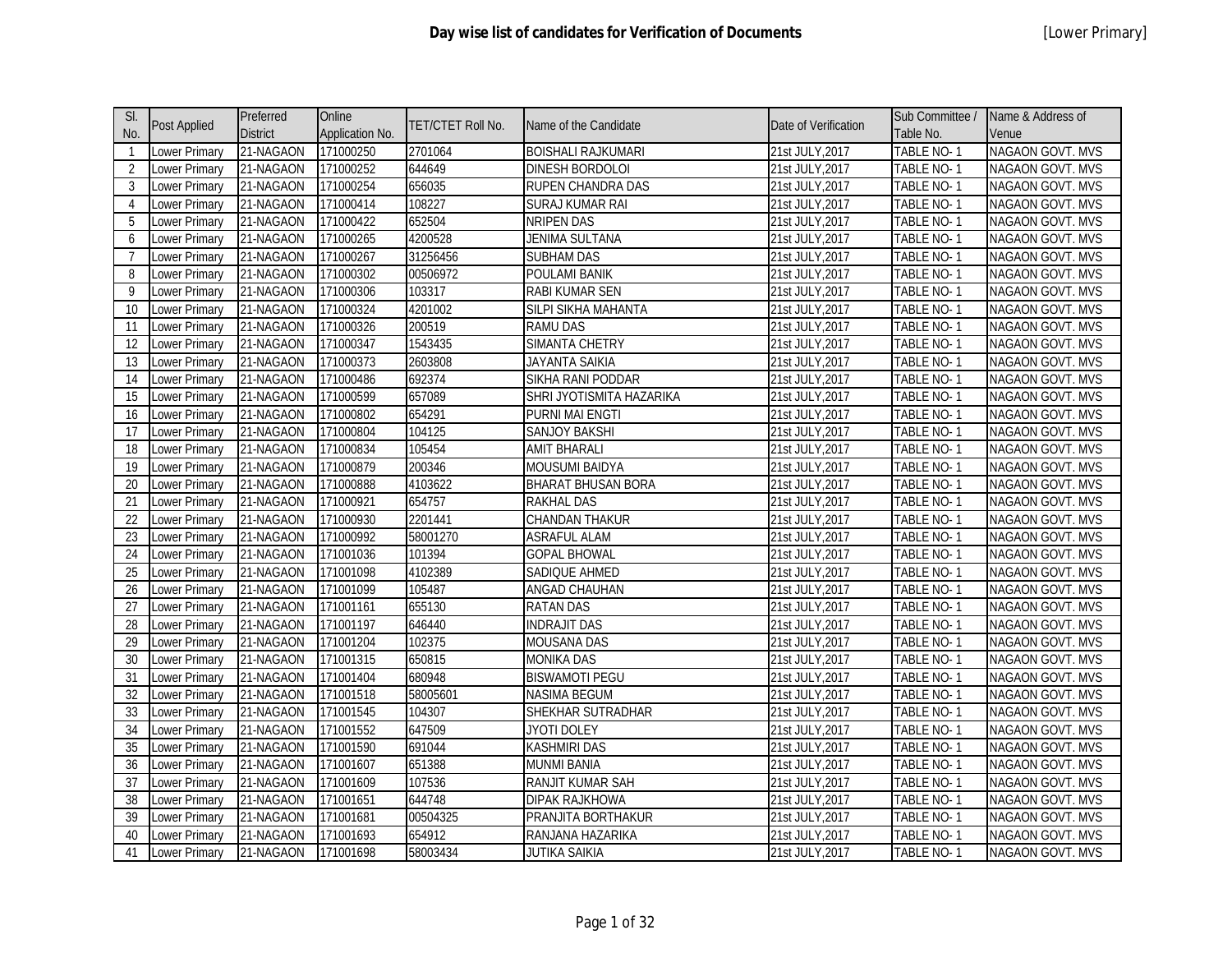| SI. |                      | Preferred       | Online          | TET/CTET Roll No. | Name of the Candidate    | Date of Verification | Sub Committee /   | Name & Address of       |
|-----|----------------------|-----------------|-----------------|-------------------|--------------------------|----------------------|-------------------|-------------------------|
| No. | <b>Post Applied</b>  | <b>District</b> | Application No. |                   |                          |                      | Table No.         | Venue                   |
| 42  | Lower Primary        | 21-NAGAON       | 171001707       | 649124            | <b>MADHUSMITA BHUYAN</b> | 21st JULY, 2017      | TABLE NO-1        | <b>NAGAON GOVT. MVS</b> |
| 43  | ower Primary         | 21-NAGAON       | 171001734       | 656322            | SANGEETA HAZARIKA        | 21st JULY, 2017      | TABLE NO-1        | <b>NAGAON GOVT. MVS</b> |
| 44  | Lower Primary        | 21-NAGAON       | 171001737       | 690576            | <b>DIBASHREE DAS</b>     | 21st JULY, 2017      | TABLE NO-1        | NAGAON GOVT. MVS        |
| 45  | ower Primary         | 21-NAGAON       | 171001742       | 4108150           | RASHMI REKHA DEVI        | 21st JULY, 2017      | TABLE NO-1        | <b>NAGAON GOVT. MVS</b> |
| 46  | ower Primary         | 21-NAGAON       | 171001763       | 691637            | <b>NILOM RABHA</b>       | 21st JULY, 2017      | TABLE NO-1        | NAGAON GOVT. MVS        |
| 47  | ower Primary         | 21-NAGAON       | 171001779       | 676008            | POPY THENGAL             | 21st JULY, 2017      | TABLE NO-1        | <b>NAGAON GOVT. MVS</b> |
| 48  | ower Primary         | 21-NAGAON       | 171001784       | 652295            | <b>NIRMALI DAS</b>       | 21st JULY, 2017      | TABLE NO-1        | NAGAON GOVT. MVS        |
| 49  | ower Primary         | 21-NAGAON       | 171001815       | 648075            | KANGKANA PATAR           | 21st JULY, 2017      | TABLE NO-1        | NAGAON GOVT. MVS        |
| 50  | Lower Primary        | 21-NAGAON       | 171001829       | 691294            | MINAKHI RABHA            | 21st JULY, 2017      | TABLE NO-1        | NAGAON GOVT. MVS        |
| 51  | Lower Primary        | 21-NAGAON       | 171001833       | 106569            | <b>MADHUMITA DAS</b>     | 21st JULY, 2017      | TABLE NO-1        | NAGAON GOVT. MVS        |
| 52  | Lower Primary        | 21-NAGAON       | 171001838       | 101237            | <b>DIPANKAR PAUL</b>     | 21st JULY, 2017      | TABLE NO-1        | <b>NAGAON GOVT. MVS</b> |
| 53  | Lower Primary        | 21-NAGAON       | 171001854       | 644697            | <b>DIPA RANI PATAR</b>   | 21st JULY, 2017      | TABLE NO-1        | NAGAON GOVT. MVS        |
| 54  | ower Primary         | 21-NAGAON       | 171001888       | 675109            | <b>MUKUNDA SAIKIA</b>    | 21st JULY, 2017      | TABLE NO-1        | <b>NAGAON GOVT. MVS</b> |
| 55  | Lower Primary        | 21-NAGAON       | 171001890       | 106009            | <b>DILIP KUMAR PATEL</b> | 21st JULY, 2017      | TABLE NO-1        | NAGAON GOVT. MVS        |
| 56  | ower Primary         | 21-NAGAON       | 171001899       | 641868            | <b>BASANTA BORDOLOI</b>  | 21st JULY, 2017      | <b>TABLE NO-1</b> | <b>NAGAON GOVT. MVS</b> |
| 57  | ower Primary         | 21-NAGAON       | 171001903       | 670393            | <b>ANJU MONI DAS</b>     | 21st JULY, 2017      | <b>TABLE NO-1</b> | <b>NAGAON GOVT. MVS</b> |
| 58  | ower Primary         | 21-NAGAON       | 171001943       | 4601148           | HIRUMONI DEOGHARIA       | 21st JULY, 2017      | <b>TABLE NO-1</b> | <b>NAGAON GOVT. MVS</b> |
| 59  | Lower Primary        | 21-NAGAON       | 171001968       | 690736            | <b>GITAMONI BONIA</b>    | 21st JULY, 2017      | TABLE NO-1        | <b>NAGAON GOVT. MVS</b> |
| 60  | Lower Primary        | 21-NAGAON       | 171002026       | 107226            | PRIYANKA KUMARI CHAUHAN  | 21st JULY, 2017      | <b>TABLE NO-1</b> | NAGAON GOVT. MVS        |
| 61  | Lower Primary        | 21-NAGAON       | 171002067       | 653861            | PRATIBHA DAS             | 21st JULY, 2017      | TABLE NO-1        | <b>NAGAON GOVT. MVS</b> |
| 62  | ower Primary         | 21-NAGAON       | 171002070       | 659793            | URMI DAS HAZARIKA        | 21st JULY, 2017      | TABLE NO-1        | NAGAON GOVT. MVS        |
| 63  | Lower Primary        | 21-NAGAON       | 171002173       | 4503397           | <b>GEETALI HAZARIKA</b>  | 21st JULY, 2017      | TABLE NO-1        | <b>NAGAON GOVT. MVS</b> |
| 64  | Lower Primary        | 21-NAGAON       | 171002188       | 641651            | <b>BANDANA HIRA</b>      | 21st JULY, 2017      | TABLE NO-1        | NAGAON GOVT. MVS        |
| 65  | ower Primary         | 21-NAGAON       | 171002233       | 654030            | PRIYANKA HIRA            | 21st JULY, 2017      | TABLE NO-1        | <b>NAGAON GOVT. MVS</b> |
| 66  | ower Primary         | 21-NAGAON       | 171002262       | 692690            | <b>SUMI DAS</b>          | 21st JULY, 2017      | TABLE NO-1        | NAGAON GOVT. MVS        |
| 67  | ower Primary         | 21-NAGAON       | 171002299       | 654256            | PURABI MUDOI             | 21st JULY, 2017      | TABLE NO-1        | NAGAON GOVT. MVS        |
| 68  | ower Primary         | 21-NAGAON       | 171002321       | 648783            | LAKHYA RAJ BOSUMATARY    | 21st JULY, 2017      | TABLE NO-1        | NAGAON GOVT. MVS        |
| 69  | ower Primary         | 21-NAGAON       | 171002408       | 1542756           | LUKUMANI SARMAH          | 21st JULY, 2017      | TABLE NO-1        | <b>NAGAON GOVT. MVS</b> |
| 70  | ower Primary         | 21-NAGAON       | 171002485       | 02219840          | KARAN SINGH GOTHWAL      | 21st JULY, 2017      | TABLE NO-1        | <b>NAGAON GOVT. MVS</b> |
| 71  | Lower Primary        | 21-NAGAON       | 171002487       | 648994            | LISHASRI DAS             | 21st JULY, 2017      | TABLE NO-1        | NAGAON GOVT. MVS        |
| 72  | Lower Primary        | 21-NAGAON       | 171002545       | 4103975           | <b>DEBASISH BISWAS</b>   | 21st JULY, 2017      | TABLE NO-1        | <b>NAGAON GOVT. MVS</b> |
| 73  | Lower Primary        | 21-NAGAON       | 171002638       | 54004378          | SAHIDUR ISLAM            | 21st JULY, 2017      | TABLE NO-1        | NAGAON GOVT. MVS        |
| 74  | Lower Primary        | 21-NAGAON       | 171002718       | 692056            | <b>RANTU DAS</b>         | 21st JULY, 2017      | TABLE NO-1        | NAGAON GOVT. MVS        |
| 75  | ower Primary         | 21-NAGAON       | 171002722       | 1808826           | TEK BAHADUR TAMANG       | 21st JULY, 2017      | TABLE NO-1        | NAGAON GOVT. MVS        |
| 76  | ower Primary         | 21-NAGAON       | 171002738       | 4104954           | KANDARPA BORA            | 21st JULY, 2017      | TABLE NO-1        | <b>NAGAON GOVT. MVS</b> |
| 77  | ower Primary         | 21-NAGAON       | 171002808       | 1542108           | <b>APON RABHA</b>        | 21st JULY, 2017      | TABLE NO-1        | <b>NAGAON GOVT. MVS</b> |
| 78  | ower Primary         | 21-NAGAON       | 171002855       | 1542108           | <b>APON RABHA</b>        | 21st JULY, 2017      | TABLE NO-1        | <b>NAGAON GOVT. MVS</b> |
| 79  | ower Primary         | 21-NAGAON       | 171002977       | 58007913          | SHAHNAZ AKHTER           | 21st JULY, 2017      | TABLE NO-1        | <b>NAGAON GOVT. MVS</b> |
| 80  | ower Primary         | 21-NAGAON       | 171003019       | 102073            | <b>MANI DEY</b>          | 21st JULY, 2017      | TABLE NO-1        | NAGAON GOVT. MVS        |
| 81  | ower Primary         | 21-NAGAON       | 171003062       | 107094            | PIYALI DEY               | 21st JULY,2017       | TABLE NO- 1       | <b>NAGAON GOVT. MVS</b> |
| 82  | <b>Lower Primary</b> | 21-NAGAON       | 171003146       | 652290            | NIRMALI BARUAH           | 21st JULY, 2017      | TABLE NO-1        | NAGAON GOVT. MVS        |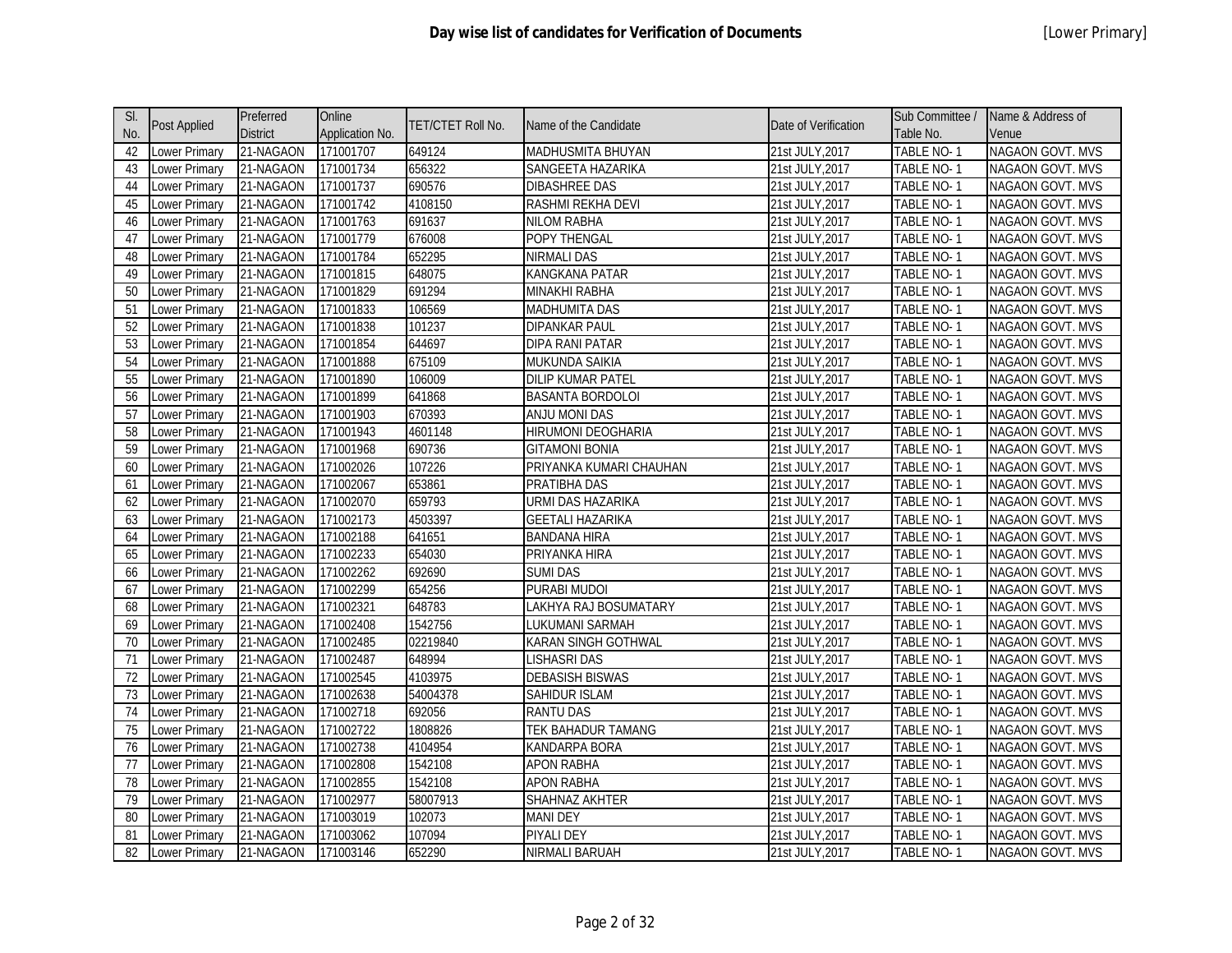| SI. | <b>Post Applied</b>  | Preferred       | Online          | TET/CTET Roll No. | Name of the Candidate      | Date of Verification | Sub Committee /   | Name & Address of       |
|-----|----------------------|-----------------|-----------------|-------------------|----------------------------|----------------------|-------------------|-------------------------|
| No. |                      | <b>District</b> | Application No. |                   |                            |                      | Table No.         | Venue                   |
| 83  | Lower Primary        | 21-NAGAON       | 171003170       | 692396            | <b>HIMANI SUTRADHAR</b>    | 21st JULY, 2017      | TABLE NO-1        | <b>NAGAON GOVT. MVS</b> |
| 84  | ower Primary         | 21-NAGAON       | 171003175       | 00507151          | <b>DHARITRI DEVI</b>       | 21st JULY, 2017      | TABLE NO-1        | <b>NAGAON GOVT. MVS</b> |
| 85  | Lower Primary        | 21-NAGAON       | 171003195       | 630796            | <b>HIRAMONI MILI</b>       | 21st JULY, 2017      | TABLE NO-1        | NAGAON GOVT. MVS        |
| 86  | ower Primary         | 21-NAGAON       | 171000069       | 646739            | JAYANTA KUMAR SAIKIA       | 21st JULY, 2017      | TABLE NO-1        | <b>NAGAON GOVT. MVS</b> |
| 87  | ower Primary         | 21-NAGAON       | 171000071       | 692191            | <b>RUPA MAULIK</b>         | 21st JULY, 2017      | TABLE NO-1        | NAGAON GOVT. MVS        |
| 88  | ower Primary         | 21-NAGAON       | 171000114       | 641922            | <b>BEAUTY DAS</b>          | 21st JULY, 2017      | TABLE NO-1        | <b>NAGAON GOVT. MVS</b> |
| 89  | ower Primary         | 21-NAGAON       | 171000157       | 657633            | SRI BHASKAR JYOTI SAIKIA   | 21st JULY, 2017      | TABLE NO-1        | NAGAON GOVT. MVS        |
| 90  | ower Primary         | 21-NAGAON       | 171000189       | 641166            | <b>ARNAB BAIRAGI</b>       | 21st JULY, 2017      | TABLE NO-1        | NAGAON GOVT. MVS        |
| 91  | ower Primary         | 21-NAGAON       | 171003231       | 58000914          | ANUWARUL ISLAM             | 21st JULY, 2017      | TABLE NO-1        | NAGAON GOVT. MVS        |
| 92  | ower Primary         | 21-NAGAON       | 171003418       | 00502535          | SNEHAKSHI SARKAR           | 21st JULY, 2017      | TABLE NO-1        | NAGAON GOVT. MVS        |
| 93  | Lower Primary        | 21-NAGAON       | 171003526       | 100750            | <b>BINITA MONDAL</b>       | 21st JULY, 2017      | TABLE NO-1        | <b>NAGAON GOVT. MVS</b> |
| 94  | Lower Primary        | 21-NAGAON       | 171003639       | 4109188           | SRI KUMUD CHANDRA BORDOLOI | 21st JULY, 2017      | TABLE NO-1        | NAGAON GOVT. MVS        |
| 95  | ower Primary         | 21-NAGAON       | 171003792       | 671141            | <b>BIPLOV PEGU</b>         | 21st JULY, 2017      | TABLE NO-1        | <b>NAGAON GOVT. MVS</b> |
| 96  | Lower Primary        | 21-NAGAON       | 171003813       | 107522            | RANI KUMARI SINGH          | 21st JULY, 2017      | TABLE NO-1        | NAGAON GOVT. MVS        |
| 97  | Lower Primary        | 21-NAGAON       | 171003817       | 108331            | <b>UJJAL NAMA DAS</b>      | 21st JULY, 2017      | <b>TABLE NO-1</b> | <b>NAGAON GOVT. MVS</b> |
| 98  | ower Primary         | 21-NAGAON       | 171003822       | 00803224          | <b>SANJAY KUMAR SAH</b>    | 21st JULY, 2017      | <b>TABLE NO-1</b> | <b>NAGAON GOVT. MVS</b> |
| 99  | ower Primary         | 21-NAGAON       | 171003893       | 649850            | <b>MARY SAIKIA</b>         | 21st JULY, 2017      | <b>TABLE NO-1</b> | NAGAON GOVT. MVS        |
| 100 | Lower Primary        | 21-NAGAON       | 171003911       | 691169            | MADHURYA MOHAN DAS         | 21st JULY, 2017      | TABLE NO-1        | NAGAON GOVT. MVS        |
| 101 | Lower Primary        | 21-NAGAON       | 171003925       | 642421            | BIDYAWATI HAZARIKA         | 21st JULY, 2017      | <b>TABLE NO-2</b> | NAGAON GOVT. MVS        |
| 102 | Lower Primary        | 21-NAGAON       | 171003952       | 672890            | <b>JITU DOLEY</b>          | 21st JULY, 2017      | TABLE NO-2        | <b>NAGAON GOVT. MVS</b> |
| 103 | Lower Primary        | 21-NAGAON       | 171003960       | 691482            | <b>MRIDUL DAS</b>          | 21st JULY, 2017      | TABLE NO-2        | NAGAON GOVT. MVS        |
| 104 | Lower Primary        | 21-NAGAON       | 171003996       | 656803            | <b>SATABDI DAS</b>         | 21st JULY, 2017      | TABLE NO-2        | <b>NAGAON GOVT. MVS</b> |
| 105 | Lower Primary        | 21-NAGAON       | 171004129       | 101473            | <b>ILA SARKAR</b>          | 21st JULY, 2017      | TABLE NO-2        | NAGAON GOVT. MVS        |
| 106 | ower Primary         | 21-NAGAON       | 171004133       | 691467            | <b>MOUSUMI DAS</b>         | 21st JULY, 2017      | TABLE NO-2        | <b>NAGAON GOVT. MVS</b> |
| 107 | ower Primary         | 21-NAGAON       | 171004167       | 676886            | RANJAN SAIKIA              | 21st JULY, 2017      | TABLE NO-2        | NAGAON GOVT. MVS        |
| 108 | ower Primary         | 21-NAGAON       | 171004189       | 102047            | <b>MAMPY NAG</b>           | 21st JULY, 2017      | TABLE NO-2        | NAGAON GOVT. MVS        |
| 109 | ower Primary         | 21-NAGAON       | 171004204       | 655361            | <b>RIJU MONI HAZARIKA</b>  | 21st JULY, 2017      | TABLE NO-2        | NAGAON GOVT. MVS        |
| 110 | Lower Primary        | 21-NAGAON       | 171004211       | 4108605           | SARAT CHANDRA BORA         | 21st JULY, 2017      | TABLE NO-2        | <b>NAGAON GOVT. MVS</b> |
| 111 | Lower Primary        | 21-NAGAON       | 171004224       | 58006067          | PANGKHI SAIKIA             | 21st JULY, 2017      | TABLE NO-2        | NAGAON GOVT. MVS        |
| 112 | Lower Primary        | 21-NAGAON       | 171004229       | 645037            | <b>DIPJYOTI HIRA</b>       | 21st JULY, 2017      | TABLE NO-2        | NAGAON GOVT. MVS        |
| 113 | Lower Primary        | 21-NAGAON       | 171004259       | 652299            | <b>NIRMALI DAS</b>         | 21st JULY, 2017      | TABLE NO-2        | <b>NAGAON GOVT. MVS</b> |
| 114 | Lower Primary        | 21-NAGAON       | 171004262       | 692324            | <b>SEBI MANDAL</b>         | 21st JULY, 2017      | TABLE NO-2        | NAGAON GOVT. MVS        |
| 115 | Lower Primary        | 21-NAGAON       | 171004280       | 101020            | DAYAL CH DAS               | 21st JULY, 2017      | TABLE NO-2        | NAGAON GOVT. MVS        |
| 116 | ower Primary         | 21-NAGAON       | 171004343       | 652303            | <b>NIRMALI DAS</b>         | 21st JULY, 2017      | TABLE NO-2        | NAGAON GOVT. MVS        |
| 117 | ower Primary         | 21-NAGAON       | 171004463       | 103471            | <b>RAKHI MANDAL</b>        | 21st JULY, 2017      | TABLE NO-2        | <b>NAGAON GOVT. MVS</b> |
| 118 | ower Primary         | 21-NAGAON       | 171004514       | 1803275           | <b>BHASKAR RAJKHOWA</b>    | 21st JULY, 2017      | TABLE NO-2        | <b>NAGAON GOVT. MVS</b> |
| 119 | Lower Primary        | 21-NAGAON       | 171004519       | 652562            | PABITRA KUMAR DAS          | 21st JULY, 2017      | TABLE NO-2        | <b>NAGAON GOVT. MVS</b> |
| 120 | ower Primary         | 21-NAGAON       | 171004535       | 104592            | SRI KANCHAN MAZUMDER       | 21st JULY, 2017      | TABLE NO-2        | <b>NAGAON GOVT. MVS</b> |
| 121 | Lower Primary        | 21-NAGAON       | 171004537       | 58006379          | RAIHANA FIRDUSY            | 21st JULY, 2017      | TABLE NO-2        | NAGAON GOVT. MVS        |
| 122 | ower Primary         | 21-NAGAON       | 171004538       | 690256            | BALORAM MANDAL             | 21st JULY,2017       | TABLE NO- 2       | <b>NAGAON GOVT. MVS</b> |
| 123 | <b>Lower Primary</b> | 21-NAGAON       | 171004540       | 653377            | PRADIP DAS                 | 21st JULY, 2017      | TABLE NO-2        | NAGAON GOVT. MVS        |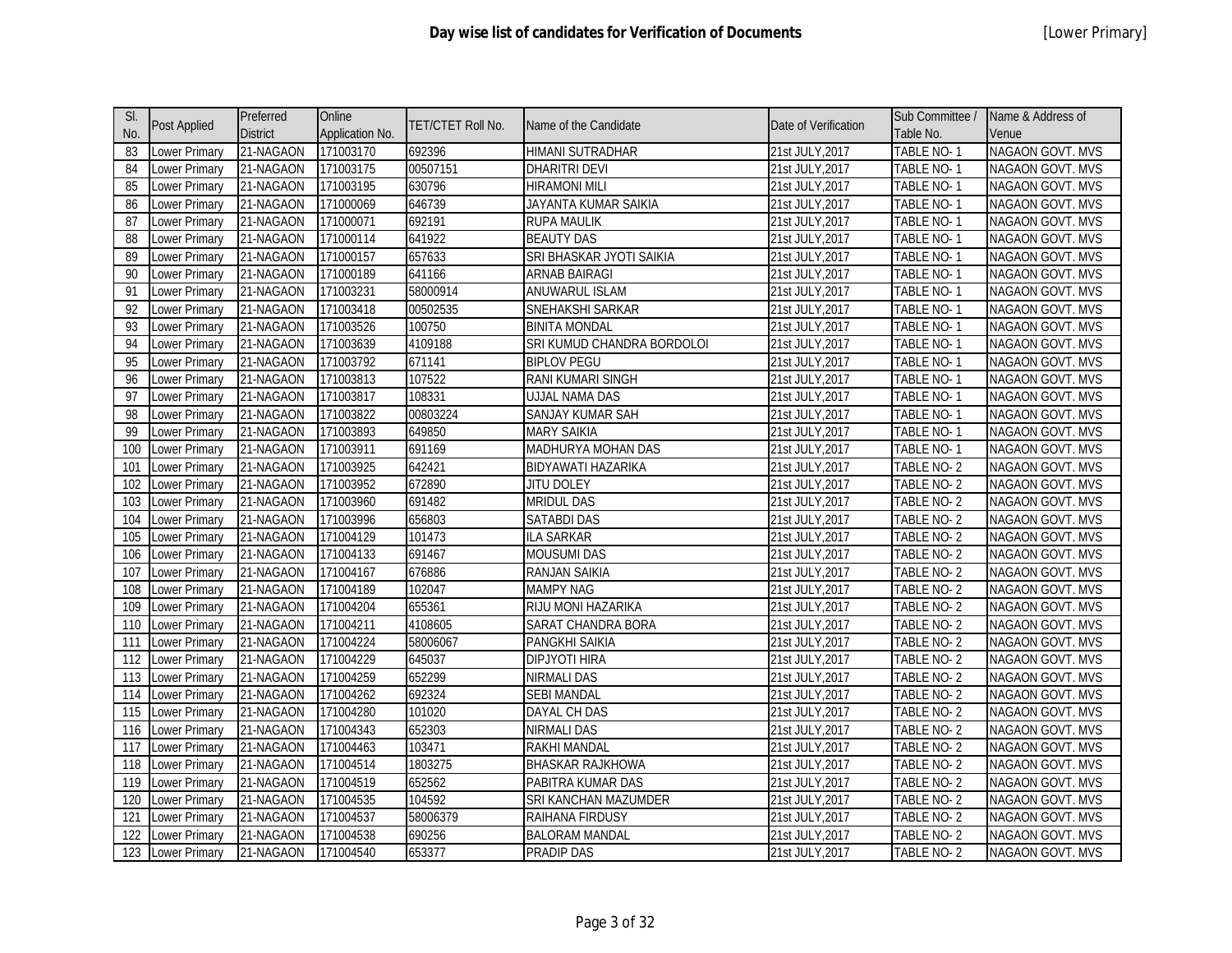| SI.              |                      | Preferred       | Online          |                          |                           |                      | Sub Committee / | Name & Address of       |
|------------------|----------------------|-----------------|-----------------|--------------------------|---------------------------|----------------------|-----------------|-------------------------|
| No.              | Post Applied         | <b>District</b> | Application No. | <b>TET/CTET Roll No.</b> | Name of the Candidate     | Date of Verification | Table No.       | Venue                   |
| 124              | Lower Primary        | 21-NAGAON       | 171004573       | 653470                   | PRAKASH GAONKHOWA         | 21st JULY, 2017      | TABLE NO-2      | <b>NAGAON GOVT. MVS</b> |
| 125              | Lower Primary        | 21-NAGAON       | 171004591       | 104166                   | SANTA KABIRAJ             | 21st JULY, 2017      | TABLE NO-2      | NAGAON GOVT. MVS        |
| 126              | Lower Primary        | 21-NAGAON       | 171004592       | 57005363                 | JEHERUL ISLAM             | 21st JULY, 2017      | TABLE NO-2      | <b>NAGAON GOVT. MVS</b> |
| 127              | Lower Primary        | 21-NAGAON       | 171004599       | 673644                   | LEELA BORDOLOI            | 21st JULY, 2017      | TABLE NO-2      | NAGAON GOVT. MVS        |
| 128              | Lower Primary        | 21-NAGAON       | 171004640       | 2600588                  | <b>JIT HAZARIKA</b>       | 21st JULY, 2017      | TABLE NO-2      | NAGAON GOVT. MVS        |
| 129              | Lower Primary        | 21-NAGAON       | 171004649       | 201084                   | CHANDAN BHARALI           | 21st JULY, 2017      | TABLE NO-2      | NAGAON GOVT. MVS        |
| 130              | Lower Primary        | 21-NAGAON       | 171004662       | 692143                   | <b>RITUMONI DAS</b>       | 21st JULY, 2017      | TABLE NO-2      | NAGAON GOVT. MVS        |
| 131              | Lower Primary        | 21-NAGAON       | 171004730       | 646930                   | <b>JINADRI BORUAH</b>     | 21st JULY, 2017      | TABLE NO-2      | <b>NAGAON GOVT. MVS</b> |
| 132              | Lower Primary        | 21-NAGAON       | 171004731       | 655600                   | RITA HAZARIKA             | 21st JULY, 2017      | TABLE NO-2      | NAGAON GOVT. MVS        |
| 133              | ower Primary         | 21-NAGAON       | 171004734       | 00504537                 | KUKIL KANTA SAIKIA        | 21st JULY,2017       | TABLE NO-2      | <b>NAGAON GOVT. MVS</b> |
| 134              | Lower Primary        | 21-NAGAON       | 171004737       | 200672                   | SINDHU SAHA               | 21st JULY, 2017      | TABLE NO-2      | NAGAON GOVT. MVS        |
| 135              | Lower Primary        | 21-NAGAON       | 171004747       | 202213                   | <b>SURAJ KUMAR THAKUR</b> | 21st JULY, 2017      | TABLE NO-2      | <b>NAGAON GOVT. MVS</b> |
| 136              | Lower Primary        | 21-NAGAON       | 171004767       | 653237                   | POLY HAZARIKA             | 21st JULY, 2017      | TABLE NO-2      | NAGAON GOVT. MVS        |
| $\overline{137}$ | Lower Primary        | 21-NAGAON       | 171004901       | 644009                   | <b>DEEPSHIKHA DEKA</b>    | 21st JULY, 2017      | TABLE NO-2      | NAGAON GOVT. MVS        |
| 138              | Lower Primary        | 21-NAGAON       | 171004916       | 691032                   | <b>KARABI BORA</b>        | 21st JULY, 2017      | TABLE NO-2      | NAGAON GOVT. MVS        |
| 139              | Lower Primary        | 21-NAGAON       | 171004988       | 3540289                  | <b>JAYANTA PATHAK</b>     | 21st JULY, 2017      | TABLE NO-2      | NAGAON GOVT. MVS        |
| 140              | Lower Primary        | 21-NAGAON       | 171005004       | 691424                   | MONALISHA HAZARIKA        | 21st JULY, 2017      | TABLE NO-2      | NAGAON GOVT. MVS        |
| 141              | Lower Primary        | 21-NAGAON       | 171005008       | 692499                   | SRI JITUMONI HAZARIKA     | 21st JULY, 2017      | TABLE NO-2      | NAGAON GOVT. MVS        |
| 142              | ower Primary         | 21-NAGAON       | 171005040       | 58005601                 | <b>NASIMA BEGUM</b>       | 21st JULY, 2017      | TABLE NO-2      | <b>NAGAON GOVT. MVS</b> |
| 143              | Lower Primary        | 21-NAGAON       | 171005041       | 671152                   | <b>BIPUL KUMAR DAS</b>    | 21st JULY, 2017      | TABLE NO-2      | NAGAON GOVT. MVS        |
| 144              | Lower Primary        | 21-NAGAON       | 171005081       | 58005991                 | NURNAHER KHATUN           | 21st JULY, 2017      | TABLE NO-2      | <b>NAGAON GOVT. MVS</b> |
| 145              | Lower Primary        | 21-NAGAON       | 171005097       | 108010                   | SHOBH NATH VARMA          | 21st JULY, 2017      | TABLE NO-2      | NAGAON GOVT. MVS        |
| 146              | Lower Primary        | 21-NAGAON       | 171005098       | 692071                   | RATHIN KUMAR BISWAS       | 21st JULY, 2017      | TABLE NO-2      | NAGAON GOVT. MVS        |
| 147              | Lower Primary        | 21-NAGAON       | 171005101       | 675323                   | NIBEDITA DOLEY            | 21st JULY, 2017      | TABLE NO-2      | NAGAON GOVT. MVS        |
| 148              | Lower Primary        | 21-NAGAON       | 171005107       | 659035                   | <b>SURABHI DAS</b>        | 21st JULY, 2017      | TABLE NO-2      | NAGAON GOVT. MVS        |
| 149              | Lower Primary        | 21-NAGAON       | 171005157       | 683520                   | MISS NIJARA BANIA         | 21st JULY, 2017      | TABLE NO-2      | NAGAON GOVT. MVS        |
| 150              | Lower Primary        | 21-NAGAON       | 171005229       | 652867                   | PAPORI BODO               | 21st JULY, 2017      | TABLE NO-2      | NAGAON GOVT. MVS        |
| 151              | Lower Primary        | 21-NAGAON       | 171005231       | 655103                   | RASHMIREKHA SONOWAL       | 21st JULY, 2017      | TABLE NO-2      | NAGAON GOVT. MVS        |
| 152              | Lower Primary        | 21-NAGAON       | 171005302       | 692741                   | <b>SUTAPA MALLICK</b>     | 21st JULY, 2017      | TABLE NO-2      | NAGAON GOVT. MVS        |
| 153              | ower Primary         | 21-NAGAON       | 171005336       | 691169                   | MADHURYA MOHAN DAS        | 21st JULY, 2017      | TABLE NO-2      | NAGAON GOVT. MVS        |
| 154              | Lower Primary        | 21-NAGAON       | 171005339       | 654403                   | RABINDRA DAS              | 21st JULY, 2017      | TABLE NO-2      | NAGAON GOVT. MVS        |
| 155              | Lower Primary        | 21-NAGAON       | 171005347       | 643547                   | CHAYA BODO                | 21st JULY, 2017      | TABLE NO-2      | NAGAON GOVT. MVS        |
| 156              | Lower Primary        | 21-NAGAON       | 171005368       | 691688                   | PABITRA KAKOTI            | 21st JULY, 2017      | TABLE NO-2      | NAGAON GOVT. MVS        |
| 157              | Lower Primary        | 21-NAGAON       | 171005375       | 107856                   | SANTOSH KUMAR GUPTA       | 21st JULY, 2017      | TABLE NO-2      | NAGAON GOVT. MVS        |
| 158              | Lower Primary        | 21-NAGAON       | 171005401       | 200090                   | <b>BARNALI PAUL</b>       | 21st JULY, 2017      | TABLE NO-2      | NAGAON GOVT. MVS        |
| 159              | Lower Primary        | 21-NAGAON       | 171005403       | 107446                   | RAKESH SHARMA             | 21st JULY, 2017      | TABLE NO-2      | NAGAON GOVT. MVS        |
| 160              | Lower Primary        | 21-NAGAON       | 171005448       | 123456                   | SITAMONI BORUAH           | 21st JULY, 2017      | TABLE NO-2      | <b>NAGAON GOVT. MVS</b> |
| 161              | Lower Primary        | 21-NAGAON       | 171005457       | 691416                   | <b>MOMI DAS</b>           | 21st JULY, 2017      | TABLE NO-2      | NAGAON GOVT. MVS        |
| 162              | ower Primary         | 21-NAGAON       | 171005475       | 5200078                  | <b>KABERI GOHAIN</b>      | 21st JULY, 2017      | TABLE NO-2      | NAGAON GOVT. MVS        |
| 163              | _ower Primary        | 21-NAGAON       | 171005476       | 651168                   | MRITUNJOY ADHIKARY        | 21st JULY,2017       | TABLE NO- 2     | <b>NAGAON GOVT. MVS</b> |
| 164              | <b>Lower Primary</b> | 21-NAGAON       | 171005519       | 00502625                 | <b>BIVA SINGH</b>         | 21st JULY, 2017      | TABLE NO-2      | NAGAON GOVT. MVS        |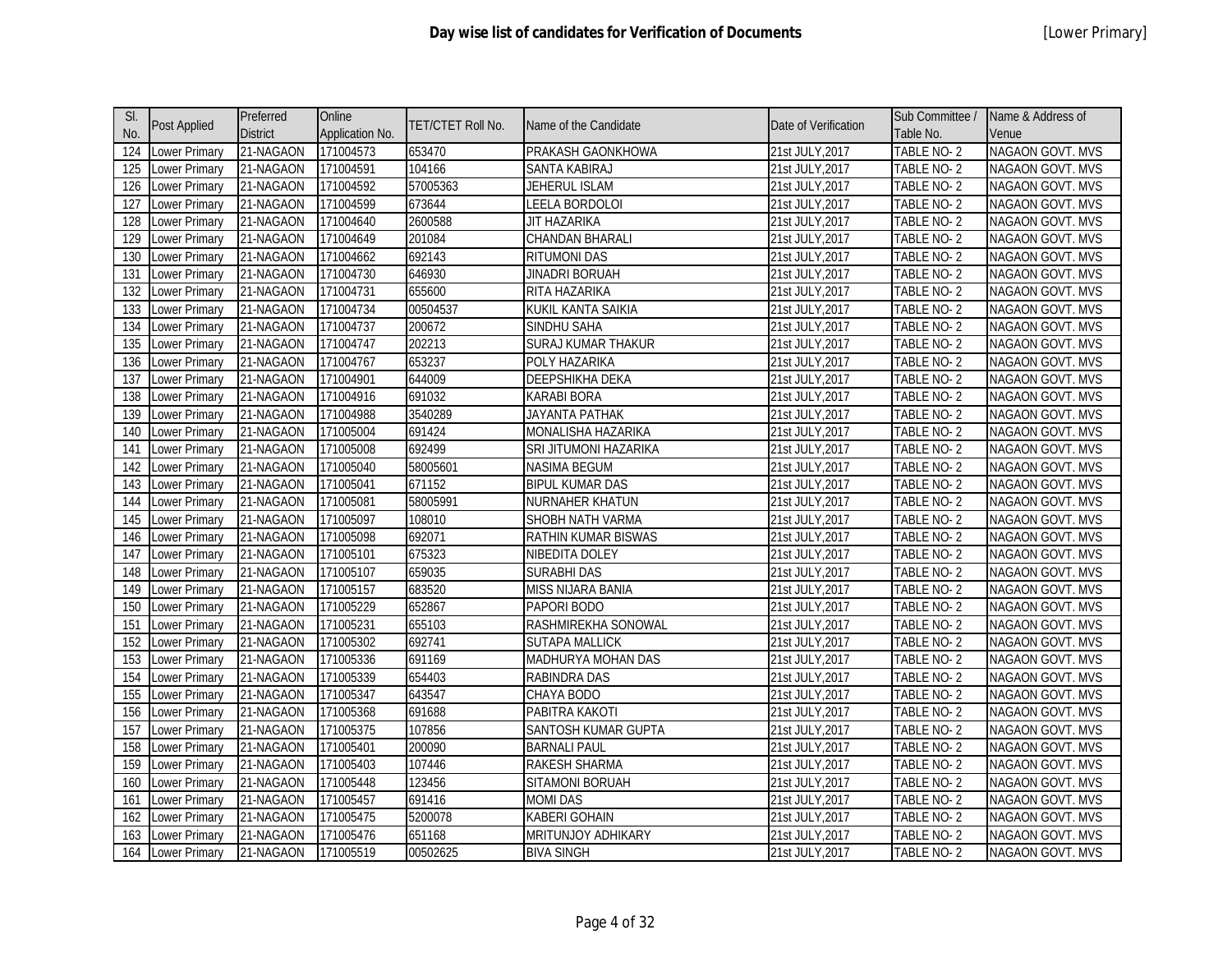| SI. |                      | Preferred       | Online          |                          |                              |                      | Sub Committee /   | Name & Address of       |
|-----|----------------------|-----------------|-----------------|--------------------------|------------------------------|----------------------|-------------------|-------------------------|
| No. | Post Applied         | <b>District</b> | Application No. | <b>TET/CTET Roll No.</b> | Name of the Candidate        | Date of Verification | Table No.         | Venue                   |
| 165 | Lower Primary        | 21-NAGAON       | 171005535       | 200081                   | <b>BANANI GOON</b>           | 21st JULY, 2017      | TABLE NO-2        | NAGAON GOVT. MVS        |
| 166 | Lower Primary        | 21-NAGAON       | 171005570       | 200901                   | <b>AMRIT SINGH</b>           | 21st JULY, 2017      | TABLE NO-2        | NAGAON GOVT. MVS        |
| 167 | Lower Primary        | 21-NAGAON       | 171005583       | 101420                   | <b>GOUTAM BHOWMICK</b>       | 21st JULY, 2017      | TABLE NO-2        | NAGAON GOVT. MVS        |
| 168 | Lower Primary        | 21-NAGAON       | 171005599       | 103594                   | <b>RIA DEY</b>               | 21st JULY, 2017      | TABLE NO-2        | NAGAON GOVT. MVS        |
| 169 | Lower Primary        | 21-NAGAON       | 171005660       | 102006                   | <b>MAMAN SAHA</b>            | 21st JULY, 2017      | <b>TABLE NO-2</b> | NAGAON GOVT. MVS        |
| 170 | Lower Primary        | 21-NAGAON       | 171005760       | 58004119                 | MASUMA APSANA                | 21st JULY, 2017      | TABLE NO-2        | NAGAON GOVT. MVS        |
| 171 | Lower Primary        | 21-NAGAON       | 171005766       | 06000235                 | FLORENCE SONIA MURMU         | 21st JULY, 2017      | TABLE NO-2        | NAGAON GOVT. MVS        |
| 172 | Lower Primary        | 21-NAGAON       | 171005878       | 691714                   | <b>PALLAVI DAS</b>           | 21st JULY, 2017      | TABLE NO-2        | NAGAON GOVT. MVS        |
| 173 | Lower Primary        | 21-NAGAON       | 171005924       | 2602681                  | <b>ARISHMITA KALITA</b>      | 21st JULY, 2017      | TABLE NO-2        | NAGAON GOVT. MVS        |
| 174 | ower Primary         | 21-NAGAON       | 171005950       | 670089                   | AHIT BASUMATARY              | 21st JULY, 2017      | TABLE NO-2        | NAGAON GOVT. MVS        |
| 175 | Lower Primary        | 21-NAGAON       | 171005951       | 2601999                  | UTPOL NEOG                   | 21st JULY, 2017      | TABLE NO-2        | NAGAON GOVT. MVS        |
| 176 | Lower Primary        | 21-NAGAON       | 171005961       | 104922                   | SUMITA SUTRADHAR             | 21st JULY, 2017      | <b>TABLE NO-2</b> | NAGAON GOVT. MVS        |
| 177 | Lower Primary        | 21-NAGAON       | 171005972       | 102204                   | MIRA DAS DUTTA               | 21st JULY, 2017      | TABLE NO-2        | NAGAON GOVT. MVS        |
| 178 | Lower Primary        | 21-NAGAON       | 171006009       | 4108290                  | RITURAJ KONWAR               | 21st JULY, 2017      | TABLE NO-2        | <b>NAGAON GOVT. MVS</b> |
| 179 | Lower Primary        | 21-NAGAON       | 171006061       | 691764                   | <b>PINKI BISWAS</b>          | 21st JULY, 2017      | <b>TABLE NO-2</b> | NAGAON GOVT. MVS        |
| 180 | Lower Primary        | 21-NAGAON       | 171006082       | 632057                   | <b>PRATIM SONOWAL</b>        | 21st JULY, 2017      | <b>TABLE NO-2</b> | <b>NAGAON GOVT. MVS</b> |
| 181 | Lower Primary        | 21-NAGAON       | 171006174       | 104355                   | SHILPI DAS                   | 21st JULY, 2017      | TABLE NO-2        | NAGAON GOVT. MVS        |
| 182 | Lower Primary        | 21-NAGAON       | 171006187       | 691658                   | <b>NIRANJAN SARKAR</b>       | 21st JULY, 2017      | TABLE NO-2        | NAGAON GOVT. MVS        |
| 183 | Lower Primary        | 21-NAGAON       | 171006207       | RC201314                 | DIPJYOTI KULI                | 21st JULY, 2017      | TABLE NO-2        | NAGAON GOVT. MVS        |
| 184 | Lower Primary        | 21-NAGAON       | 171006222       | 106628                   | <b>MANISH KUMAR SINGH</b>    | 21st JULY, 2017      | TABLE NO-2        | <b>NAGAON GOVT. MVS</b> |
| 185 | Lower Primary        | 21-NAGAON       | 171006226       | 653888                   | PRATIMA DAS                  | 21st JULY, 2017      | TABLE NO-2        | NAGAON GOVT. MVS        |
| 186 | Lower Primary        | 21-NAGAON       | 171006244       | 645005                   | DIPIKA MANDAL                | 21st JULY, 2017      | TABLE NO-2        | NAGAON GOVT. MVS        |
| 187 | Lower Primary        | 21-NAGAON       | 171006246       | 58003507                 | KANGKITA KALITA              | 21st JULY, 2017      | TABLE NO-2        | NAGAON GOVT. MVS        |
| 188 | Lower Primary        | 21-NAGAON       | 171006262       | 658717                   | SUDHANGSU RANJAN DAS         | 21st JULY, 2017      | TABLE NO-2        | NAGAON GOVT. MVS        |
| 189 | Lower Primary        | 21-NAGAON       | 171006314       | 649879                   | MAYASHREE DAS                | 21st JULY, 2017      | TABLE NO-2        | NAGAON GOVT. MVS        |
| 190 | Lower Primary        | 21-NAGAON       | 171006338       | 643852                   | <b>DEBARATI DAS</b>          | 21st JULY, 2017      | TABLE NO-2        | NAGAON GOVT. MVS        |
| 191 | Lower Primary        | 21-NAGAON       | 171006347       | 690462                   | <b>BOBI BORDOLOI</b>         | 21st JULY, 2017      | TABLE NO-2        | NAGAON GOVT. MVS        |
| 192 | Lower Primary        | 21-NAGAON       | 171006367       | 676353                   | PRIYANKA SAIKIA              | 21st JULY, 2017      | TABLE NO-2        | NAGAON GOVT. MVS        |
| 193 | Lower Primary        | 21-NAGAON       | 171006388       | 649816                   | MANURANJAN MILI              | 21st JULY, 2017      | TABLE NO-2        | NAGAON GOVT. MVS        |
| 194 | ower Primary         | 21-NAGAON       | 171006425       | 102378                   | <b>MOUSUMI ROY</b>           | 21st JULY, 2017      | TABLE NO-2        | NAGAON GOVT. MVS        |
| 195 | Lower Primary        | 21-NAGAON       | 171006462       | 674057                   | MINAKHI KACHARI              | 21st JULY, 2017      | TABLE NO-2        | NAGAON GOVT. MVS        |
| 196 | Lower Primary        | 21-NAGAON       | 171006468       | 655850                   | RUNMONI DAS                  | 21st JULY, 2017      | TABLE NO-2        | NAGAON GOVT. MVS        |
| 197 | Lower Primary        | 21-NAGAON       | 171006472       | 647164                   | <b>JONALI DAS</b>            | 21st JULY, 2017      | TABLE NO-2        | NAGAON GOVT. MVS        |
| 198 | Lower Primary        | 21-NAGAON       | 171006476       | 675090                   | <b>MUKTA DAS</b>             | 21st JULY, 2017      | TABLE NO-2        | NAGAON GOVT. MVS        |
| 199 | Lower Primary        | 21-NAGAON       | 171006510       | 691458                   | <b>MOON MOON HAZARIKA</b>    | 21st JULY, 2017      | TABLE NO-2        | NAGAON GOVT. MVS        |
| 200 | Lower Primary        | 21-NAGAON       | 171006523       | 645662                   | <b>GOBIN HAZARIKA</b>        | 21st JULY, 2017      | TABLE NO-2        | NAGAON GOVT. MVS        |
| 201 | Lower Primary        | 21-NAGAON       | 171006528       | 647717                   | KABIN CHANDRA BORAH          | 21st JULY, 2017      | TABLE NO-3        | NAGAON GOVT. MVS        |
| 202 | Lower Primary        | 21-NAGAON       | 171006622       | 675090                   | MUKTA DAS                    | 21st JULY, 2017      | TABLE NO-3        | NAGAON GOVT. MVS        |
| 203 | ower Primary         | 21-NAGAON       | 171006651       | 690306                   | <b>BEAUTY QUEEN HAZARIKA</b> | 21st JULY, 2017      | TABLE NO-3        | NAGAON GOVT. MVS        |
| 204 | Lower Primary        | 21-NAGAON       | 171006681       | 1200821                  | <b>MAFIZ ALI</b>             | 21st JULY,2017       | TABLE NO-3        | NAGAON GOVT. MVS        |
| 205 | <b>Lower Primary</b> | 21-NAGAON       | 171006699       | 691189                   | <b>MALA MECH</b>             | 21st JULY, 2017      | TABLE NO-3        | NAGAON GOVT. MVS        |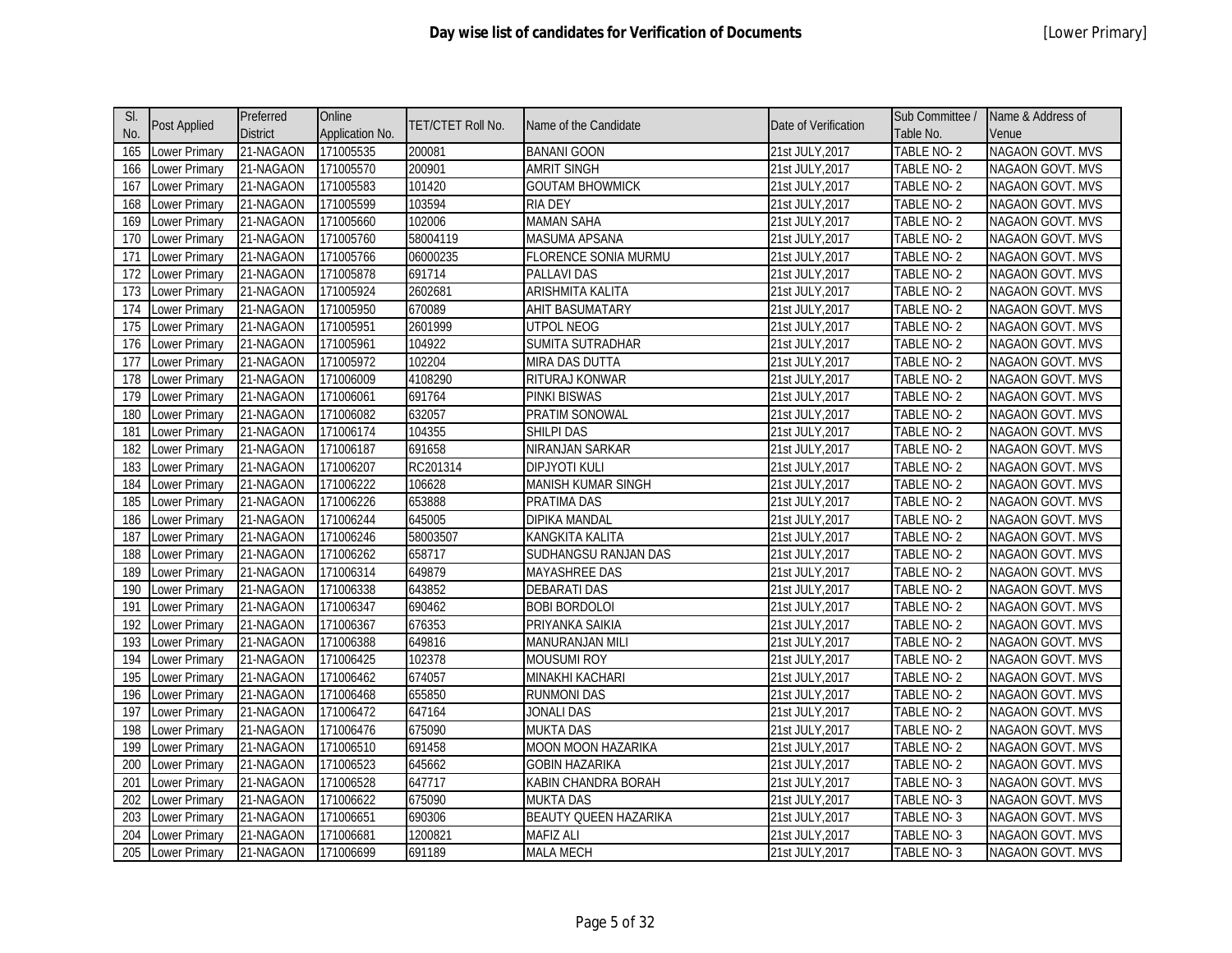| SI.              |                      | Preferred       | Online          |                   |                            |                      | Sub Committee /   | Name & Address of       |
|------------------|----------------------|-----------------|-----------------|-------------------|----------------------------|----------------------|-------------------|-------------------------|
| No.              | <b>Post Applied</b>  | <b>District</b> | Application No. | TET/CTET Roll No. | Name of the Candidate      | Date of Verification | Table No.         | Venue                   |
| 206              | Lower Primary        | 21-NAGAON       | 171006707       | 58000678          | AMINA ISLAM MULLAH         | 21st JULY, 2017      | TABLE NO-3        | <b>NAGAON GOVT. MVS</b> |
| 207              | Lower Primary        | 21-NAGAON       | 171006758       | 651257            | MRS SWAPNA DAS             | 21st JULY, 2017      | TABLE NO-3        | NAGAON GOVT. MVS        |
| 208              | Lower Primary        | 21-NAGAON       | 171006785       | 690820            | JADU BORDOLOI              | 21st JULY, 2017      | TABLE NO-3        | <b>NAGAON GOVT. MVS</b> |
| 209              | Lower Primary        | 21-NAGAON       | 171006789       | 645218            | <b>DULUMONI DAS</b>        | 21st JULY, 2017      | TABLE NO-3        | NAGAON GOVT. MVS        |
| 210              | Lower Primary        | 21-NAGAON       | 171006798       | 692347            | SHARMISTHA SARKAR          | 21st JULY, 2017      | TABLE NO-3        | NAGAON GOVT. MVS        |
| 211              | ower Primary         | 21-NAGAON       | 171006812       | 58004388          | MD JIAUR RAHMAN            | 21st JULY, 2017      | TABLE NO-3        | NAGAON GOVT. MVS        |
| 212              | ower Primary         | 21-NAGAON       | 171006815       | 403749            | <b>MOUSUMI MALAKAR</b>     | 21st JULY, 2017      | TABLE NO-3        | NAGAON GOVT. MVS        |
| 213              | ower Primary         | 21-NAGAON       | 171006854       | 691053            | KHAGENDRA HAZARIKA         | 21st JULY, 2017      | TABLE NO-3        | NAGAON GOVT. MVS        |
| 214              | ower Primary         | 21-NAGAON       | 171006875       | 101163            | DIBYAJYOTI DEBNATH         | 21st JULY, 2017      | TABLE NO-3        | NAGAON GOVT. MVS        |
| 215              | ower Primary         | 21-NAGAON       | 171006879       | 4501275           | MUNMI CHETIA               | 21st JULY, 2017      | TABLE NO-3        | <b>NAGAON GOVT. MVS</b> |
| 216              | ower Primary         | 21-NAGAON       | 171006882       | 4103497           | <b>ATAUR RAHMAN</b>        | 21st JULY, 2017      | TABLE NO-3        | NAGAON GOVT. MVS        |
| 217              | Lower Primary        | 21-NAGAON       | 171006926       | 2202832           | <b>BONDITA BORDOLOI</b>    | 21st JULY, 2017      | TABLE NO-3        | NAGAON GOVT. MVS        |
| 218              | Lower Primary        | 21-NAGAON       | 171006956       | 690003            | JOGAMAYA SIKDAR            | 21st JULY, 2017      | TABLE NO-3        | NAGAON GOVT. MVS        |
| 219              | Lower Primary        | 21-NAGAON       | 171006975       | 2600589           | JITA DUTTA                 | 21st JULY, 2017      | TABLE NO-3        | NAGAON GOVT. MVS        |
| 220              | ower Primary         | 21-NAGAON       | 171006977       | 1807769           | RUNA DEORI BHARALI         | 21st JULY, 2017      | <b>TABLE NO-3</b> | NAGAON GOVT. MVS        |
| $\overline{221}$ | Lower Primary        | 21-NAGAON       | 171006982       | 5102847           | <b>RUPAM BORUAH</b>        | 21st JULY, 2017      | TABLE NO-3        | NAGAON GOVT. MVS        |
| 222              | ower Primary         | 21-NAGAON       | 171007036       | 642257            | <b>BHISMA DEKARAJA</b>     | 21st JULY, 2017      | TABLE NO-3        | NAGAON GOVT. MVS        |
| 223              | ower Primary         | 21-NAGAON       | 171007126       | 2601585           | RAJASHREE GOGOI            | 21st JULY, 2017      | TABLE NO-3        | NAGAON GOVT. MVS        |
| 224              | ower Primary         | 21-NAGAON       | 171007165       | 690630            | <b>DIPAK ROY</b>           | 21st JULY, 2017      | TABLE NO-3        | <b>NAGAON GOVT. MVS</b> |
| 225              | Lower Primary        | 21-NAGAON       | 171007177       | 655213            | RATUL DEKA RAJA            | 21st JULY, 2017      | TABLE NO-3        | NAGAON GOVT. MVS        |
| 226              | Lower Primary        | 21-NAGAON       | 171007178       | 649278            | <b>MALLIKA DAS</b>         | 21st JULY, 2017      | TABLE NO-3        | NAGAON GOVT. MVS        |
| 227              | ower Primary         | 21-NAGAON       | 171007210       | 677827            | SHASHIPROBHA SONOWAL       | 21st JULY, 2017      | TABLE NO-3        | NAGAON GOVT. MVS        |
| 228              | Lower Primary        | 21-NAGAON       | 171007305       | 652325            | <b>NIRU PAMA DAS</b>       | 21st JULY, 2017      | TABLE NO-3        | <b>NAGAON GOVT. MVS</b> |
| 229              | ower Primary         | 21-NAGAON       | 171007321       | 4100249           | <b>BHARGABI BAIRAGI</b>    | 21st JULY, 2017      | TABLE NO-3        | NAGAON GOVT. MVS        |
| 230              | ower Primary         | 21-NAGAON       | 171007339       | 106896            | <b>NAVA BORAH</b>          | 21st JULY, 2017      | TABLE NO-3        | NAGAON GOVT. MVS        |
| 231              | ower Primary         | 21-NAGAON       | 171007467       | 678740            | <b>SURESH LOING</b>        | 21st JULY, 2017      | TABLE NO-3        | NAGAON GOVT. MVS        |
| 232              | ower Primary         | 21-NAGAON       | 171007479       | 106497            | LABANYA ACHARJYA           | 21st JULY, 2017      | TABLE NO-3        | NAGAON GOVT. MVS        |
| 233              | ower Primary         | 21-NAGAON       | 171007521       | 2601062           | MONISIKHA HAZARIKA         | 21st JULY, 2017      | TABLE NO-3        | NAGAON GOVT. MVS        |
| 234              | ower Primary         | 21-NAGAON       | 171007524       | 644228            | DHARMANANDA MANDAL         | 21st JULY, 2017      | TABLE NO-3        | NAGAON GOVT. MVS        |
| 235              | ower Primary         | 21-NAGAON       | 171007665       | 692850            | <b>UTTAM SARKAR</b>        | 21st JULY, 2017      | TABLE NO-3        | NAGAON GOVT. MVS        |
| 236              | Lower Primary        | 21-NAGAON       | 171007667       | 691326            | DIPA MONI DAS              | 21st JULY, 2017      | TABLE NO-3        | NAGAON GOVT. MVS        |
| 237              | ower Primary         | 21-NAGAON       | 171007683       | 2203991           | PUSHPANJOLEE BORA          | 21st JULY, 2017      | TABLE NO-3        | NAGAON GOVT. MVS        |
| 238              | Lower Primary        | 21-NAGAON       | 171007686       | 3540555           | PAKHILA RABHA              | 21st JULY, 2017      | TABLE NO-3        | NAGAON GOVT. MVS        |
| 239              | ower Primary         | 21-NAGAON       | 171007715       | 5101361           | <b>ARUNDHATI BORGOHAIN</b> | 21st JULY, 2017      | TABLE NO-3        | NAGAON GOVT. MVS        |
| 240              | ower Primary         | 21-NAGAON       | 171007797       | 100302            | ANUP KUMAR BISWAS          | 21st JULY, 2017      | TABLE NO-3        | NAGAON GOVT. MVS        |
| 241              | ower Primary         | 21-NAGAON       | 171007835       | 651393            | munmi das                  | 21st JULY, 2017      | TABLE NO-3        | NAGAON GOVT. MVS        |
| 242              | ower Primary         | 21-NAGAON       | 171007841       | 648107            | <b>KANKAN DAS</b>          | 21st JULY, 2017      | TABLE NO-3        | NAGAON GOVT. MVS        |
| 243              | ower Primary         | 21-NAGAON       | 171007866       | 00500849          | KARABI RANI BORAH          | 21st JULY, 2017      | TABLE NO-3        | NAGAON GOVT. MVS        |
| 244              | ower Primary         | 21-NAGAON       | 171007933       | 659148            | <b>SUSHMITA ESH</b>        | 21st JULY, 2017      | TABLE NO-3        | NAGAON GOVT. MVS        |
| 245              | ower Primary         | 21-NAGAON       | 171007946       | 102695            | PALLABI DEB BARMAN         | 21st JULY, 2017      | TABLE NO- 3       | <b>NAGAON GOVT. MVS</b> |
| 246              | <b>Lower Primary</b> | 21-NAGAON       | 171007950       | 691211            | <b>MAMONI TALUKDER</b>     | 21st JULY, 2017      | TABLE NO-3        | NAGAON GOVT. MVS        |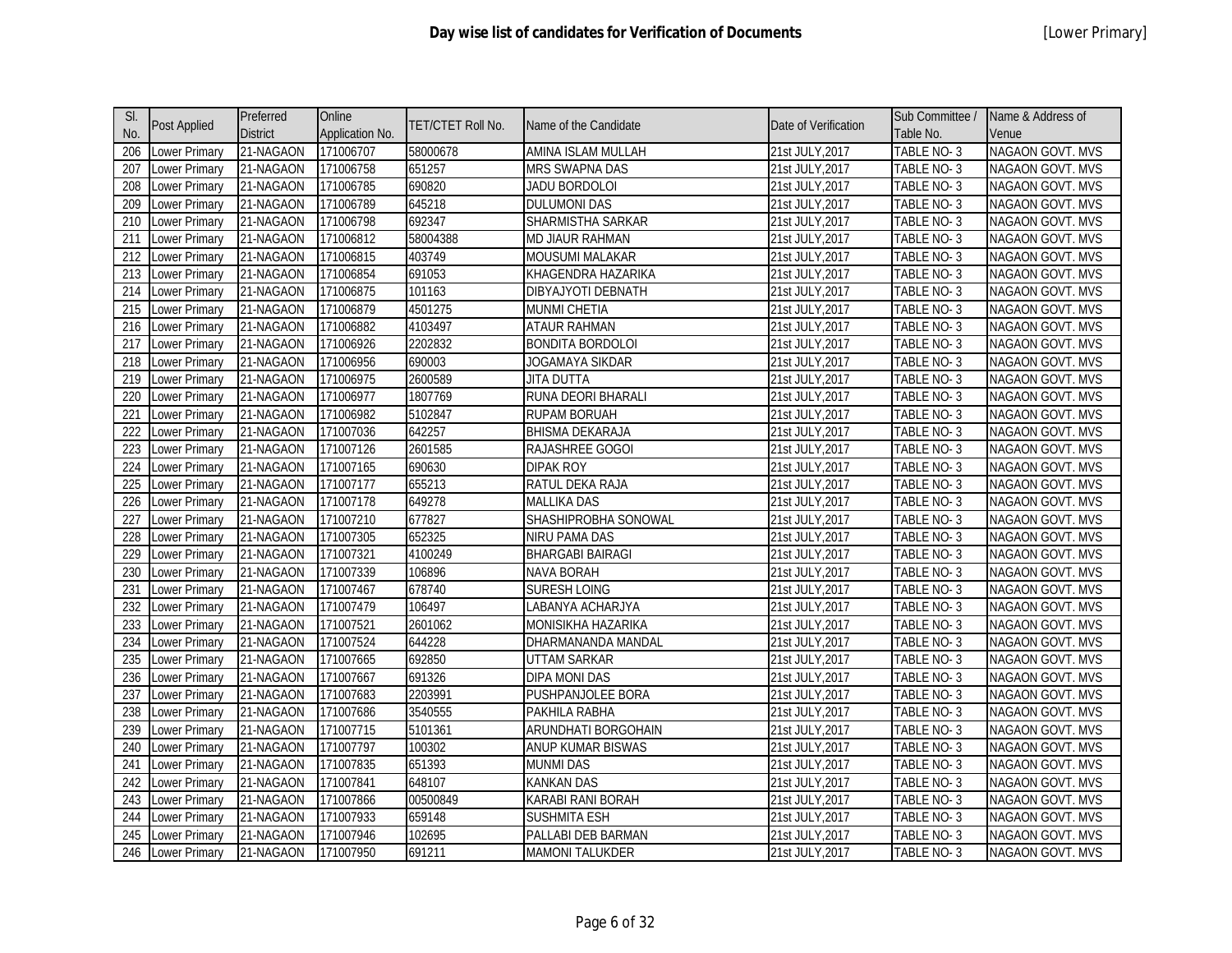| SI. | <b>Post Applied</b>  | Preferred       | Online          | TET/CTET Roll No. | Name of the Candidate     | Date of Verification | Sub Committee / | Name & Address of       |
|-----|----------------------|-----------------|-----------------|-------------------|---------------------------|----------------------|-----------------|-------------------------|
| No. |                      | <b>District</b> | Application No. |                   |                           |                      | Table No.       | Venue                   |
| 247 | Lower Primary        | 21-NAGAON       | 171007999       | 691604            | NAYANJYOTI DAS            | 21st JULY, 2017      | TABLE NO-3      | NAGAON GOVT. MVS        |
| 248 | Lower Primary        | 21-NAGAON       | 171008005       | 649036            | <b>LUKESH DAS</b>         | 21st JULY, 2017      | TABLE NO-3      | NAGAON GOVT. MVS        |
| 249 | Lower Primary        | 21-NAGAON       | 171008049       | 103289            | PURNALAXMI SARKAR         | 21st JULY, 2017      | TABLE NO-3      | NAGAON GOVT. MVS        |
| 250 | Lower Primary        | 21-NAGAON       | 171008071       | 103299            | PURNIMA DUTTA             | 21st JULY, 2017      | TABLE NO-3      | NAGAON GOVT. MVS        |
| 251 | Lower Primary        | 21-NAGAON       | 171008079       | 104540            | SOMENDRA CHATTERJEE       | 21st JULY, 2017      | TABLE NO-3      | NAGAON GOVT. MVS        |
| 252 | Lower Primary        | 21-NAGAON       | 171008137       | 658005            | SRI KANGKAN JYOTI DAS     | 21st JULY, 2017      | TABLE NO-3      | <b>NAGAON GOVT. MVS</b> |
| 253 | Lower Primary        | 21-NAGAON       | 171008157       | 101144            | DHANONJOY PODDAR          | 21st JULY, 2017      | TABLE NO-3      | NAGAON GOVT. MVS        |
| 254 | Lower Primary        | 21-NAGAON       | 171008263       | 4802012           | <b>BISWAJIT NATH</b>      | 21st JULY, 2017      | TABLE NO-3      | NAGAON GOVT. MVS        |
| 255 | Lower Primary        | 21-NAGAON       | 171008339       | 58003731          | LIPIKA BORKAKATI          | 21st JULY, 2017      | TABLE NO-3      | NAGAON GOVT. MVS        |
| 256 | Lower Primary        | 21-NAGAON       | 171008349       | 101877            | <b>LATA DAS</b>           | 21st JULY, 2017      | TABLE NO-3      | NAGAON GOVT. MVS        |
| 257 | Lower Primary        | 21-NAGAON       | 171008365       | 00505181          | PAPARI BHARALI PHUKAN     | 21st JULY, 2017      | TABLE NO-3      | NAGAON GOVT. MVS        |
| 258 | Lower Primary        | 21-NAGAON       | 171008395       | 4200277           | SUBASH RANJAN GOGOI       | 21st JULY, 2017      | TABLE NO-3      | NAGAON GOVT. MVS        |
| 259 | Lower Primary        | 21-NAGAON       | 171008425       | 106339            | JYOTI REKHA BORA          | 21st JULY, 2017      | TABLE NO-3      | NAGAON GOVT. MVS        |
| 260 | Lower Primary        | 21-NAGAON       | 171008434       | 01517355          | <b>SHYAM SUNDER</b>       | 21st JULY, 2017      | TABLE NO-3      | <b>NAGAON GOVT. MVS</b> |
| 261 | <b>Lower Primary</b> | 21-NAGAON       | 171008505       | 54000376          | <b>AMINUL ISLAM</b>       | 21st JULY, 2017      | TABLE NO-3      | <b>NAGAON GOVT. MVS</b> |
| 262 | Lower Primary        | 21-NAGAON       | 171008601       | 641602            | <b>BANANI MAZUMDER</b>    | 21st JULY, 2017      | TABLE NO-3      | <b>NAGAON GOVT. MVS</b> |
| 263 | Lower Primary        | 21-NAGAON       | 171008638       | 648203            | KARABI HAZARIKA           | 21st JULY, 2017      | TABLE NO-3      | NAGAON GOVT. MVS        |
| 264 | Lower Primary        | 21-NAGAON       | 171008718       | 4501748           | RULI PHUKAN               | 21st JULY, 2017      | TABLE NO-3      | NAGAON GOVT. MVS        |
| 265 | Lower Primary        | 21-NAGAON       | 171008736       | 678265            | <b>JOGIRAM KUTUM</b>      | 21st JULY, 2017      | TABLE NO-3      | NAGAON GOVT. MVS        |
| 266 | Lower Primary        | 21-NAGAON       | 171008752       | 647803            | KAJALREKHA TARAPDER       | 21st JULY, 2017      | TABLE NO-3      | NAGAON GOVT. MVS        |
| 267 | Lower Primary        | 21-NAGAON       | 171008780       | 671767            | <b>DEEPSHIKHA MECH</b>    | 21st JULY, 2017      | TABLE NO-3      | NAGAON GOVT. MVS        |
| 268 | Lower Primary        | 21-NAGAON       | 171008804       | 100489            | <b>BABLI DAS</b>          | 21st JULY, 2017      | TABLE NO-3      | NAGAON GOVT. MVS        |
| 269 | Lower Primary        | 21-NAGAON       | 171008821       | 102963            | POMPI DEBNATH             | 21st JULY, 2017      | TABLE NO-3      | NAGAON GOVT. MVS        |
| 270 | Lower Primary        | 21-NAGAON       | 171008852       | 100354            | ARABINDA DAS              | 21st JULY, 2017      | TABLE NO-3      | NAGAON GOVT. MVS        |
| 271 | Lower Primary        | 21-NAGAON       | 171008870       | 00503856          | <b>DEEPIKA DAS</b>        | 21st JULY, 2017      | TABLE NO-3      | NAGAON GOVT. MVS        |
| 272 | Lower Primary        | 21-NAGAON       | 171008896       | 201195            | <b>GAUTAM KUMAR GOGOI</b> | 21st JULY, 2017      | TABLE NO-3      | NAGAON GOVT. MVS        |
| 273 | Lower Primary        | 21-NAGAON       | 171008900       | 100201            | ANIMESH CHOUDHURY         | 21st JULY, 2017      | TABLE NO-3      | NAGAON GOVT. MVS        |
| 274 | <b>Lower Primary</b> | 21-NAGAON       | 171008923       | 00600751          | <b>MONIKA DAS</b>         | 21st JULY, 2017      | TABLE NO-3      | NAGAON GOVT. MVS        |
| 275 | Lower Primary        | 21-NAGAON       | 171008967       | 58008327          | SULTANA MAHMUDA           | 21st JULY, 2017      | TABLE NO-3      | NAGAON GOVT. MVS        |
| 276 | <b>Lower Primary</b> | 21-NAGAON       | 171008976       | 00501876          | KALLUL LASKAR             | 21st JULY, 2017      | TABLE NO-3      | NAGAON GOVT. MVS        |
| 277 | Lower Primary        | 21-NAGAON       | 171009025       | 640132            | ABINASH BORDOLOI          | 21st JULY, 2017      | TABLE NO-3      | NAGAON GOVT. MVS        |
| 278 | Lower Primary        | 21-NAGAON       | 171009065       | 2604148           | KOLAYAN JYOTI DUTTA       | 21st JULY, 2017      | TABLE NO-3      | NAGAON GOVT. MVS        |
| 279 | Lower Primary        | 21-NAGAON       | 171009098       | 671215            | <b>BISHWAJIT DAS</b>      | 21st JULY, 2017      | TABLE NO-3      | NAGAON GOVT. MVS        |
| 280 | Lower Primary        | 21-NAGAON       | 171009150       | 691663            | NIRMALI HAZARIKA          | 21st JULY, 2017      | TABLE NO-3      | NAGAON GOVT. MVS        |
| 281 | Lower Primary        | 21-NAGAON       | 171009156       | 670124            | AJOY DOLEY                | 21st JULY, 2017      | TABLE NO-3      | NAGAON GOVT. MVS        |
| 282 | Lower Primary        | 21-NAGAON       | 171009160       | 670273            | ANANDA DAS                | 21st JULY, 2017      | TABLE NO-3      | NAGAON GOVT. MVS        |
| 283 | Lower Primary        | 21-NAGAON       | 171009202       | 105274            | <b>TUMPA BISWAS</b>       | 21st JULY, 2017      | TABLE NO-3      | NAGAON GOVT. MVS        |
| 284 | Lower Primary        | 21-NAGAON       | 171009211       | 647689            | JYOTSNA BORDOLOI          | 21st JULY, 2017      | TABLE NO-3      | <b>NAGAON GOVT. MVS</b> |
| 285 | Lower Primary        | 21-NAGAON       | 171009219       | 102887            | PINKI RANI DAS            | 21st JULY, 2017      | TABLE NO-3      | NAGAON GOVT. MVS        |
| 286 | Lower Primary        | 21-NAGAON       | 171009378       | 649535            | <b>MANI SARKAR</b>        | 21st JULY, 2017      | TABLE NO-3      | NAGAON GOVT. MVS        |
| 287 | Lower Primary        | 21-NAGAON       | 171009409       | 673139            | <b>JUTIKA BORAH</b>       | 21st JULY, 2017      | TABLE NO-3      | NAGAON GOVT. MVS        |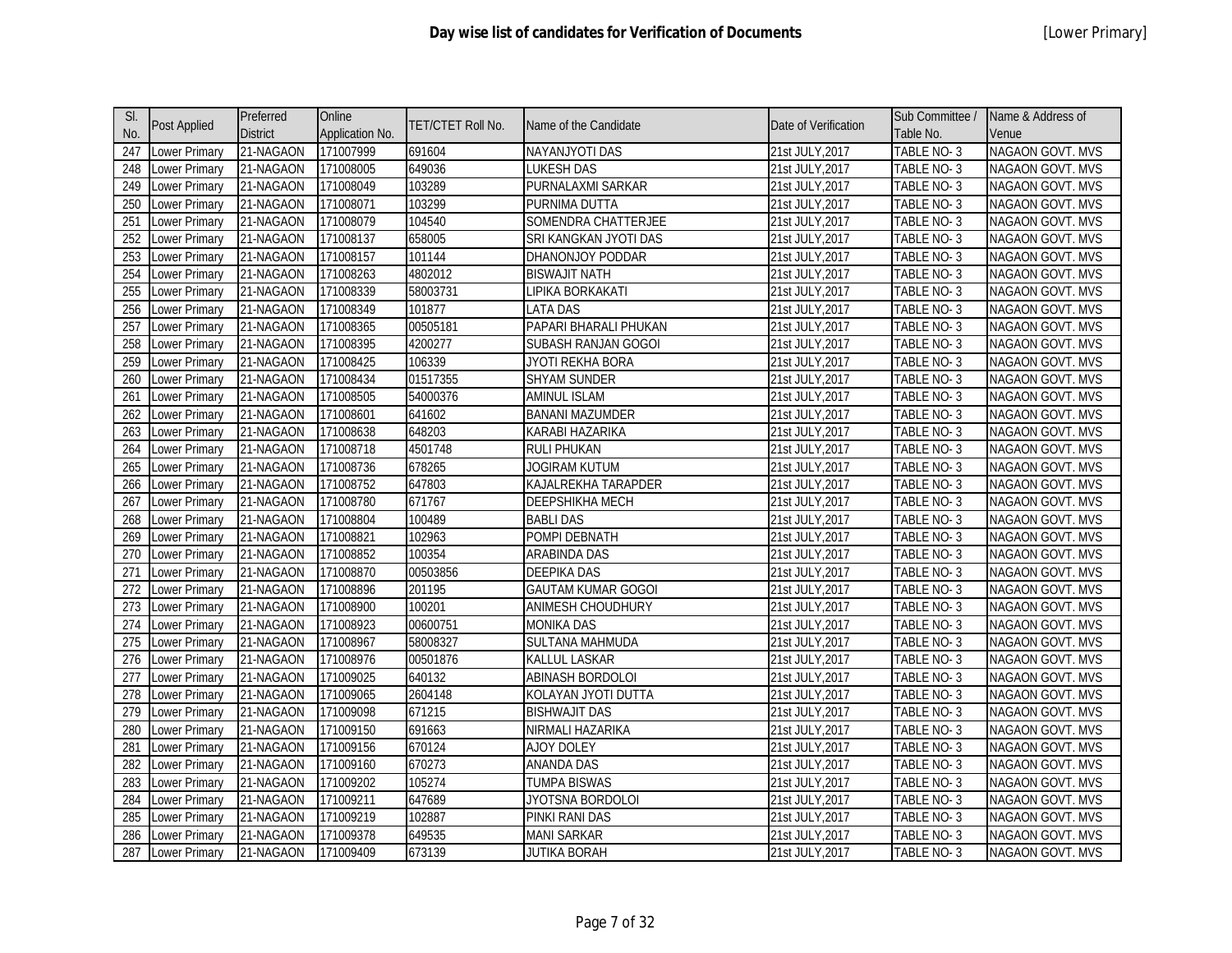| SI. |                      | Preferred       | Online          |                   |                         |                      | Sub Committee /   | Name & Address of       |
|-----|----------------------|-----------------|-----------------|-------------------|-------------------------|----------------------|-------------------|-------------------------|
| No. | <b>Post Applied</b>  | <b>District</b> | Application No. | TET/CTET Roll No. | Name of the Candidate   | Date of Verification | Table No.         | Venue                   |
| 288 | Lower Primary        | 21-NAGAON       | 171009415       | 4102584           | <b>SORIF BHUYAN</b>     | 21st JULY, 2017      | TABLE NO-3        | <b>NAGAON GOVT. MVS</b> |
| 289 | Lower Primary        | 21-NAGAON       | 171009459       | 658771            | <b>SUKANTI MANTA</b>    | 21st JULY, 2017      | TABLE NO-3        | NAGAON GOVT. MVS        |
| 290 | Lower Primary        | 21-NAGAON       | 171009461       | 655447            | RIMPI DAS               | 21st JULY, 2017      | TABLE NO-3        | NAGAON GOVT. MVS        |
| 291 | Lower Primary        | 21-NAGAON       | 171009519       | 647172            | JONALI DEURI DOLOI      | 21st JULY, 2017      | TABLE NO-3        | NAGAON GOVT. MVS        |
| 292 | Lower Primary        | 21-NAGAON       | 171009520       | 692483            | SRI DIPALI DAS          | 21st JULY, 2017      | TABLE NO-3        | NAGAON GOVT. MVS        |
| 293 | Lower Primary        | 21-NAGAON       | 171009562       | 101826            | <b>KRISHNA DEY</b>      | 21st JULY, 2017      | TABLE NO-3        | NAGAON GOVT. MVS        |
| 294 | Lower Primary        | 21-NAGAON       | 171009573       | 103718            | RIYA GHOSH              | 21st JULY, 2017      | TABLE NO-3        | NAGAON GOVT. MVS        |
| 295 | Lower Primary        | 21-NAGAON       | 171009579       | 3551293           | SANGEETA DEKA SAIKIA    | 21st JULY, 2017      | TABLE NO-3        | NAGAON GOVT. MVS        |
| 296 | Lower Primary        | 21-NAGAON       | 171009609       | 674360            | PINKY MONI DAS          | 21st JULY, 2017      | TABLE NO-3        | NAGAON GOVT. MVS        |
| 297 | <b>Lower Primary</b> | 21-NAGAON       | 171009625       | 658924            | SUMITRA SARKAR          | 21st JULY, 2017      | TABLE NO-3        | <b>NAGAON GOVT. MVS</b> |
| 298 | Lower Primary        | 21-NAGAON       | 171009649       | 1552533           | KAILASH NATH            | 21st JULY, 2017      | TABLE NO-3        | NAGAON GOVT. MVS        |
| 299 | Lower Primary        | 21-NAGAON       | 171009680       | 104585            | SRABANI DAS             | 21st JULY, 2017      | TABLE NO-3        | NAGAON GOVT. MVS        |
| 300 | Lower Primary        | 21-NAGAON       | 171009686       | 692668            | <b>SUDIPTA DAS</b>      | 21st JULY, 2017      | TABLE NO-3        | NAGAON GOVT. MVS        |
| 301 | <b>Lower Primary</b> | 21-NAGAON       | 171009696       | 691733            | PANKAJ SARKAR           | 21st JULY, 2017      | <b>TABLE NO-4</b> | NAGAON GOVT. MVS        |
| 302 | <b>Lower Primary</b> | 21-NAGAON       | 171009725       | 676185            | PRANJITA DAS            | 21st JULY, 2017      | TABLE NO-4        | NAGAON GOVT. MVS        |
| 303 | Lower Primary        | 21-NAGAON       | 171009758       | 674360            | <b>PINKY MONI DAS</b>   | 21st JULY, 2017      | <b>TABLE NO-4</b> | NAGAON GOVT. MVS        |
| 304 | <b>Lower Primary</b> | 21-NAGAON       | 171009794       | 658615            | SRIMANTA HAZARIKA       | 21st JULY, 2017      | <b>TABLE NO-4</b> | <b>NAGAON GOVT. MVS</b> |
| 305 | Lower Primary        | 21-NAGAON       | 171009808       | 678311            | SRI MADHAV DAS          | 21st JULY, 2017      | TABLE NO-4        | NAGAON GOVT. MVS        |
| 306 | <b>Lower Primary</b> | 21-NAGAON       | 171009840       | 630602            | DIPANJALI BORAH         | 21st JULY, 2017      | <b>TABLE NO-4</b> | <b>NAGAON GOVT. MVS</b> |
| 307 | Lower Primary        | 21-NAGAON       | 171009911       | 630795            | HIRA KANTA SONOWAL      | 21st JULY, 2017      | TABLE NO-4        | NAGAON GOVT. MVS        |
| 308 | Lower Primary        | 21-NAGAON       | 171009923       | 659568            | <b>TRISHNA DAS</b>      | 21st JULY, 2017      | TABLE NO- 4       | NAGAON GOVT. MVS        |
| 309 | Lower Primary        | 21-NAGAON       | 171009924       | 692094            | RENUBALA DAS            | 21st JULY, 2017      | TABLE NO- 4       | NAGAON GOVT. MVS        |
| 310 | Lower Primary        | 21-NAGAON       | 171009937       | 630457            | DAISY SONOWAL           | 21st JULY, 2017      | TABLE NO-4        | NAGAON GOVT. MVS        |
| 311 | Lower Primary        | 21-NAGAON       | 171010021       | 670609            | <b>ASSAMI BORI</b>      | 21st JULY, 2017      | TABLE NO-4        | NAGAON GOVT. MVS        |
| 312 | Lower Primary        | 21-NAGAON       | 171010035       | 655300            | REKHAMONI PATAR         | 21st JULY, 2017      | TABLE NO- 4       | NAGAON GOVT. MVS        |
| 313 | Lower Primary        | 21-NAGAON       | 171010060       | 653295            | POPPY DAS               | 21st JULY, 2017      | TABLE NO-4        | NAGAON GOVT. MVS        |
| 314 | Lower Primary        | 21-NAGAON       | 171010064       | 640585            | ANAMITA BORDOLOI        | 21st JULY, 2017      | TABLE NO-4        | NAGAON GOVT. MVS        |
| 315 | Lower Primary        | 21-NAGAON       | 171010065       | 685725            | <b>RUBUL PANGING</b>    | 21st JULY, 2017      | TABLE NO-4        | NAGAON GOVT. MVS        |
| 316 | Lower Primary        | 21-NAGAON       | 171010076       | 101969            | <b>MAHESWARI BARMAN</b> | 21st JULY, 2017      | TABLE NO- 4       | NAGAON GOVT. MVS        |
| 317 | Lower Primary        | 21-NAGAON       | 171010086       | 58003798          | <b>MAHADI ALAM</b>      | 21st JULY, 2017      | TABLE NO-4        | <b>NAGAON GOVT. MVS</b> |
| 318 | <b>Lower Primary</b> | 21-NAGAON       | 171010121       | 632139            | PURNIMA KULI            | 21st JULY, 2017      | TABLE NO-4        | NAGAON GOVT. MVS        |
| 319 | Lower Primary        | 21-NAGAON       | 171010145       | 107263            | PULLENDRA SAIKIA        | 21st JULY, 2017      | TABLE NO- 4       | NAGAON GOVT. MVS        |
| 320 | Lower Primary        | 21-NAGAON       | 171010161       | 691821            | PRANAB KUMAR DAS        | 21st JULY, 2017      | TABLE NO-4        | NAGAON GOVT. MVS        |
| 321 | Lower Primary        | 21-NAGAON       | 171010164       | 106074            | DURGA KUMARI YADAV      | 21st JULY, 2017      | TABLE NO-4        | NAGAON GOVT. MVS        |
| 322 | Lower Primary        | 21-NAGAON       | 171010184       | 632416            | SANGITA SONOWAL MECH    | 21st JULY, 2017      | TABLE NO-4        | NAGAON GOVT. MVS        |
| 323 | Lower Primary        | 21-NAGAON       | 171010198       | 630840            | <b>JAHNOBI BORAH</b>    | 21st JULY, 2017      | TABLE NO-4        | NAGAON GOVT. MVS        |
| 324 | Lower Primary        | 21-NAGAON       | 171010412       | 644456            | DIBYAJYOTI HAZARIKA     | 21st JULY, 2017      | TABLE NO-4        | NAGAON GOVT. MVS        |
| 325 | Lower Primary        | 21-NAGAON       | 171010447       | 106142            | <b>GOPAL SURANA</b>     | 21st JULY, 2017      | TABLE NO-4        | NAGAON GOVT. MVS        |
| 326 | Lower Primary        | 21-NAGAON       | 171010451       | 4504599           | PALLABI GOGOI           | 21st JULY, 2017      | TABLE NO-4        | NAGAON GOVT. MVS        |
| 327 | Lower Primary        | 21-NAGAON       | 171010461       | 671394            | <b>BORNALI SAIKIA</b>   | 21st JULY, 2017      | TABLE NO-4        | <b>NAGAON GOVT. MVS</b> |
| 328 | Lower Primary        | 21-NAGAON       | 171010479       | 692599            | SRI RINTU KUMAR DAS     | 21st JULY, 2017      | TABLE NO-4        | <b>NAGAON GOVT. MVS</b> |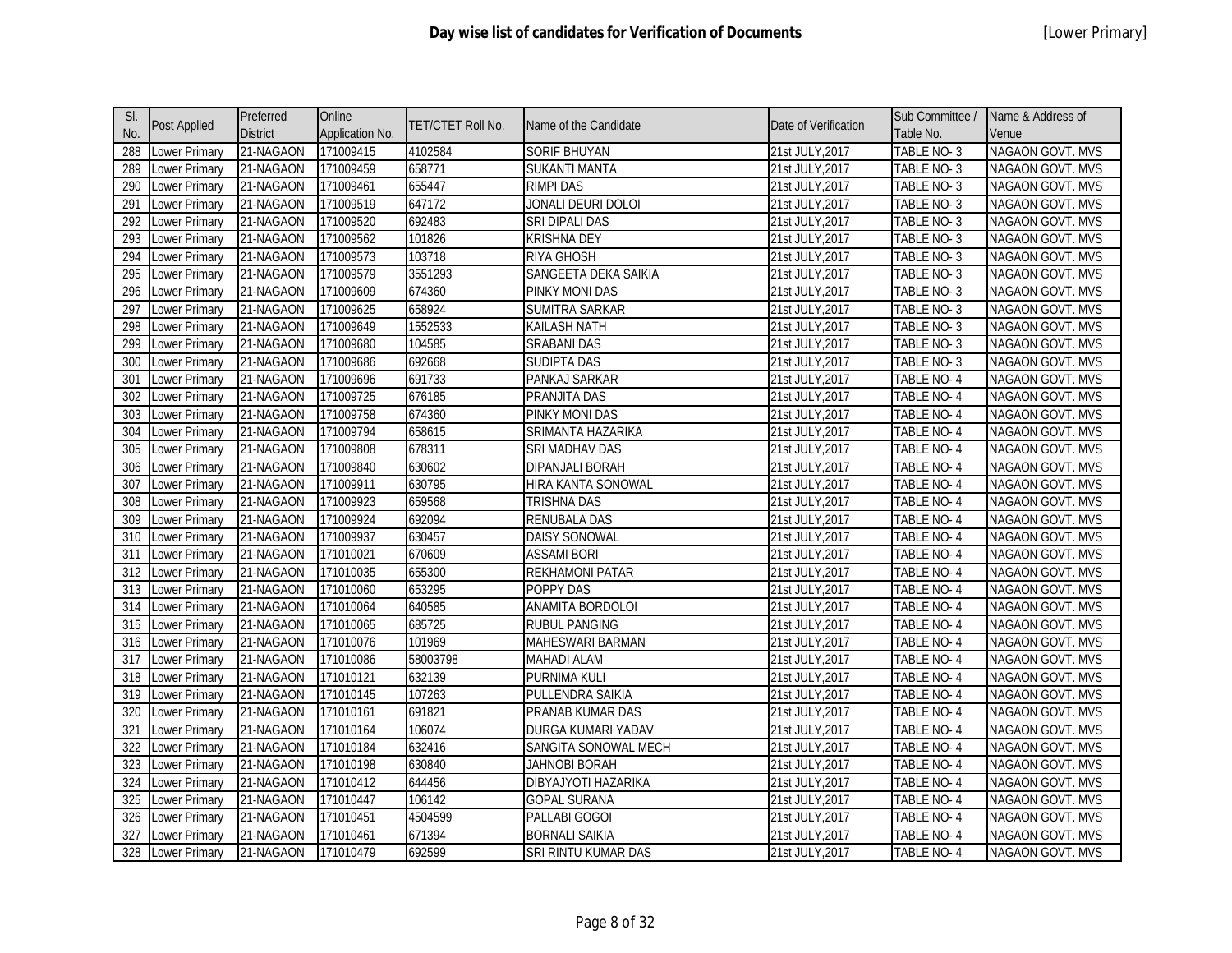| SI. |                     | Preferred       | Online          |                          |                                |                      | Sub Committee /   | Name & Address of       |
|-----|---------------------|-----------------|-----------------|--------------------------|--------------------------------|----------------------|-------------------|-------------------------|
| No. | <b>Post Applied</b> | <b>District</b> | Application No. | <b>TET/CTET Roll No.</b> | Name of the Candidate          | Date of Verification | Table No.         | Venue                   |
| 329 | Lower Primary       | 21-NAGAON       | 171010524       | 676805                   | <b>RAKESH DAS</b>              | 21st JULY, 2017      | <b>TABLE NO-4</b> | <b>NAGAON GOVT. MVS</b> |
| 330 | ower Primary        | 21-NAGAON       | 171010549       | 58007345                 | SAFIKA SULTANA                 | 21st JULY, 2017      | TABLE NO-4        | NAGAON GOVT. MVS        |
| 331 | Lower Primary       | 21-NAGAON       | 171010566       | 58002603                 | <b>HELIM UDDIN AHMED</b>       | 21st JULY, 2017      | TABLE NO-4        | <b>NAGAON GOVT. MVS</b> |
| 332 | Lower Primary       | 21-NAGAON       | 171010652       | 58000747                 | AMRAN.HUSSAIN                  | 21st JULY, 2017      | TABLE NO-4        | NAGAON GOVT. MVS        |
| 333 | Lower Primary       | 21-NAGAON       | 171010666       | 58003851                 | <b>MAHMUDA BEGUM</b>           | 21st JULY, 2017      | TABLE NO-4        | NAGAON GOVT. MVS        |
| 334 | Lower Primary       | 21-NAGAON       | 171010699       | 655436                   | <b>RIMPA DAS</b>               | 21st JULY, 2017      | TABLE NO-4        | <b>NAGAON GOVT. MVS</b> |
| 335 | Lower Primary       | 21-NAGAON       | 171010734       | 692594                   | RANJIT MANDAL                  | 21st JULY, 2017      | TABLE NO-4        | NAGAON GOVT. MVS        |
| 336 | ower Primary        | 21-NAGAON       | 171010759       | 101595                   | <b>JHUMA DAS</b>               | 21st JULY, 2017      | TABLE NO-4        | <b>NAGAON GOVT. MVS</b> |
| 337 | Lower Primary       | 21-NAGAON       | 171010762       | 678094                   | <b>BANI KANTA BORI</b>         | 21st JULY, 2017      | TABLE NO-4        | NAGAON GOVT. MVS        |
| 338 | ower Primary        | 21-NAGAON       | 171010805       | 107570                   | REENA KUMARI SINGH             | 21st JULY, 2017      | TABLE NO-4        | <b>NAGAON GOVT. MVS</b> |
| 339 | Lower Primary       | 21-NAGAON       | 171010806       | 101905                   | LIPIKA BHATTACHARJEE           | 21st JULY, 2017      | TABLE NO-4        | NAGAON GOVT. MVS        |
| 340 | Lower Primary       | 21-NAGAON       | 171010853       | 4200517                  | JAHNABI BHUYAN                 | 21st JULY, 2017      | TABLE NO-4        | NAGAON GOVT. MVS        |
| 341 | Lower Primary       | 21-NAGAON       | 171010885       | 4903118                  | RANJAN SAIKIA                  | 21st JULY, 2017      | TABLE NO-4        | <b>NAGAON GOVT. MVS</b> |
| 342 | ower Primary        | 21-NAGAON       | 171010898       | 644657                   | <b>DINESH DAS</b>              | 21st JULY, 2017      | <b>TABLE NO-4</b> | NAGAON GOVT. MVS        |
| 343 | Lower Primary       | 21-NAGAON       | 171010904       | 00604532                 | <b>BINITA CHOUDHURY</b>        | 21st JULY, 2017      | TABLE NO-4        | <b>NAGAON GOVT. MVS</b> |
| 344 | Lower Primary       | 21-NAGAON       | 171010956       | 4102427                  | SANTANU KUMAR BORAH            | 21st JULY, 2017      | <b>TABLE NO-4</b> | NAGAON GOVT. MVS        |
| 345 | Lower Primary       | 21-NAGAON       | 171010959       | 680581                   | <b>BHASKARJYOTI PEGU</b>       | 21st JULY, 2017      | TABLE NO-4        | <b>NAGAON GOVT. MVS</b> |
| 346 | Lower Primary       | 21-NAGAON       | 171011055       | 683955                   | MRS BHAGYALAKHI BORAH HAZARIKA | 21st JULY, 2017      | TABLE NO-4        | NAGAON GOVT. MVS        |
| 347 | ower Primary        | 21-NAGAON       | 171011141       | 58006342                 | RAHIM UDDIN LASKAR             | 21st JULY, 2017      | <b>TABLE NO-4</b> | NAGAON GOVT. MVS        |
| 348 | Lower Primary       | 21-NAGAON       | 171011148       | 104494                   | <b>SOMA DAS</b>                | 21st JULY, 2017      | TABLE NO-4        | <b>NAGAON GOVT. MVS</b> |
| 349 | Lower Primary       | 21-NAGAON       | 171011156       | 101235                   | DIPANKAR NANDI                 | 21st JULY, 2017      | TABLE NO-4        | NAGAON GOVT. MVS        |
| 350 | Lower Primary       | 21-NAGAON       | 171011306       | 100092                   | <b>ALOKA ROY</b>               | 21st JULY, 2017      | TABLE NO-4        | <b>NAGAON GOVT. MVS</b> |
| 351 | Lower Primary       | 21-NAGAON       | 171011308       | 691180                   | MAHUWA MANDAL                  | 21st JULY, 2017      | TABLE NO-4        | NAGAON GOVT. MVS        |
| 352 | Lower Primary       | 21-NAGAON       | 171011368       | 1544530                  | AKASH JYOTI SAHA               | 21st JULY, 2017      | TABLE NO-4        | <b>NAGAON GOVT. MVS</b> |
| 353 | Lower Primary       | 21-NAGAON       | 171011437       | 646545                   | <b>JAHNABI ROY</b>             | 21st JULY, 2017      | TABLE NO-4        | NAGAON GOVT. MVS        |
| 354 | Lower Primary       | 21-NAGAON       | 171011463       | 102495                   | NABATOSH BARMAN                | 21st JULY, 2017      | TABLE NO-4        | NAGAON GOVT. MVS        |
| 355 | Lower Primary       | 21-NAGAON       | 171011483       | 655485                   | RINJU MONI DAS                 | 21st JULY, 2017      | TABLE NO-4        | NAGAON GOVT. MVS        |
| 356 | Lower Primary       | 21-NAGAON       | 171011506       | 691442                   | <b>MONINDRA BISWAS</b>         | 21st JULY, 2017      | TABLE NO-4        | NAGAON GOVT. MVS        |
| 357 | Lower Primary       | 21-NAGAON       | 171011594       | 101541                   | JAYANTA PAUL                   | 21st JULY, 2017      | TABLE NO-4        | <b>NAGAON GOVT. MVS</b> |
| 358 | Lower Primary       | 21-NAGAON       | 171011628       | 652759                   | <b>PANKAJ DAS</b>              | 21st JULY, 2017      | TABLE NO-4        | <b>NAGAON GOVT. MVS</b> |
| 359 | Lower Primary       | 21-NAGAON       | 171011711       | 58002473                 | <b>HAMIDA KHATUN</b>           | 21st JULY, 2017      | TABLE NO-4        | <b>NAGAON GOVT. MVS</b> |
| 360 | ower Primary        | 21-NAGAON       | 171011796       | 00502535                 | SNEHAKSHI SARKAR               | 21st JULY, 2017      | TABLE NO-4        | NAGAON GOVT. MVS        |
| 361 | Lower Primary       | 21-NAGAON       | 171011810       | 642474                   | <b>BIJIT DAS</b>               | 21st JULY, 2017      | TABLE NO-4        | NAGAON GOVT. MVS        |
| 362 | Lower Primary       | 21-NAGAON       | 171012005       | 00504147                 | <b>MD SAIED MIRZA</b>          | 21st JULY, 2017      | TABLE NO-4        | NAGAON GOVT. MVS        |
| 363 | Lower Primary       | 21-NAGAON       | 171012066       | 648306                   | KAUSHIK MONI PATAR             | 21st JULY, 2017      | TABLE NO-4        | NAGAON GOVT. MVS        |
| 364 | Lower Primary       | 21-NAGAON       | 171012084       | 692620                   | <b>SUBAL MALLICK</b>           | 21st JULY, 2017      | TABLE NO-4        | NAGAON GOVT. MVS        |
| 365 | ower Primary        | 21-NAGAON       | 171012097       | 101661                   | JOYEETA DAS                    | 21st JULY, 2017      | TABLE NO-4        | NAGAON GOVT. MVS        |
| 366 | Lower Primary       | 21-NAGAON       | 171012120       | 1544550                  | <b>BHARATI SOREN</b>           | 21st JULY, 2017      | TABLE NO-4        | <b>NAGAON GOVT. MVS</b> |
| 367 | ower Primary        | 21-NAGAON       | 171012155       | 649785                   | <b>MANTU DAS</b>               | 21st JULY, 2017      | TABLE NO-4        | NAGAON GOVT. MVS        |
| 368 | Lower Primary       | 21-NAGAON       | 171012187       | 200749                   | SUMIT DASGUPTA                 | 21st JULY,2017       | TABLE NO- 4       | <b>NAGAON GOVT. MVS</b> |
| 369 | Lower Primary       | 21-NAGAON       | 171012211       | 655914                   | RUPAK KR. GAONKHOWA            | 21st JULY, 2017      | TABLE NO-4        | NAGAON GOVT. MVS        |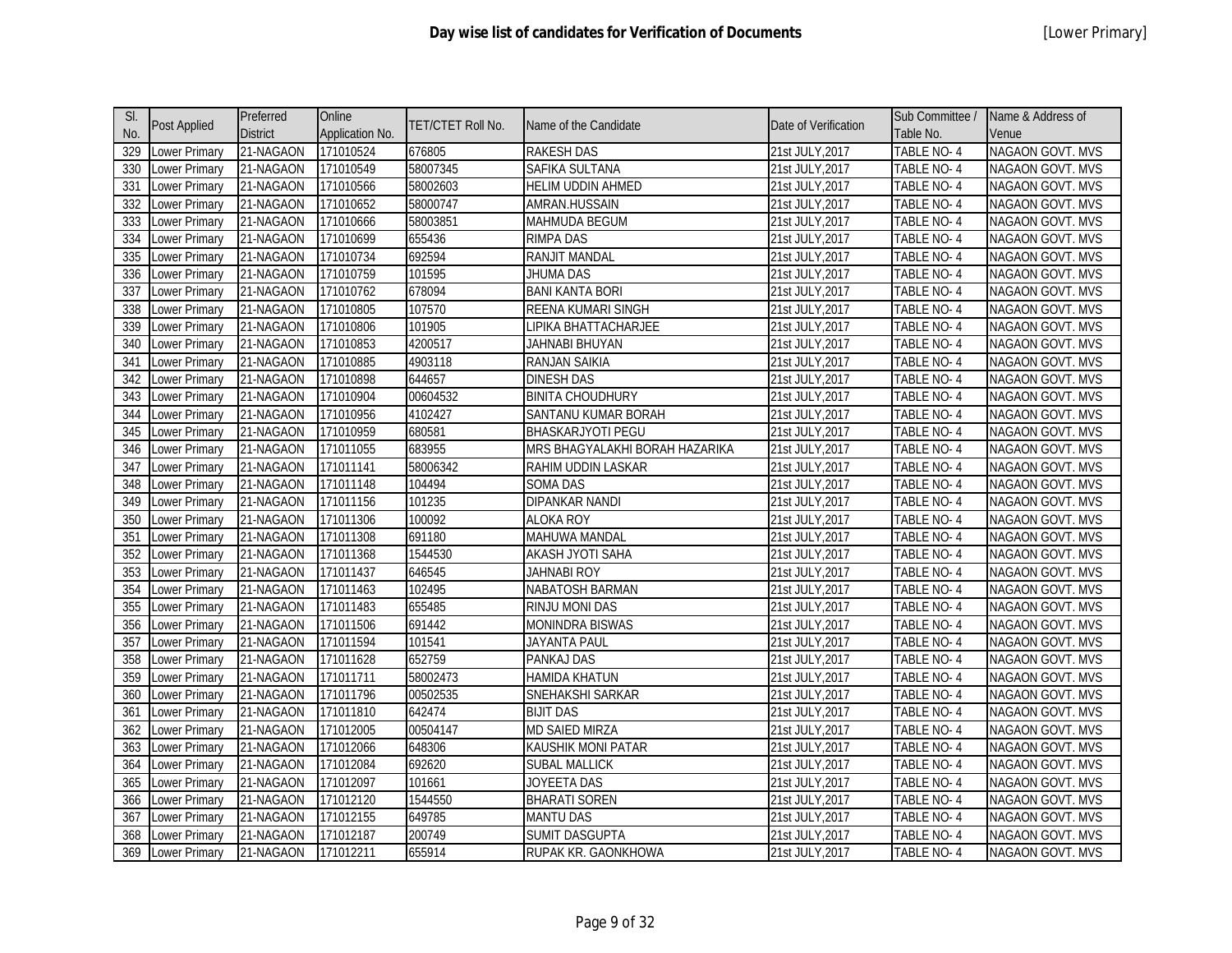| SI. |                      | Preferred       | Online          |                   |                           |                      | Sub Committee /   | Name & Address of       |
|-----|----------------------|-----------------|-----------------|-------------------|---------------------------|----------------------|-------------------|-------------------------|
| No. | <b>Post Applied</b>  | <b>District</b> | Application No. | TET/CTET Roll No. | Name of the Candidate     | Date of Verification | Table No.         | Venue                   |
| 370 | <b>Lower Primary</b> | 21-NAGAON       | 171012235       | 107073            | PINKI KUMARI CHOUDHURY    | 21st JULY, 2017      | <b>TABLE NO-4</b> | <b>NAGAON GOVT. MVS</b> |
| 371 | ower Primary         | 21-NAGAON       | 171012254       | 691227            | MANASH JYOTI SAIKIA       | 21st JULY, 2017      | TABLE NO-4        | NAGAON GOVT. MVS        |
| 372 | Lower Primary        | 21-NAGAON       | 171012257       | 201145            | DIBYA JYOTI GOGOI         | 21st JULY, 2017      | TABLE NO-4        | NAGAON GOVT. MVS        |
| 373 | Lower Primary        | 21-NAGAON       | 171012273       | 672363            | <b>GITIKA PEGU</b>        | 21st JULY, 2017      | TABLE NO-4        | NAGAON GOVT. MVS        |
| 374 | Lower Primary        | 21-NAGAON       | 171012274       | 103780            | <b>RUMAN BHOWMIK</b>      | 21st JULY, 2017      | TABLE NO-4        | NAGAON GOVT. MVS        |
| 375 | ower Primary         | 21-NAGAON       | 171012286       | 200003            | <b>ABHIJEET DEY</b>       | 21st JULY, 2017      | <b>TABLE NO-4</b> | <b>NAGAON GOVT. MVS</b> |
| 376 | ower Primary         | 21-NAGAON       | 171012323       | 3551293           | SANGEETA DEKA SAIKIA      | 21st JULY, 2017      | TABLE NO-4        | NAGAON GOVT. MVS        |
| 377 | ower Primary         | 21-NAGAON       | 171012361       | 671216            | <b>BISHWAJIT SAIKIA</b>   | 21st JULY, 2017      | TABLE NO-4        | <b>NAGAON GOVT. MVS</b> |
| 378 | ower Primary         | 21-NAGAON       | 171012366       | 656135            | SABITRI BISWAS            | 21st JULY, 2017      | TABLE NO-4        | NAGAON GOVT. MVS        |
| 379 | ower Primary         | 21-NAGAON       | 171012385       | 640170            | ADITYA BORDOLOI           | 21st JULY, 2017      | TABLE NO-4        | <b>NAGAON GOVT. MVS</b> |
| 380 | Lower Primary        | 21-NAGAON       | 171012390       | 690912            | <b>JUGAL DAS</b>          | 21st JULY, 2017      | TABLE NO-4        | NAGAON GOVT. MVS        |
| 381 | Lower Primary        | 21-NAGAON       | 171012427       | 102049            | <b>MAMPY DUTTA PAUL</b>   | 21st JULY, 2017      | TABLE NO-4        | NAGAON GOVT. MVS        |
| 382 | Lower Primary        | 21-NAGAON       | 171012447       | 670586            | ASHA BONTI SONOWAL        | 21st JULY, 2017      | TABLE NO-4        | <b>NAGAON GOVT. MVS</b> |
| 383 | Lower Primary        | 21-NAGAON       | 171012521       | 105011            | SURAKSHIT DAS             | 21st JULY, 2017      | <b>TABLE NO-4</b> | NAGAON GOVT. MVS        |
| 384 | ower Primary         | 21-NAGAON       | 171012567       | 103890            | <b>RUPSHA DUTTA</b>       | 21st JULY, 2017      | TABLE NO-4        | <b>NAGAON GOVT. MVS</b> |
| 385 | ower Primary         | 21-NAGAON       | 171012629       | 103069            | <b>PRASENJIT MAZUMDER</b> | 21st JULY, 2017      | <b>TABLE NO-4</b> | NAGAON GOVT. MVS        |
| 386 | Lower Primary        | 21-NAGAON       | 171012686       | 58000964          | ARIFA KHANOM CHOWDHURY    | 21st JULY, 2017      | <b>TABLE NO-4</b> | NAGAON GOVT. MVS        |
| 387 | ower Primary         | 21-NAGAON       | 171012706       | 691795            | POPY MAJUMDAR             | 21st JULY, 2017      | TABLE NO-4        | NAGAON GOVT. MVS        |
| 388 | ower Primary         | 21-NAGAON       | 171012710       | 692013            | <b>RAJU SAHANI</b>        | 21st JULY, 2017      | <b>TABLE NO-4</b> | NAGAON GOVT. MVS        |
| 389 | ower Primary         | 21-NAGAON       | 171012717       | 58003666          | KRISHNA MONI KALITA       | 21st JULY, 2017      | TABLE NO-4        | <b>NAGAON GOVT. MVS</b> |
| 390 | Lower Primary        | 21-NAGAON       | 171012779       | 104326            | SHIBANI DEBNATH           | 21st JULY, 2017      | TABLE NO-4        | NAGAON GOVT. MVS        |
| 391 | ower Primary         | 21-NAGAON       | 171012787       | 101965            | MAHADEV CHANDRA DAS       | 21st JULY, 2017      | TABLE NO-4        | <b>NAGAON GOVT. MVS</b> |
| 392 | Lower Primary        | 21-NAGAON       | 171012811       | 648669            | <b>KUSHAL BANIA</b>       | 21st JULY, 2017      | TABLE NO-4        | NAGAON GOVT. MVS        |
| 393 | Lower Primary        | 21-NAGAON       | 171012842       | 650106            | <b>MINTU HAZARIKA</b>     | 21st JULY, 2017      | TABLE NO-4        | <b>NAGAON GOVT. MVS</b> |
| 394 | Lower Primary        | 21-NAGAON       | 171012940       | 00502527          | <b>BIJOYA MECH</b>        | 21st JULY, 2017      | TABLE NO- 4       | NAGAON GOVT. MVS        |
| 395 | ower Primary         | 21-NAGAON       | 171012962       | 690646            | <b>DIPANJALI PATAR</b>    | 21st JULY, 2017      | TABLE NO-4        | NAGAON GOVT. MVS        |
| 396 | ower Primary         | 21-NAGAON       | 171012979       | 624028            | <b>NAVAJIT DOLEY</b>      | 21st JULY, 2017      | TABLE NO-4        | NAGAON GOVT. MVS        |
| 397 | ower Primary         | 21-NAGAON       | 171013005       | 645719            | <b>GOPAL BASUMATARY</b>   | 21st JULY, 2017      | TABLE NO-4        | <b>NAGAON GOVT. MVS</b> |
| 398 | ower Primary         | 21-NAGAON       | 171013049       | 643910            | DEEP JYOTI BANIA          | 21st JULY, 2017      | TABLE NO-4        | <b>NAGAON GOVT. MVS</b> |
| 399 | ower Primary         | 21-NAGAON       | 171013079       | 658320            | PRASANTA HAZARIKA         | 21st JULY, 2017      | TABLE NO-4        | <b>NAGAON GOVT. MVS</b> |
| 400 | ower Primary         | 21-NAGAON       | 171013134       | 685214            | <b>RAJIB MILI</b>         | 21st JULY, 2017      | TABLE NO-4        | <b>NAGAON GOVT. MVS</b> |
| 401 | Lower Primary        | 21-NAGAON       | 171013161       | 651944            | <b>NIBEDITA DAS</b>       | 22nd JULY, 2017      | TABLE NO-1        | <b>NAGAON GOVT. MVS</b> |
| 402 | Lower Primary        | 21-NAGAON       | 171013168       | 674197            | <b>MISS GITA KACHARI</b>  | 22nd JULY, 2017      | TABLE NO-1        | <b>NAGAON GOVT. MVS</b> |
| 403 | Lower Primary        | 21-NAGAON       | 171013183       | 692692            | <b>SUMI DAS</b>           | 22nd JULY, 2017      | TABLE NO-1        | NAGAON GOVT. MVS        |
| 404 | Lower Primary        | 21-NAGAON       | 171013204       | 58006365          | <b>RAHUL AMIN</b>         | 22nd JULY, 2017      | TABLE NO-1        | NAGAON GOVT. MVS        |
| 405 | ower Primary         | 21-NAGAON       | 171013209       | 58002989          | JAHANARA BEGUM            | 22nd JULY, 2017      | TABLE NO-1        | NAGAON GOVT. MVS        |
| 406 | ower Primary         | 21-NAGAON       | 171013299       | 646642            | JAYA PATAR                | 22nd JULY, 2017      | TABLE NO-1        | NAGAON GOVT. MVS        |
| 407 | ower Primary         | 21-NAGAON       | 171013302       | 105317            | <b>UTPAL DAS</b>          | 22nd JULY, 2017      | TABLE NO-1        | <b>NAGAON GOVT. MVS</b> |
| 408 | ower Primary         | 21-NAGAON       | 171013323       | 106740            | MINTU KUMARI RAI          | 22nd JULY, 2017      | TABLE NO-1        | <b>NAGAON GOVT. MVS</b> |
| 409 | ower Primary         | 21-NAGAON       | 171013470       | 58005188          | MUKSIDUL ISLAM            | 22nd JULY,2017       | TABLE NO-1        | NAGAON GOVT. MVS        |
| 410 | Lower Primary        | 21-NAGAON       | 171013520       | 692282            | SANKAR BASUMATARY         | 22nd JULY,2017       | TABLE NO-1        | NAGAON GOVT. MVS        |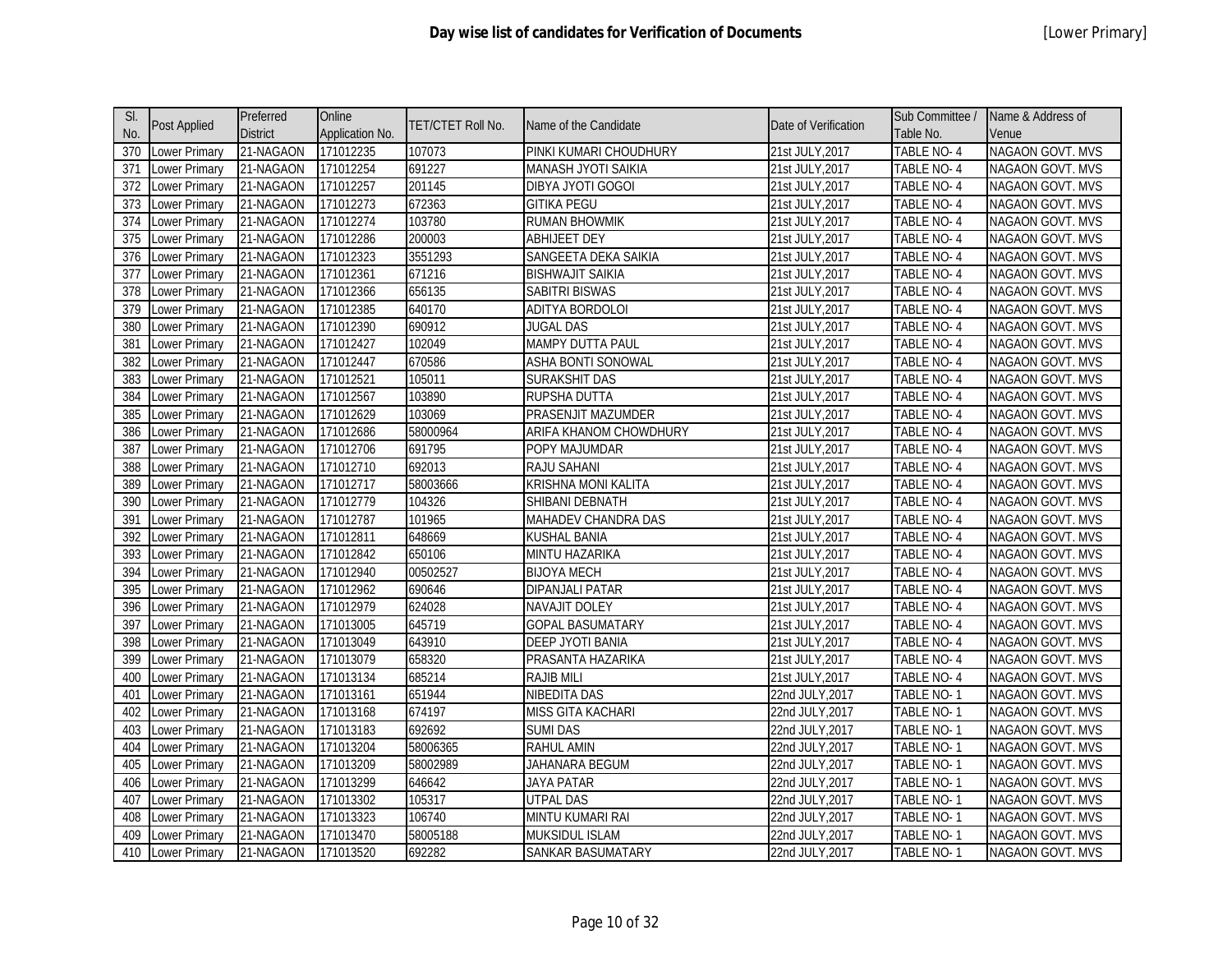| SI. |               | Preferred       | Online          |                          |                        |                      | Sub Committee /   | Name & Address of       |
|-----|---------------|-----------------|-----------------|--------------------------|------------------------|----------------------|-------------------|-------------------------|
| No. | Post Applied  | <b>District</b> | Application No. | <b>TET/CTET Roll No.</b> | Name of the Candidate  | Date of Verification | Table No.         | Venue                   |
| 411 | Lower Primary | 21-NAGAON       | 171013528       | 3540316                  | <b>JURI SAHARIA</b>    | 22nd JULY, 2017      | <b>TABLE NO-1</b> | <b>NAGAON GOVT. MVS</b> |
| 412 | ower Primary  | 21-NAGAON       | 171013551       | 00501836                 | <b>RAKIB HUSSAIN</b>   | 22nd JULY, 2017      | TABLE NO-1        | NAGAON GOVT. MVS        |
| 413 | Lower Primary | 21-NAGAON       | 171013564       | 640884                   | ANKUR JYOTI DAS        | 22nd JULY, 2017      | TABLE NO-1        | NAGAON GOVT. MVS        |
| 414 | Lower Primary | 21-NAGAON       | 171013643       | 692429                   | SRI ASISH KUMAR SAIKIA | 22nd JULY, 2017      | TABLE NO-1        | NAGAON GOVT. MVS        |
| 415 | Lower Primary | 21-NAGAON       | 171013675       | 104406                   | SHUVANKAR BHOWMICK     | 22nd JULY, 2017      | TABLE NO-1        | NAGAON GOVT. MVS        |
| 416 | Lower Primary | 21-NAGAON       | 171013718       | 649082                   | <b>MADHABI DAS</b>     | 22nd JULY, 2017      | TABLE NO-1        | <b>NAGAON GOVT. MVS</b> |
| 417 | Lower Primary | 21-NAGAON       | 171013738       | 107799                   | SANJAY DEVNATH         | 22nd JULY, 2017      | TABLE NO-1        | NAGAON GOVT. MVS        |
| 418 | Lower Primary | 21-NAGAON       | 171013757       | 1804674                  | <b>JUNMONI BORAH</b>   | 22nd JULY, 2017      | TABLE NO-1        | <b>NAGAON GOVT. MVS</b> |
| 419 | Lower Primary | 21-NAGAON       | 171013781       | 58002802                 | <b>IMDADUL AHMED</b>   | 22nd JULY, 2017      | TABLE NO-1        | NAGAON GOVT. MVS        |
| 420 | ower Primary  | 21-NAGAON       | 171013815       | 655980                   | <b>RUPAM DEKA</b>      | 22nd JULY, 2017      | TABLE NO-1        | <b>NAGAON GOVT. MVS</b> |
| 421 | Lower Primary | 21-NAGAON       | 171013829       | 104679                   | SUBHRA SARKAR          | 22nd JULY, 2017      | TABLE NO-1        | NAGAON GOVT. MVS        |
| 422 | Lower Primary | 21-NAGAON       | 171013870       | 658330                   | PRIYANKA PATAR         | 22nd JULY, 2017      | TABLE NO-1        | NAGAON GOVT. MVS        |
| 423 | Lower Primary | 21-NAGAON       | 171013884       | 103740                   | <b>RUBI DEV</b>        | 22nd JULY, 2017      | TABLE NO-1        | <b>NAGAON GOVT. MVS</b> |
| 424 | Lower Primary | 21-NAGAON       | 171013965       | 690370                   | <b>BIJOY SUTRADHAR</b> | 22nd JULY, 2017      | <b>TABLE NO-1</b> | NAGAON GOVT. MVS        |
| 425 | Lower Primary | 21-NAGAON       | 171014038       | 674016                   | <b>MEENAKSHI BONIA</b> | 22nd JULY, 2017      | TABLE NO-1        | NAGAON GOVT. MVS        |
| 426 | Lower Primary | 21-NAGAON       | 171014088       | 655542                   | <b>RINKY MONI DAS</b>  | 22nd JULY, 2017      | <b>TABLE NO-1</b> | NAGAON GOVT. MVS        |
| 427 | Lower Primary | 21-NAGAON       | 171014150       | 1800687                  | JUNMONI DAS            | 22nd JULY, 2017      | TABLE NO-1        | NAGAON GOVT. MVS        |
| 428 | ower Primary  | 21-NAGAON       | 171014157       | 640435                   | <b>AMBIKA DAS</b>      | 22nd JULY, 2017      | TABLE NO-1        | NAGAON GOVT. MVS        |
| 429 | ower Primary  | 21-NAGAON       | 171014183       | 692411                   | <b>SRABAN DAS</b>      | 22nd JULY, 2017      | TABLE NO-1        | NAGAON GOVT. MVS        |
| 430 | Lower Primary | 21-NAGAON       | 171014205       | 691643                   | <b>NIPEN BISWAS</b>    | 22nd JULY, 2017      | TABLE NO-1        | NAGAON GOVT. MVS        |
| 431 | Lower Primary | 21-NAGAON       | 171014225       | 102147                   | <b>MAYNA DAS</b>       | 22nd JULY, 2017      | TABLE NO-1        | NAGAON GOVT. MVS        |
| 432 | Lower Primary | 21-NAGAON       | 171014336       | 658754                   | <b>SUJIT KUMAR DAS</b> | 22nd JULY, 2017      | TABLE NO-1        | NAGAON GOVT. MVS        |
| 433 | Lower Primary | 21-NAGAON       | 171014362       | 652187                   | NIPMALA DAS ROY        | 22nd JULY, 2017      | TABLE NO-1        | NAGAON GOVT. MVS        |
| 434 | Lower Primary | 21-NAGAON       | 171014375       | 653065                   | PAYAL MANDAL           | 22nd JULY, 2017      | TABLE NO-1        | NAGAON GOVT. MVS        |
| 435 | Lower Primary | 21-NAGAON       | 171014377       | 692637                   | <b>UMA RAM DAS</b>     | 22nd JULY, 2017      | TABLE NO-1        | NAGAON GOVT. MVS        |
| 436 | Lower Primary | 21-NAGAON       | 171014646       | 3550708                  | PRANAB KAKATI          | 22nd JULY, 2017      | TABLE NO-1        | NAGAON GOVT. MVS        |
| 437 | Lower Primary | 21-NAGAON       | 171014788       | 643819                   | <b>DEBAJIT MILI</b>    | 22nd JULY, 2017      | TABLE NO-1        | NAGAON GOVT. MVS        |
| 438 | Lower Primary | 21-NAGAON       | 171014901       | 640007                   | DHIRAJ KUMAR DAS       | 22nd JULY, 2017      | TABLE NO-1        | NAGAON GOVT. MVS        |
| 439 | Lower Primary | 21-NAGAON       | 171014943       | 103220                   | PRIYANKA SARKAR        | 22nd JULY, 2017      | TABLE NO-1        | NAGAON GOVT. MVS        |
| 440 | Lower Primary | 21-NAGAON       | 171015131       | 100046                   | <b>AJANTA BANIK</b>    | 22nd JULY, 2017      | TABLE NO-1        | <b>NAGAON GOVT. MVS</b> |
| 441 | Lower Primary | 21-NAGAON       | 171015188       | 100999                   | <b>CHOTAN BISWAS</b>   | 22nd JULY, 2017      | TABLE NO-1        | NAGAON GOVT. MVS        |
| 442 | Lower Primary | 21-NAGAON       | 171015230       | 104928                   | SUMKI MALAKAR          | 22nd JULY, 2017      | TABLE NO-1        | NAGAON GOVT. MVS        |
| 443 | Lower Primary | 21-NAGAON       | 171015292       | 655122                   | RATAN CHANDRA DAS      | 22nd JULY, 2017      | TABLE NO-1        | NAGAON GOVT. MVS        |
| 444 | Lower Primary | 21-NAGAON       | 171015341       | 4102612                  | <b>CHAMPAK BISWAS</b>  | 22nd JULY, 2017      | TABLE NO-1        | NAGAON GOVT. MVS        |
| 445 | Lower Primary | 21-NAGAON       | 171015453       | 652674                   | PALLABI HAZARIKA       | 22nd JULY, 2017      | TABLE NO-1        | NAGAON GOVT. MVS        |
| 446 | Lower Primary | 21-NAGAON       | 171015476       | 107370                   | RAJESH KUMAR ADITYA    | 22nd JULY, 2017      | TABLE NO-1        | NAGAON GOVT. MVS        |
| 447 | ower Primary  | 21-NAGAON       | 171015661       | 1542943                  | <b>MOUMITA NATH</b>    | 22nd JULY, 2017      | TABLE NO-1        | NAGAON GOVT. MVS        |
| 448 | Lower Primary | 21-NAGAON       | 171015724       | 123456                   | <b>PORTSTG</b>         | 22nd JULY, 2017      | TABLE NO-1        | NAGAON GOVT. MVS        |
| 449 | ower Primary  | 21-NAGAON       | 171015790       | 1551930                  | <b>BIKASH HAZARIKA</b> | 22nd JULY, 2017      | TABLE NO-1        | NAGAON GOVT. MVS        |
| 450 | Lower Primary | 21-NAGAON       | 171015838       | 3550238                  | DHRUBA KANTA NATH      | 22nd JULY,2017       | TABLE NO- 1       | <b>NAGAON GOVT. MVS</b> |
| 451 | Lower Primary | 21-NAGAON       | 171015847       | 1553341                  | SACHINDRA DEKA         | 22nd JULY, 2017      | TABLE NO-1        | NAGAON GOVT. MVS        |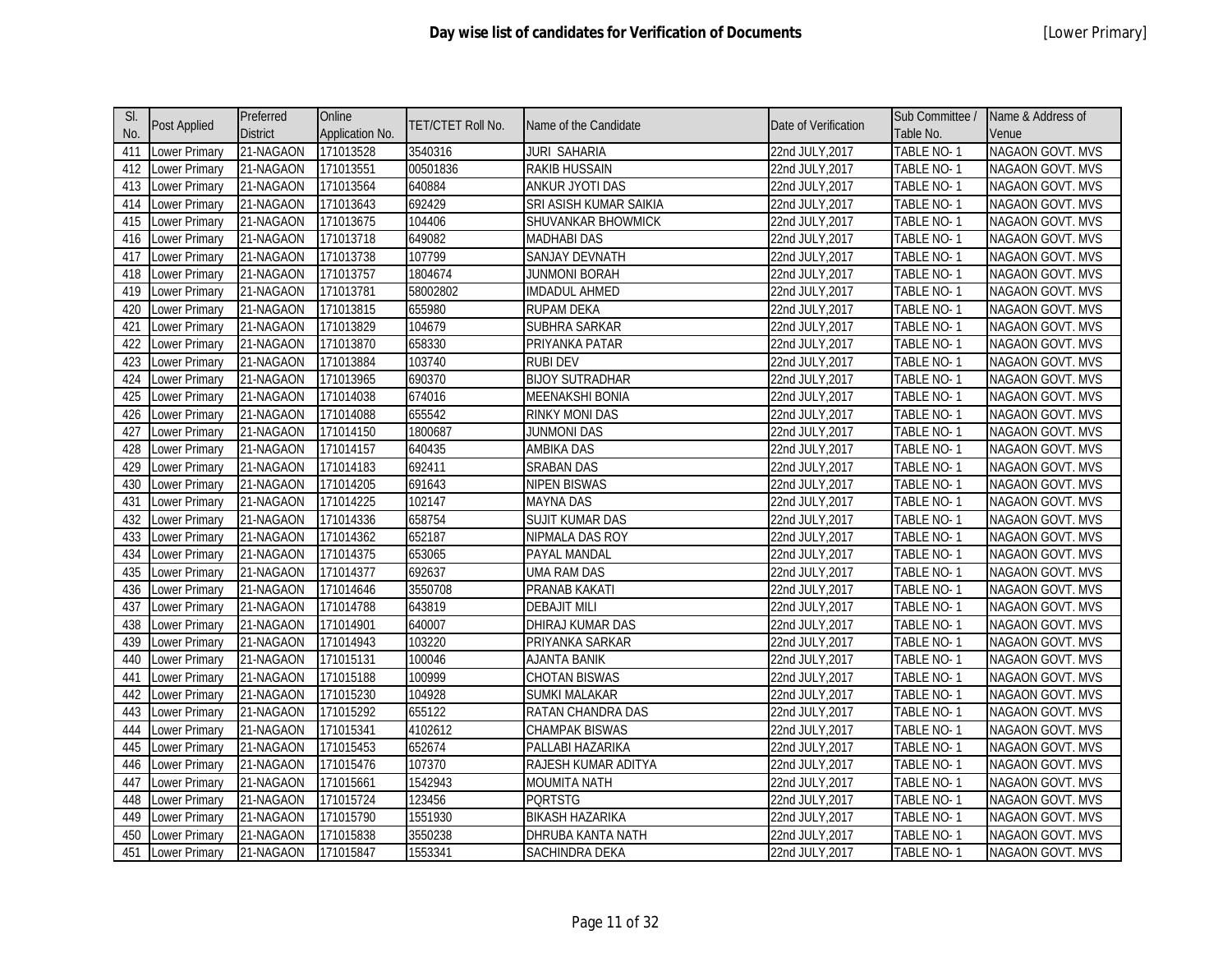| SI.             |                      | Preferred       | Online          |                          |                          |                      | Sub Committee /   | Name & Address of       |
|-----------------|----------------------|-----------------|-----------------|--------------------------|--------------------------|----------------------|-------------------|-------------------------|
| No.             | Post Applied         | <b>District</b> | Application No. | <b>TET/CTET Roll No.</b> | Name of the Candidate    | Date of Verification | Table No.         | Venue                   |
| 452             | Lower Primary        | 21-NAGAON       | 171015916       | 690428                   | <b>BIPUL SARKAR</b>      | 22nd JULY, 2017      | <b>TABLE NO-1</b> | <b>NAGAON GOVT. MVS</b> |
| 453             | ower Primary         | 21-NAGAON       | 171015951       | 644458                   | DIBYAJYOTI MALAKAR       | 22nd JULY, 2017      | TABLE NO-1        | NAGAON GOVT. MVS        |
| 454             | Lower Primary        | 21-NAGAON       | 171015972       | 00505297                 | AMAR GOUTAM              | 22nd JULY, 2017      | TABLE NO-1        | <b>NAGAON GOVT. MVS</b> |
| 455             | Lower Primary        | 21-NAGAON       | 171015980       | 690017                   | <b>ABHIJIT SARKAR</b>    | 22nd JULY, 2017      | TABLE NO-1        | NAGAON GOVT. MVS        |
| 456             | Lower Primary        | 21-NAGAON       | 171016060       | 631593                   | ARUNJYOTI SAIKIA         | 22nd JULY, 2017      | TABLE NO-1        | NAGAON GOVT. MVS        |
| 457             | Lower Primary        | 21-NAGAON       | 171016098       | 644007                   | <b>DEEPSHIKHA DAS</b>    | 22nd JULY, 2017      | TABLE NO-1        | <b>NAGAON GOVT. MVS</b> |
| 458             | Lower Primary        | 21-NAGAON       | 171016108       | 658850                   | <b>SUMI DAS</b>          | 22nd JULY, 2017      | TABLE NO-1        | NAGAON GOVT. MVS        |
| 459             | Lower Primary        | 21-NAGAON       | 171016126       | 631615                   | MR. PORIMOL BORUAH       | 22nd JULY, 2017      | TABLE NO-1        | <b>NAGAON GOVT. MVS</b> |
| 460             | Lower Primary        | 21-NAGAON       | 171016146       | 630448                   | <b>DAIJEE BORUAH</b>     | 22nd JULY, 2017      | TABLE NO-1        | NAGAON GOVT. MVS        |
| 461             | ower Primary         | 21-NAGAON       | 171016171       | 108088                   | SOUGAT NARAYAN DEY       | 22nd JULY, 2017      | TABLE NO-1        | <b>NAGAON GOVT. MVS</b> |
| 462             | ower Primary         | 21-NAGAON       | 171016199       | 102308                   | <b>MONIKA DEB</b>        | 22nd JULY, 2017      | TABLE NO-1        | NAGAON GOVT. MVS        |
| 463             | Lower Primary        | 21-NAGAON       | 171016212       | 691945                   | PURNIMA DAS              | 22nd JULY, 2017      | TABLE NO-1        | NAGAON GOVT. MVS        |
| 464             | Lower Primary        | 21-NAGAON       | 171016244       | 690235                   | <b>BABITA BISWAS</b>     | 22nd JULY, 2017      | TABLE NO-1        | <b>NAGAON GOVT. MVS</b> |
| 465             | Lower Primary        | 21-NAGAON       | 171016265       | 104318                   | SHIBA PRASAD CHATTERJEE  | 22nd JULY, 2017      | <b>TABLE NO-1</b> | NAGAON GOVT. MVS        |
| 466             | Lower Primary        | 21-NAGAON       | 171016323       | 4802290                  | <b>EZAZ AHMED</b>        | 22nd JULY, 2017      | TABLE NO-1        | <b>NAGAON GOVT. MVS</b> |
| 467             | Lower Primary        | 21-NAGAON       | 171016367       | 100945                   | <b>CHANDAN KUMAR DAS</b> | 22nd JULY, 2017      | <b>TABLE NO-1</b> | NAGAON GOVT. MVS        |
| 468             | Lower Primary        | 21-NAGAON       | 171016373       | 657363                   | <b>SOJAL DAS</b>         | 22nd JULY, 2017      | <b>TABLE NO-1</b> | <b>NAGAON GOVT. MVS</b> |
| 469             | ower Primary         | 21-NAGAON       | 171016539       | 691677                   | NITYANANDA DAS           | 22nd JULY, 2017      | TABLE NO-1        | NAGAON GOVT. MVS        |
| 470             | Lower Primary        | 21-NAGAON       | 171016547       | 104429                   | SILPI DAS                | 22nd JULY, 2017      | <b>TABLE NO-1</b> | NAGAON GOVT. MVS        |
| 471             | Lower Primary        | 21-NAGAON       | 171016626       | 107815                   | <b>SANJAY PATEL</b>      | 22nd JULY,2017       | TABLE NO-1        | <b>NAGAON GOVT. MVS</b> |
| 472             | Lower Primary        | 21-NAGAON       | 171016649       | 202201                   | <b>SUNITA MAHATO</b>     | 22nd JULY, 2017      | TABLE NO-1        | NAGAON GOVT. MVS        |
| 473             | Lower Primary        | 21-NAGAON       | 171016654       | 100907                   | <b>BULTI DAS</b>         | 22nd JULY, 2017      | TABLE NO-1        | <b>NAGAON GOVT. MVS</b> |
| 474             | Lower Primary        | 21-NAGAON       | 171016656       | 658737                   | <b>SUJATA DAS</b>        | 22nd JULY, 2017      | TABLE NO-1        | NAGAON GOVT. MVS        |
| 475             | Lower Primary        | 21-NAGAON       | 171016671       | 100238                   | <b>ANJALI DAS</b>        | 22nd JULY, 2017      | TABLE NO-1        | <b>NAGAON GOVT. MVS</b> |
| 476             | ower Primary         | 21-NAGAON       | 171016697       | 58005355                 | MUSTAFIZUR RAHMAN        | 22nd JULY, 2017      | TABLE NO-1        | NAGAON GOVT. MVS        |
| 477             | Lower Primary        | 21-NAGAON       | 171016711       | 690235                   | <b>BABITA BISWAS</b>     | 22nd JULY, 2017      | TABLE NO-1        | NAGAON GOVT. MVS        |
| 478             | Lower Primary        | 21-NAGAON       | 171016756       | 673575                   | LAKHIMAI NARAH           | 22nd JULY, 2017      | TABLE NO-1        | NAGAON GOVT. MVS        |
| 479             | Lower Primary        | 21-NAGAON       | 171016770       | 103819                   | RUNA SARKAR              | 22nd JULY, 2017      | TABLE NO-1        | NAGAON GOVT. MVS        |
| 480             | ower Primary         | 21-NAGAON       | 171016790       | 58005603                 | <b>NASIMA BEGUM</b>      | 22nd JULY, 2017      | TABLE NO-1        | <b>NAGAON GOVT. MVS</b> |
| 481             | ower Primary         | 21-NAGAON       | 171016823       | 4200156                  | <b>RUMI GOSWAMI</b>      | 22nd JULY, 2017      | TABLE NO-1        | <b>NAGAON GOVT. MVS</b> |
| 482             | Lower Primary        | 21-NAGAON       | 171016834       | 4507172                  | LAKHIMONI CHETIA PHUKON  | 22nd JULY, 2017      | TABLE NO-1        | <b>NAGAON GOVT. MVS</b> |
| 483             | Lower Primary        | 21-NAGAON       | 171016913       | 641224                   | ARUNIBHA DAS             | 22nd JULY, 2017      | TABLE NO-1        | NAGAON GOVT. MVS        |
| 484             | Lower Primary        | 21-NAGAON       | 171016983       | 656687                   | <b>SANTANU DAS</b>       | 22nd JULY, 2017      | TABLE NO-1        | NAGAON GOVT. MVS        |
| 485             | Lower Primary        | 21-NAGAON       | 171017022       | 672002                   | <b>DINANATH MILI</b>     | 22nd JULY, 2017      | TABLE NO-1        | NAGAON GOVT. MVS        |
| 486             | Lower Primary        | 21-NAGAON       | 171017050       | 691556                   | MUNMI DEKARAJA           | 22nd JULY, 2017      | TABLE NO-1        | NAGAON GOVT. MVS        |
| 487             | Lower Primary        | 21-NAGAON       | 171017058       | 641526                   | <b>BABY BISWAS</b>       | 22nd JULY, 2017      | TABLE NO-1        | NAGAON GOVT. MVS        |
| 488             | ower Primary         | 21-NAGAON       | 171017064       | 653211                   | <b>PINTU DAS</b>         | 22nd JULY, 2017      | TABLE NO-1        | NAGAON GOVT. MVS        |
| 489             | Lower Primary        | 21-NAGAON       | 171017088       | 658191                   | SRI NIRAD CH. SUTRADHAR  | 22nd JULY, 2017      | TABLE NO-1        | <b>NAGAON GOVT. MVS</b> |
| 490             | ower Primary         | 21-NAGAON       | 171017105       | 691248                   | <b>MANJU MODAK</b>       | 22nd JULY, 2017      | TABLE NO-1        | NAGAON GOVT. MVS        |
| 49 <sup>°</sup> | Lower Primary        | 21-NAGAON       | 171017194       | 692521                   | SRI LIPI DAS             | 22nd JULY,2017       | TABLE NO- 1       | <b>NAGAON GOVT. MVS</b> |
| 492             | <b>Lower Primary</b> | 21-NAGAON       | 171017208       | 692255                   | <b>SANJAY DEWAN</b>      | 22nd JULY, 2017      | TABLE NO-1        | NAGAON GOVT. MVS        |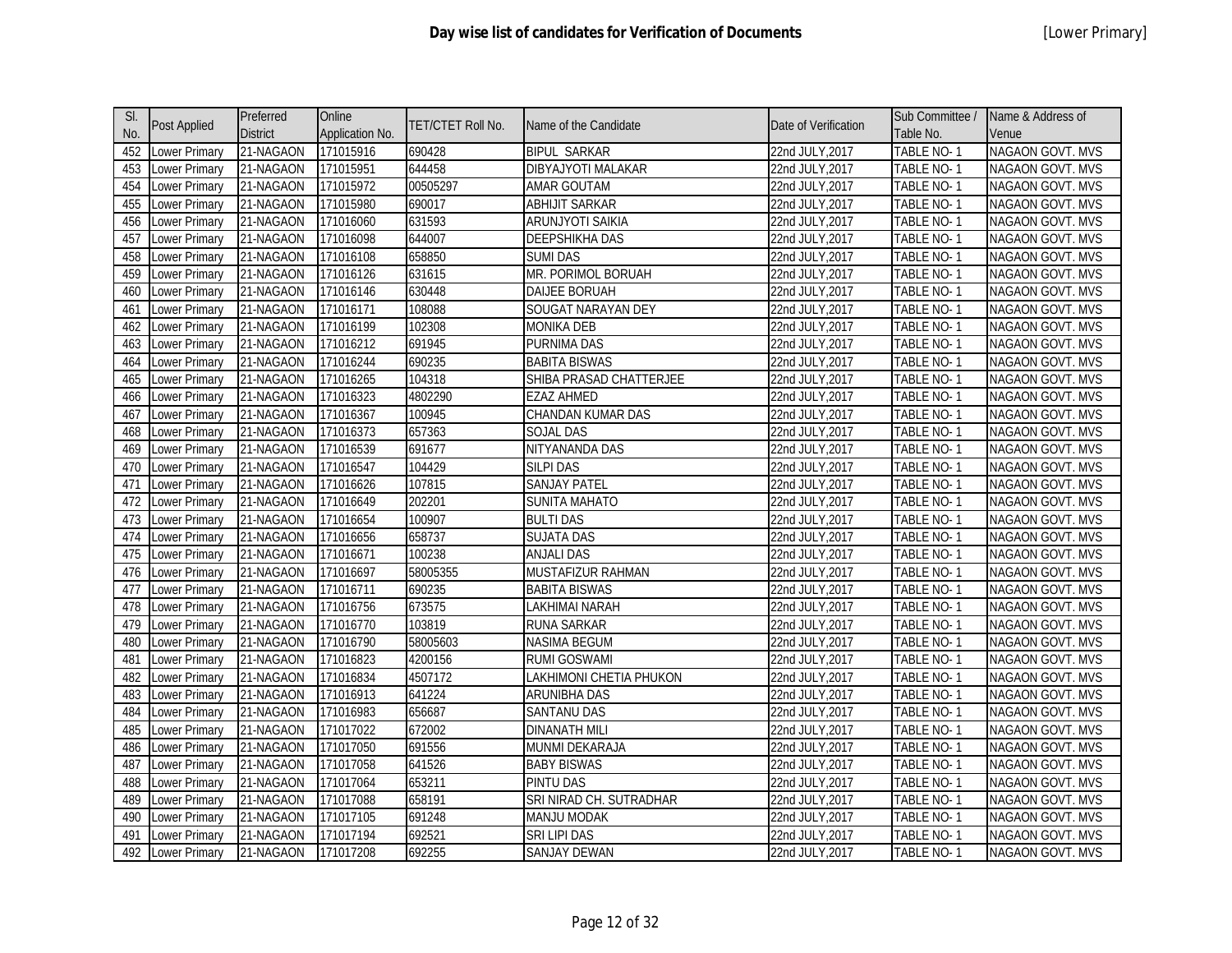| SI. |                      | Preferred       | Online          |                   |                           |                      | Sub Committee /   | Name & Address of       |
|-----|----------------------|-----------------|-----------------|-------------------|---------------------------|----------------------|-------------------|-------------------------|
| No. | <b>Post Applied</b>  | <b>District</b> | Application No. | TET/CTET Roll No. | Name of the Candidate     | Date of Verification | Table No.         | Venue                   |
| 493 | Lower Primary        | 21-NAGAON       | 171017235       | 653248            | <b>POMPI DAS</b>          | 22nd JULY, 2017      | <b>TABLE NO-1</b> | <b>NAGAON GOVT. MVS</b> |
| 494 | ower Primary         | 21-NAGAON       | 171017279       | 100088            | <b>ALOK DEBNATH</b>       | 22nd JULY, 2017      | TABLE NO-1        | NAGAON GOVT. MVS        |
| 495 | Lower Primary        | 21-NAGAON       | 171017280       | 1553553           | UJJAL KR NATH             | 22nd JULY, 2017      | TABLE NO-1        | NAGAON GOVT. MVS        |
| 496 | Lower Primary        | 21-NAGAON       | 171017359       | 648276            | KARUNA LALUNG             | 22nd JULY, 2017      | TABLE NO-1        | NAGAON GOVT. MVS        |
| 497 | Lower Primary        | 21-NAGAON       | 171017373       | 691754            | PARSHAJYOTI DAS           | 22nd JULY, 2017      | TABLE NO-1        | NAGAON GOVT. MVS        |
| 498 | ower Primary         | 21-NAGAON       | 171017378       | 101741            | KAMALESH NATH             | 22nd JULY, 2017      | <b>TABLE NO-1</b> | <b>NAGAON GOVT. MVS</b> |
| 499 | ower Primary         | 21-NAGAON       | 171017382       | RC207507          | POPY SENAPATI             | 22nd JULY, 2017      | TABLE NO-1        | NAGAON GOVT. MVS        |
| 500 | ower Primary         | 21-NAGAON       | 171017393       | 644632            | <b>DIMPI HAZARIKA</b>     | 22nd JULY, 2017      | <b>TABLE NO-1</b> | <b>NAGAON GOVT. MVS</b> |
| 501 | ower Primary         | 21-NAGAON       | 171017406       | 655269            | <b>REKHA DAS</b>          | 22nd JULY, 2017      | TABLE NO-2        | NAGAON GOVT. MVS        |
| 502 | ower Primary         | 21-NAGAON       | 171017432       | 105926            | <b>DEEPA DAS</b>          | 22nd JULY, 2017      | TABLE NO-2        | <b>NAGAON GOVT. MVS</b> |
| 503 | Lower Primary        | 21-NAGAON       | 171017444       | 48000677          | <b>ALIZA AHMED</b>        | 22nd JULY, 2017      | TABLE NO-2        | NAGAON GOVT. MVS        |
| 504 | Lower Primary        | 21-NAGAON       | 171017458       | 650569            | <b>SWAPNA MANDAL</b>      | 22nd JULY, 2017      | TABLE NO-2        | NAGAON GOVT. MVS        |
| 505 | Lower Primary        | 21-NAGAON       | 171017479       | 4100300           | <b>BIPIN CHANDRA NATH</b> | 22nd JULY, 2017      | TABLE NO-2        | <b>NAGAON GOVT. MVS</b> |
| 506 | Lower Primary        | 21-NAGAON       | 171017504       | 645384            | <b>GARIMA DAS</b>         | 22nd JULY, 2017      | <b>TABLE NO-2</b> | NAGAON GOVT. MVS        |
| 507 | ower Primary         | 21-NAGAON       | 171017570       | 3012661           | <b>RAMEN BISHAL</b>       | 22nd JULY, 2017      | TABLE NO-2        | <b>NAGAON GOVT. MVS</b> |
| 508 | ower Primary         | 21-NAGAON       | 171017580       | 691854            | <b>PRANTI DAS</b>         | 22nd JULY, 2017      | <b>TABLE NO-2</b> | NAGAON GOVT. MVS        |
| 509 | ower Primary         | 21-NAGAON       | 171017597       | 104672            | SUBHENDU SUTRADHAR        | 22nd JULY, 2017      | <b>TABLE NO-2</b> | NAGAON GOVT. MVS        |
| 510 | ower Primary         | 21-NAGAON       | 171017654       | 102129            | <b>MANTU BANIK</b>        | 22nd JULY, 2017      | TABLE NO-2        | NAGAON GOVT. MVS        |
| 511 | ower Primary         | 21-NAGAON       | 171017655       | 682693            | KHAGEN CHANDRA BORAH      | 22nd JULY, 2017      | TABLE NO-2        | NAGAON GOVT. MVS        |
| 512 | ower Primary         | 21-NAGAON       | 171017658       | 650171            | MISS ANIMA BARMAN         | 22nd JULY, 2017      | TABLE NO-2        | NAGAON GOVT. MVS        |
| 513 | Lower Primary        | 21-NAGAON       | 171017666       | 692209            | RUPSHIKHA DAS             | 22nd JULY, 2017      | TABLE NO-2        | NAGAON GOVT. MVS        |
| 514 | ower Primary         | 21-NAGAON       | 171017676       | 690235            | <b>BABITA BISWAS</b>      | 22nd JULY, 2017      | TABLE NO-2        | <b>NAGAON GOVT. MVS</b> |
| 515 | Lower Primary        | 21-NAGAON       | 171017711       | 651050            | MRIDULA BORDOLOI          | 22nd JULY, 2017      | TABLE NO-2        | NAGAON GOVT. MVS        |
| 516 | Lower Primary        | 21-NAGAON       | 171017739       | 671974            | <b>DILIP SAHANI</b>       | 22nd JULY, 2017      | TABLE NO-2        | <b>NAGAON GOVT. MVS</b> |
| 517 | Lower Primary        | 21-NAGAON       | 171017763       | 659038            | <b>SURABHI DAS</b>        | 22nd JULY, 2017      | TABLE NO-2        | NAGAON GOVT. MVS        |
| 518 | Lower Primary        | 21-NAGAON       | 171017814       | 678230            | SRI HEMKANTA DAS          | 22nd JULY, 2017      | TABLE NO-2        | NAGAON GOVT. MVS        |
| 519 | ower Primary         | 21-NAGAON       | 171017910       | 647825            | KAKILA RAJKHOWA           | 22nd JULY, 2017      | TABLE NO-2        | NAGAON GOVT. MVS        |
| 520 | ower Primary         | 21-NAGAON       | 171017934       | 650347            | MISS MAMU BORDOLOI        | 22nd JULY, 2017      | TABLE NO-2        | NAGAON GOVT. MVS        |
| 521 | ower Primary         | 21-NAGAON       | 171018062       | 101883            | LAXMI DEBNATH             | 22nd JULY, 2017      | TABLE NO-2        | <b>NAGAON GOVT. MVS</b> |
| 522 | ower Primary         | 21-NAGAON       | 171018097       | 647693            | JYOTSNA DAS               | 22nd JULY, 2017      | TABLE NO-2        | NAGAON GOVT. MVS        |
| 523 | ower Primary         | 21-NAGAON       | 171018111       | 655914            | RUPAK KR. GAONKHOWA       | 22nd JULY, 2017      | TABLE NO-2        | <b>NAGAON GOVT. MVS</b> |
| 524 | ower Primary         | 21-NAGAON       | 171018116       | 670320            | <b>ANIL THENGAL</b>       | 22nd JULY, 2017      | TABLE NO-2        | NAGAON GOVT. MVS        |
| 525 | Lower Primary        | 21-NAGAON       | 171018133       | 655765            | <b>RUMA MONI PATAR</b>    | 22nd JULY, 2017      | TABLE NO-2        | NAGAON GOVT. MVS        |
| 526 | Lower Primary        | 21-NAGAON       | 171018147       | 691504            | MRS ARATI ROY(MALLICK)    | 22nd JULY, 2017      | TABLE NO-2        | NAGAON GOVT. MVS        |
| 527 | Lower Primary        | 21-NAGAON       | 171018148       | 58006087          | PARBES MUSHARAF           | 22nd JULY, 2017      | TABLE NO-2        | NAGAON GOVT. MVS        |
| 528 | ower Primary         | 21-NAGAON       | 171018149       | 674032            | MIDHESH PEGU              | 22nd JULY, 2017      | TABLE NO-2        | NAGAON GOVT. MVS        |
| 529 | ower Primary         | 21-NAGAON       | 171018150       | 641760            | <b>BARNALI BAIRAGI</b>    | 22nd JULY, 2017      | TABLE NO-2        | NAGAON GOVT. MVS        |
| 530 | ower Primary         | 21-NAGAON       | 171018178       | 655783            | RUMI BORDOLOI             | 22nd JULY, 2017      | TABLE NO-2        | <b>NAGAON GOVT. MVS</b> |
| 531 | ower Primary         | 21-NAGAON       | 171018219       | 690100            | <b>ANAMIKA DAS</b>        | 22nd JULY, 2017      | TABLE NO-2        | NAGAON GOVT. MVS        |
| 532 | ower Primary         | 21-NAGAON       | 171018248       | 653702            | PRANJAL DAS               | 22nd JULY,2017       | TABLE NO-2        | <b>NAGAON GOVT. MVS</b> |
| 533 | <b>Lower Primary</b> | 21-NAGAON       | 171018251       | 651593            | NALESWARI MAHELA          | 22nd JULY, 2017      | TABLE NO-2        | NAGAON GOVT. MVS        |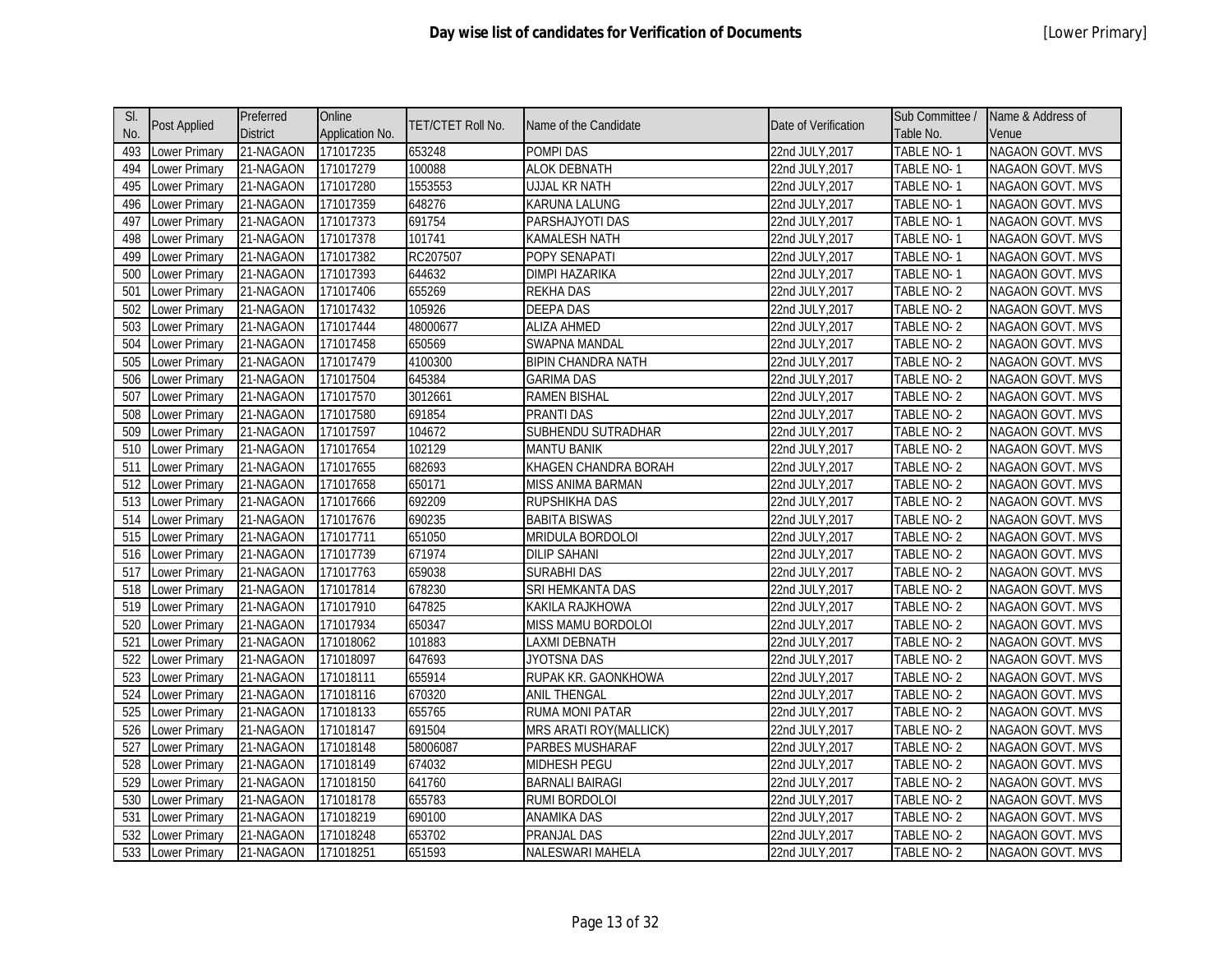| SI. |                      | Preferred       | Online          |                   |                             |                      | Sub Committee /   | Name & Address of       |
|-----|----------------------|-----------------|-----------------|-------------------|-----------------------------|----------------------|-------------------|-------------------------|
| No. | <b>Post Applied</b>  | <b>District</b> | Application No. | TET/CTET Roll No. | Name of the Candidate       | Date of Verification | Table No.         | Venue                   |
| 534 | Lower Primary        | 21-NAGAON       | 171018308       | 642582            | <b>BIKASH BORDOLOI</b>      | 22nd JULY, 2017      | TABLE NO-2        | <b>NAGAON GOVT. MVS</b> |
| 535 | Lower Primary        | 21-NAGAON       | 171018314       | 202055            | SARITA KUMARI               | 22nd JULY, 2017      | TABLE NO-2        | NAGAON GOVT. MVS        |
| 536 | Lower Primary        | 21-NAGAON       | 171018366       | 659715            | UDIT NARAYAN DOIMARI        | 22nd JULY, 2017      | TABLE NO-2        | NAGAON GOVT. MVS        |
| 537 | Lower Primary        | 21-NAGAON       | 171018367       | 645197            | DULU PRAVA BORDOLOI         | 22nd JULY, 2017      | TABLE NO-2        | NAGAON GOVT. MVS        |
| 538 | Lower Primary        | 21-NAGAON       | 171018397       | 649189            | MAHUMITA SARKAR             | 22nd JULY, 2017      | TABLE NO-2        | NAGAON GOVT. MVS        |
| 539 | Lower Primary        | 21-NAGAON       | 171018398       | 673629            | <b>LALIT PAYUN</b>          | 22nd JULY, 2017      | TABLE NO-2        | NAGAON GOVT. MVS        |
| 540 | Lower Primary        | 21-NAGAON       | 171018412       | 101675            | <b>JUHI DEY</b>             | 22nd JULY, 2017      | TABLE NO-2        | NAGAON GOVT. MVS        |
| 541 | Lower Primary        | 21-NAGAON       | 171018414       | 691898            | PRIYAM BORAH                | 22nd JULY, 2017      | TABLE NO-2        | NAGAON GOVT. MVS        |
| 542 | Lower Primary        | 21-NAGAON       | 171018421       | 00501648          | POLLABI SAIKIA              | 22nd JULY, 2017      | TABLE NO-2        | NAGAON GOVT. MVS        |
| 543 | <b>Lower Primary</b> | 21-NAGAON       | 171018427       | 691569            | NABAJYOTI DAS               | 22nd JULY, 2017      | TABLE NO-2        | NAGAON GOVT. MVS        |
| 544 | Lower Primary        | 21-NAGAON       | 171018454       | 201175            | DURGA KUMARI UPADHAYA       | 22nd JULY, 2017      | TABLE NO-2        | NAGAON GOVT. MVS        |
| 545 | Lower Primary        | 21-NAGAON       | 171018469       | 686567            | RANUJ KUMAR BSBI PEGU       | 22nd JULY, 2017      | TABLE NO-2        | NAGAON GOVT. MVS        |
| 546 | Lower Primary        | 21-NAGAON       | 171018501       | 57005393          | JENIFAR AHMED               | 22nd JULY, 2017      | TABLE NO-2        | NAGAON GOVT. MVS        |
| 547 | Lower Primary        | 21-NAGAON       | 171018504       | 691653            | NIRALA MANDAL               | 22nd JULY, 2017      | <b>TABLE NO-2</b> | NAGAON GOVT. MVS        |
| 548 | Lower Primary        | 21-NAGAON       | 171018528       | 643514            | <b>CHANDRA PRABHA MADUR</b> | 22nd JULY, 2017      | TABLE NO-2        | NAGAON GOVT. MVS        |
| 549 | Lower Primary        | 21-NAGAON       | 171018562       | 102601            | <b>NILAKSHEE DEY</b>        | 22nd JULY, 2017      | <b>TABLE NO-2</b> | NAGAON GOVT. MVS        |
| 550 | <b>Lower Primary</b> | 21-NAGAON       | 171018586       | 4107197           | <b>NABAJIT PODDER</b>       | 22nd JULY, 2017      | TABLE NO-2        | <b>NAGAON GOVT. MVS</b> |
| 551 | Lower Primary        | 21-NAGAON       | 171018650       | 631124            | KRITIKANTA DOLEY            | 22nd JULY, 2017      | TABLE NO-2        | NAGAON GOVT. MVS        |
| 552 | Lower Primary        | 21-NAGAON       | 171018661       | 649725            | <b>MANOJ HIRA</b>           | 22nd JULY, 2017      | TABLE NO-2        | <b>NAGAON GOVT. MVS</b> |
| 553 | Lower Primary        | 21-NAGAON       | 171018676       | 690499            | CHAYANIKA DAS               | 22nd JULY, 2017      | TABLE NO-2        | NAGAON GOVT. MVS        |
| 554 | Lower Primary        | 21-NAGAON       | 171018685       | 103552            | <b>RASMONI DAS</b>          | 22nd JULY, 2017      | TABLE NO-2        | NAGAON GOVT. MVS        |
| 555 | Lower Primary        | 21-NAGAON       | 171018728       | 690250            | <b>BAJENDRA DAS</b>         | 22nd JULY, 2017      | TABLE NO-2        | NAGAON GOVT. MVS        |
| 556 | Lower Primary        | 21-NAGAON       | 171018749       | 673971            | <b>MANOSHI DAS</b>          | 22nd JULY, 2017      | TABLE NO-2        | NAGAON GOVT. MVS        |
| 557 | Lower Primary        | 21-NAGAON       | 171018761       | 649866            | <b>MAUSUMI DAS</b>          | 22nd JULY, 2017      | TABLE NO-2        | NAGAON GOVT. MVS        |
| 558 | <b>Lower Primary</b> | 21-NAGAON       | 171018849       | 691521            | SANGHA MITRA DAS            | 22nd JULY, 2017      | TABLE NO-2        | NAGAON GOVT. MVS        |
| 559 | Lower Primary        | 21-NAGAON       | 171018854       | 670360            | ANJAL KUMAR DAS             | 22nd JULY, 2017      | TABLE NO-2        | NAGAON GOVT. MVS        |
| 560 | Lower Primary        | 21-NAGAON       | 171018877       | 691612            | NIBEDITA DAS                | 22nd JULY, 2017      | TABLE NO-2        | NAGAON GOVT. MVS        |
| 561 | Lower Primary        | 21-NAGAON       | 171019017       | 678898            | TINKIMONI HAZARIKA          | 22nd JULY, 2017      | TABLE NO-2        | NAGAON GOVT. MVS        |
| 562 | Lower Primary        | 21-NAGAON       | 171019093       | 3540010           | <b>AJOY DEKA</b>            | 22nd JULY, 2017      | TABLE NO-2        | NAGAON GOVT. MVS        |
| 563 | Lower Primary        | 21-NAGAON       | 171019100       | 652014            | <b>NIKHIL BISWAS</b>        | 22nd JULY, 2017      | TABLE NO-2        | NAGAON GOVT. MVS        |
| 564 | <b>Lower Primary</b> | 21-NAGAON       | 171019103       | 4500600           | HEMANTA RAJKONWAR           | 22nd JULY, 2017      | TABLE NO-2        | NAGAON GOVT. MVS        |
| 565 | Lower Primary        | 21-NAGAON       | 171019105       | 57003991          | <b>GOBIN NATH</b>           | 22nd JULY, 2017      | TABLE NO-2        | NAGAON GOVT. MVS        |
| 566 | Lower Primary        | 21-NAGAON       | 171019107       | 103834            | RUPA DEBNATH                | 22nd JULY, 2017      | TABLE NO-2        | NAGAON GOVT. MVS        |
| 567 | Lower Primary        | 21-NAGAON       | 171019141       | 108197            | SUNITA CHAUHAN              | 22nd JULY, 2017      | TABLE NO-2        | NAGAON GOVT. MVS        |
| 568 | Lower Primary        | 21-NAGAON       | 171019146       | 677326            | ROMESH MORANG               | 22nd JULY, 2017      | TABLE NO-2        | NAGAON GOVT. MVS        |
| 569 | Lower Primary        | 21-NAGAON       | 171019151       | 690286            | BARNALI DEKARAJA            | 22nd JULY, 2017      | TABLE NO-2        | NAGAON GOVT. MVS        |
| 570 | Lower Primary        | 21-NAGAON       | 171019169       | 651197            | DHARITRI PATAR SENAPATI     | 22nd JULY, 2017      | TABLE NO-2        | NAGAON GOVT. MVS        |
| 571 | Lower Primary        | 21-NAGAON       | 171019190       | 672710            | <b>JATIN MORANG</b>         | 22nd JULY, 2017      | TABLE NO-2        | <b>NAGAON GOVT. MVS</b> |
| 572 | Lower Primary        | 21-NAGAON       | 171019194       | 671846            | DHARMESWAR DAS              | 22nd JULY, 2017      | TABLE NO-2        | NAGAON GOVT. MVS        |
| 573 | Lower Primary        | 21-NAGAON       | 171019254       | 3550268           | DIPIRADHA DUTTA             | 22nd JULY, 2017      | TABLE NO-2        | NAGAON GOVT. MVS        |
| 574 | Lower Primary        | 21-NAGAON       | 171019258       | 671583            | CHOGEN DOLEY                | 22nd JULY, 2017      | TABLE NO-2        | NAGAON GOVT. MVS        |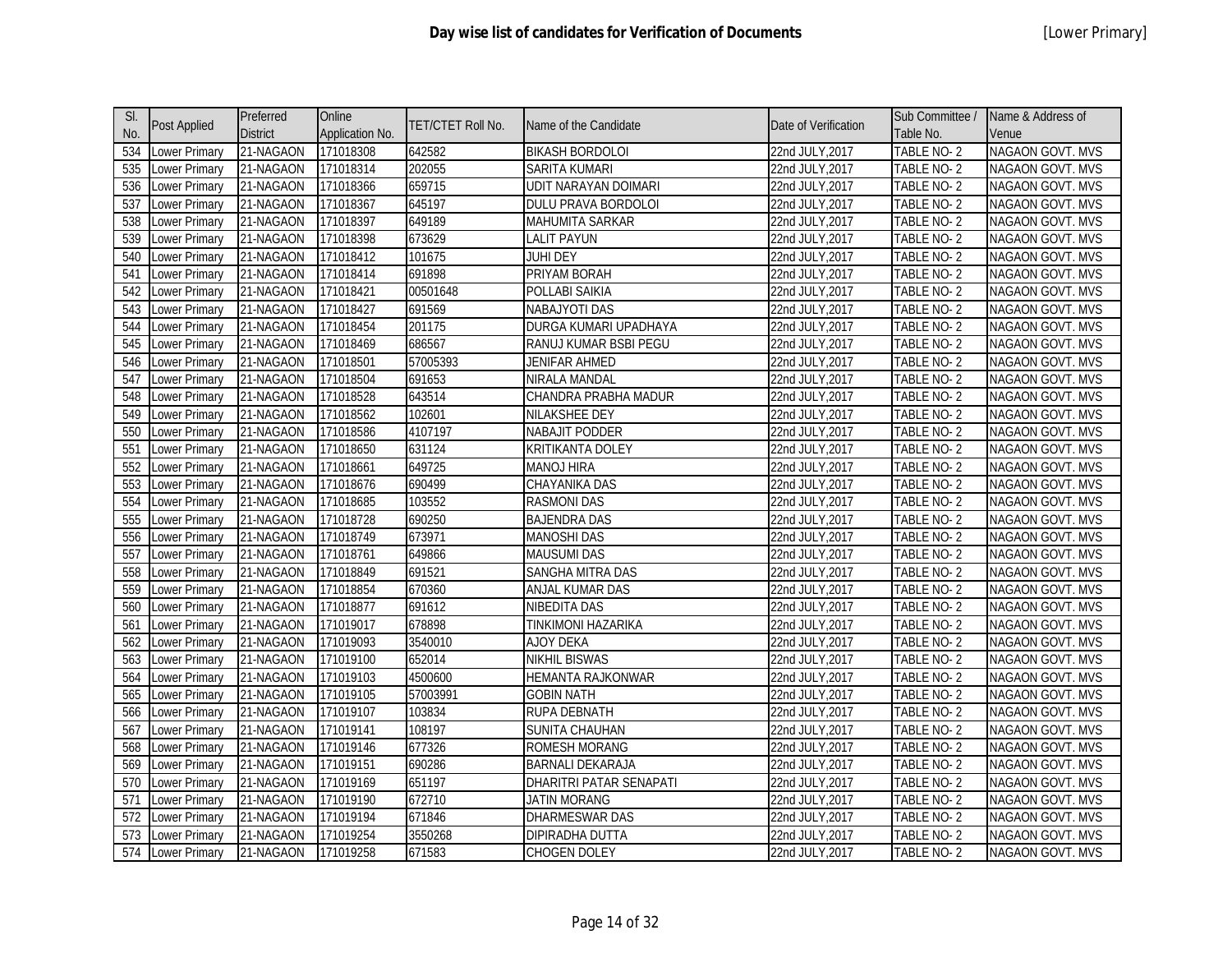| SI. |                      | Preferred       | Online          |                   |                         |                      | Sub Committee /   | Name & Address of       |
|-----|----------------------|-----------------|-----------------|-------------------|-------------------------|----------------------|-------------------|-------------------------|
| No. | <b>Post Applied</b>  | <b>District</b> | Application No. | TET/CTET Roll No. | Name of the Candidate   | Date of Verification | Table No.         | Venue                   |
| 575 | Lower Primary        | 21-NAGAON       | 171019289       | 675194            | <b>NABUDIT DAS</b>      | 22nd JULY, 2017      | <b>TABLE NO-2</b> | <b>NAGAON GOVT. MVS</b> |
| 576 | Lower Primary        | 21-NAGAON       | 171019322       | 108330            | <b>UDAY PATEL</b>       | 22nd JULY, 2017      | TABLE NO-2        | NAGAON GOVT. MVS        |
| 577 | Lower Primary        | 21-NAGAON       | 171019323       | 643892            | <b>DEBOJIT DAS</b>      | 22nd JULY, 2017      | TABLE NO-2        | NAGAON GOVT. MVS        |
| 578 | Lower Primary        | 21-NAGAON       | 171019327       | 4200117           | SHAHIDUR RAHMAN         | 22nd JULY, 2017      | TABLE NO-2        | NAGAON GOVT. MVS        |
| 579 | Lower Primary        | 21-NAGAON       | 171019368       | 692691            | <b>SUMI DAS</b>         | 22nd JULY, 2017      | TABLE NO-2        | NAGAON GOVT. MVS        |
| 580 | Lower Primary        | 21-NAGAON       | 171019414       | 4100531           | <b>GITA SAIKIA BORA</b> | 22nd JULY, 2017      | TABLE NO-2        | NAGAON GOVT. MVS        |
| 581 | Lower Primary        | 21-NAGAON       | 171019452       | 658140            | SRI MRINAL KACHARI      | 22nd JULY, 2017      | TABLE NO-2        | NAGAON GOVT. MVS        |
| 582 | Lower Primary        | 21-NAGAON       | 171019502       | 102393            | <b>MOUSUMI MAJUMDER</b> | 22nd JULY, 2017      | TABLE NO-2        | NAGAON GOVT. MVS        |
| 583 | Lower Primary        | 21-NAGAON       | 171019530       | 4100550           | <b>GULAM RABBANI</b>    | 22nd JULY, 2017      | TABLE NO-2        | NAGAON GOVT. MVS        |
| 584 | <b>Lower Primary</b> | 21-NAGAON       | 171019535       | 657876            | <b>HARI PRASAD DAS</b>  | 22nd JULY, 2017      | TABLE NO-2        | <b>NAGAON GOVT. MVS</b> |
| 585 | Lower Primary        | 21-NAGAON       | 171019606       | 1553342           | SADANANDA PAUL          | 22nd JULY, 2017      | TABLE NO-2        | NAGAON GOVT. MVS        |
| 586 | Lower Primary        | 21-NAGAON       | 171019675       | 643763            | DARSHANA MUDOI          | 22nd JULY, 2017      | TABLE NO-2        | NAGAON GOVT. MVS        |
| 587 | Lower Primary        | 21-NAGAON       | 171019693       | 201577            | NANDITA SAHU            | 22nd JULY, 2017      | TABLE NO-2        | NAGAON GOVT. MVS        |
| 588 | Lower Primary        | 21-NAGAON       | 171019705       | 4700025           | ANUJ MOHAN              | 22nd JULY, 2017      | <b>TABLE NO-2</b> | NAGAON GOVT. MVS        |
| 589 | Lower Primary        | 21-NAGAON       | 171019721       | 690019            | ABHINANDHAN HAZARIKA    | 22nd JULY, 2017      | TABLE NO-2        | NAGAON GOVT. MVS        |
| 590 | Lower Primary        | 21-NAGAON       | 171019757       | 652664            | <b>PALLABI DAS</b>      | 22nd JULY, 2017      | <b>TABLE NO-2</b> | NAGAON GOVT. MVS        |
| 591 | <b>Lower Primary</b> | 21-NAGAON       | 171019794       | 691931            | <b>PURABI KONWAR</b>    | 22nd JULY, 2017      | TABLE NO-2        | <b>NAGAON GOVT. MVS</b> |
| 592 | Lower Primary        | 21-NAGAON       | 171019809       | 690883            | JITENDRA NATH BISWAS    | 22nd JULY, 2017      | TABLE NO-2        | NAGAON GOVT. MVS        |
| 593 | <b>Lower Primary</b> | 21-NAGAON       | 171019832       | 671279            | <b>BITU HAZARIKA</b>    | 22nd JULY, 2017      | TABLE NO-2        | <b>NAGAON GOVT. MVS</b> |
| 594 | Lower Primary        | 21-NAGAON       | 171019866       | 100925            | <b>CHAITALI PAUL</b>    | 22nd JULY, 2017      | TABLE NO-2        | NAGAON GOVT. MVS        |
| 595 | Lower Primary        | 21-NAGAON       | 171019901       | 102248            | MITHU DEBNATH           | 22nd JULY, 2017      | TABLE NO-2        | NAGAON GOVT. MVS        |
| 596 | Lower Primary        | 21-NAGAON       | 171020033       | 58002227          | <b>FIRDOUS SULTANA</b>  | 22nd JULY, 2017      | TABLE NO-2        | NAGAON GOVT. MVS        |
| 597 | Lower Primary        | 21-NAGAON       | 171020035       | 691884            | PREETY SAIKIA DAS       | 22nd JULY, 2017      | TABLE NO-2        | NAGAON GOVT. MVS        |
| 598 | Lower Primary        | 21-NAGAON       | 171020043       | 58003613          | KHANJAN KUMAR NATH      | 22nd JULY, 2017      | TABLE NO-2        | NAGAON GOVT. MVS        |
| 599 | Lower Primary        | 21-NAGAON       | 171020069       | 676319            | PRIYANKA DOLEY          | 22nd JULY, 2017      | TABLE NO-2        | NAGAON GOVT. MVS        |
| 600 | Lower Primary        | 21-NAGAON       | 171020085       | 692666            | SUDIP CHANDRA MONDAL    | 22nd JULY, 2017      | TABLE NO-2        | NAGAON GOVT. MVS        |
| 601 | Lower Primary        | 21-NAGAON       | 171020089       | 654752            | RAKESH SENAPATI         | 22nd JULY, 2017      | TABLE NO-3        | NAGAON GOVT. MVS        |
| 602 | Lower Primary        | 21-NAGAON       | 171020130       | 691034            | <b>KARABI DAS</b>       | 22nd JULY, 2017      | TABLE NO-3        | NAGAON GOVT. MVS        |
| 603 | Lower Primary        | 21-NAGAON       | 171020147       | 57003186          | DHRUBAJYOTI DEKA        | 22nd JULY, 2017      | TABLE NO-3        | NAGAON GOVT. MVS        |
| 604 | Lower Primary        | 21-NAGAON       | 171020211       | 670460            | <b>ANUPOMA</b>          | 22nd JULY, 2017      | TABLE NO-3        | <b>NAGAON GOVT. MVS</b> |
| 605 | Lower Primary        | 21-NAGAON       | 171020311       | 103849            | RUPAK CHANDA            | 22nd JULY, 2017      | TABLE NO-3        | NAGAON GOVT. MVS        |
| 606 | Lower Primary        | 21-NAGAON       | 171020333       | 670460            | ANUPOMA SAIKIA          | 22nd JULY, 2017      | TABLE NO-3        | NAGAON GOVT. MVS        |
| 607 | Lower Primary        | 21-NAGAON       | 171020354       | 102279            | <b>MITUN BISWAS</b>     | 22nd JULY, 2017      | TABLE NO-3        | NAGAON GOVT. MVS        |
| 608 | Lower Primary        | 21-NAGAON       | 171020445       | 104165            | SANTA DEBNATH           | 22nd JULY, 2017      | TABLE NO-3        | NAGAON GOVT. MVS        |
| 609 | Lower Primary        | 21-NAGAON       | 171020466       | 655890            | RUP JYOTI DAS           | 22nd JULY, 2017      | TABLE NO-3        | NAGAON GOVT. MVS        |
| 610 | Lower Primary        | 21-NAGAON       | 171020472       | 308135            | SARASHATI SHILL         | 22nd JULY, 2017      | TABLE NO-3        | NAGAON GOVT. MVS        |
| 611 | Lower Primary        | 21-NAGAON       | 171020511       | 100945            | CHANDAN KUMAR DAS       | 22nd JULY, 2017      | TABLE NO-3        | NAGAON GOVT. MVS        |
| 612 | Lower Primary        | 21-NAGAON       | 171020514       | 104096            | SANJIB CHETRI           | 22nd JULY, 2017      | TABLE NO-3        | <b>NAGAON GOVT. MVS</b> |
| 613 | Lower Primary        | 21-NAGAON       | 171020548       | 652409            | NITUL KUMAR BORDOLOI    | 22nd JULY, 2017      | TABLE NO-3        | NAGAON GOVT. MVS        |
| 614 | Lower Primary        | 21-NAGAON       | 171020611       | 649741            | MANOJ KUMAR SAIKIA      | 22nd JULY, 2017      | TABLE NO-3        | NAGAON GOVT. MVS        |
| 615 | <b>Lower Primary</b> | 21-NAGAON       | 171020615       | 58000165          | ABDUR RAHMAN            | 22nd JULY, 2017      | TABLE NO-3        | NAGAON GOVT. MVS        |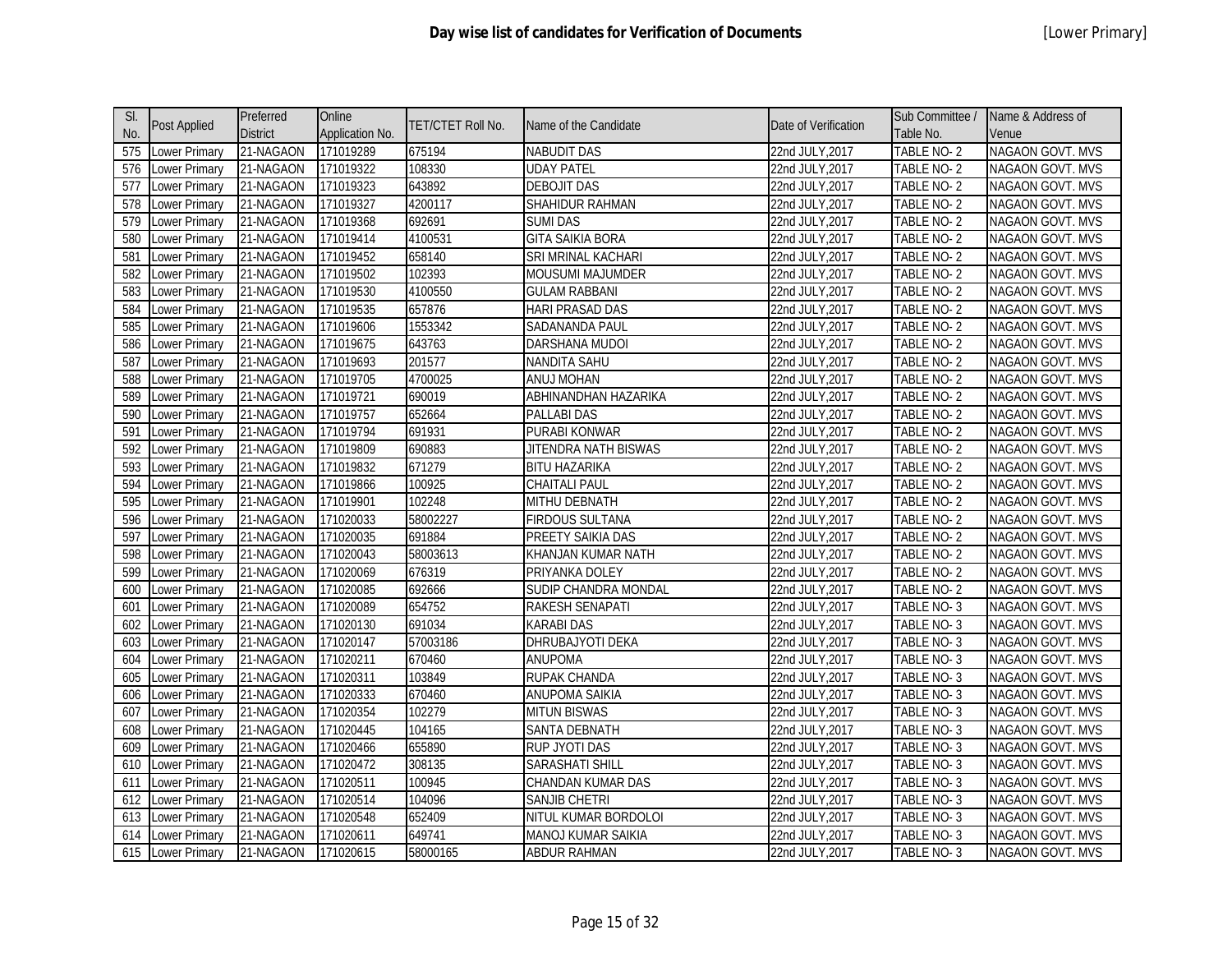| SI. |                      | Preferred       | Online          |                   |                          |                      | Sub Committee /   | Name & Address of       |
|-----|----------------------|-----------------|-----------------|-------------------|--------------------------|----------------------|-------------------|-------------------------|
| No. | <b>Post Applied</b>  | <b>District</b> | Application No. | TET/CTET Roll No. | Name of the Candidate    | Date of Verification | Table No.         | Venue                   |
| 616 | Lower Primary        | 21-NAGAON       | 171020623       | 103957            | <b>SAMIR MAJUMDER</b>    | 22nd JULY, 2017      | TABLE NO-3        | NAGAON GOVT. MVS        |
| 617 | ower Primary         | 21-NAGAON       | 171020629       | 201141            | DHRUBA UPADHYAYA         | 22nd JULY, 2017      | TABLE NO-3        | <b>NAGAON GOVT. MVS</b> |
| 618 | ower Primary         | 21-NAGAON       | 171020641       | 101510            | JALI DAS                 | 22nd JULY, 2017      | TABLE NO-3        | NAGAON GOVT. MVS        |
| 619 | Lower Primary        | 21-NAGAON       | 171020712       | 58003610          | KHANDAKAR KHUSBIN AHMED  | 22nd JULY, 2017      | TABLE NO-3        | <b>NAGAON GOVT. MVS</b> |
| 620 | Lower Primary        | 21-NAGAON       | 171020779       | 644640            | <b>DIMPY DAS</b>         | 22nd JULY, 2017      | TABLE NO-3        | NAGAON GOVT. MVS        |
| 621 | Lower Primary        | 21-NAGAON       | 171020903       | 105821            | <b>BISHRAM HARIJAN</b>   | 22nd JULY, 2017      | TABLE NO-3        | NAGAON GOVT. MVS        |
| 622 | ower Primary         | 21-NAGAON       | 171020947       | 4900682           | SIDHARTHA CHETRY         | 22nd JULY, 2017      | TABLE NO-3        | NAGAON GOVT. MVS        |
| 623 | ower Primary         | 21-NAGAON       | 171020996       | 58006647          | REJUWANA AHMED           | 22nd JULY, 2017      | TABLE NO-3        | NAGAON GOVT. MVS        |
| 624 | ower Primary         | 21-NAGAON       | 171021015       | 691759            | PARUL HAZARIKA           | 22nd JULY, 2017      | TABLE NO-3        | <b>NAGAON GOVT. MVS</b> |
| 625 | ower Primary         | 21-NAGAON       | 171021024       | 58005591          | <b>NASIFA YESMIN</b>     | 22nd JULY, 2017      | TABLE NO-3        | NAGAON GOVT. MVS        |
| 626 | Lower Primary        | 21-NAGAON       | 171021034       | 4110110           | SHIBANI SARMAH           | 22nd JULY, 2017      | TABLE NO-3        | NAGAON GOVT. MVS        |
| 627 | ower Primary         | 21-NAGAON       | 171021052       | 4600393           | MINAKHEE BORGOHAIN       | 22nd JULY, 2017      | TABLE NO-3        | <b>NAGAON GOVT. MVS</b> |
| 628 | Lower Primary        | 21-NAGAON       | 171021183       | 691938            | PURNIMA BANIK            | 22nd JULY, 2017      | TABLE NO-3        | NAGAON GOVT. MVS        |
| 629 | Lower Primary        | 21-NAGAON       | 171021272       | 58004455          | MD MUSTUFA AHMED         | 22nd JULY, 2017      | TABLE NO-3        | <b>NAGAON GOVT. MVS</b> |
| 630 | Lower Primary        | 21-NAGAON       | 171021381       | 678459            | RAJIB BORA               | 22nd JULY, 2017      | <b>TABLE NO-3</b> | NAGAON GOVT. MVS        |
| 631 | ower Primary         | 21-NAGAON       | 171021389       | 659644            | <b>TUNTUN DAS</b>        | 22nd JULY, 2017      | TABLE NO-3        | NAGAON GOVT. MVS        |
| 632 | ower Primary         | 21-NAGAON       | 171021414       | 691778            | POBITRA PEGU             | 22nd JULY, 2017      | TABLE NO-3        | <b>NAGAON GOVT. MVS</b> |
| 633 | Lower Primary        | 21-NAGAON       | 171021424       | 656410            | SANGITA RABHA            | 22nd JULY, 2017      | TABLE NO-3        | NAGAON GOVT. MVS        |
| 634 | Lower Primary        | 21-NAGAON       | 171021426       | 640815            | <b>ANJANA DAS</b>        | 22nd JULY, 2017      | <b>TABLE NO-3</b> | NAGAON GOVT. MVS        |
| 635 | ower Primary         | 21-NAGAON       | 171021439       | 650604            | <b>MITALI DAS</b>        | 22nd JULY, 2017      | TABLE NO-3        | NAGAON GOVT. MVS        |
| 636 | ower Primary         | 21-NAGAON       | 171021461       | 54000798          | <b>BANDANA KALITA</b>    | 22nd JULY, 2017      | TABLE NO-3        | <b>NAGAON GOVT. MVS</b> |
| 637 | ower Primary         | 21-NAGAON       | 171021478       | 640161            | ACHYUT GOBINDA DEKA RAJA | 22nd JULY, 2017      | TABLE NO-3        | <b>NAGAON GOVT. MVS</b> |
| 638 | ower Primary         | 21-NAGAON       | 171021522       | 54001162          | <b>DHIRUMANI SARMAH</b>  | 22nd JULY, 2017      | TABLE NO-3        | <b>NAGAON GOVT. MVS</b> |
| 639 | ower Primary         | 21-NAGAON       | 171021551       | 610196            | <b>BABLU KARMAKAR</b>    | 22nd JULY, 2017      | TABLE NO-3        | NAGAON GOVT. MVS        |
| 640 | ower Primary         | 21-NAGAON       | 171021554       | 691673            | <b>NITAI DAS</b>         | 22nd JULY, 2017      | TABLE NO-3        | <b>NAGAON GOVT. MVS</b> |
| 641 | ower Primary         | 21-NAGAON       | 171021556       | 651972            | NIHARIKA DEKARAJA        | 22nd JULY, 2017      | TABLE NO-3        | NAGAON GOVT. MVS        |
| 642 | Lower Primary        | 21-NAGAON       | 171021566       | 640255            | AJIT KUMAR MANDAL        | 22nd JULY, 2017      | TABLE NO-3        | <b>NAGAON GOVT. MVS</b> |
| 643 | Lower Primary        | 21-NAGAON       | 171021580       | 647560            | JYOTIKA BORAH            | 22nd JULY, 2017      | TABLE NO-3        | NAGAON GOVT. MVS        |
| 644 | ower Primary         | 21-NAGAON       | 171021589       | 677416            | <b>RUMI BORAH</b>        | 22nd JULY, 2017      | TABLE NO-3        | NAGAON GOVT. MVS        |
| 645 | ower Primary         | 21-NAGAON       | 171021620       | 01917962          | KOMAL MINOCHA            | 22nd JULY, 2017      | TABLE NO-3        | NAGAON GOVT. MVS        |
| 646 | ower Primary         | 21-NAGAON       | 171021634       | 658371            | SRI RAMESWAR DAS         | 22nd JULY, 2017      | TABLE NO-3        | NAGAON GOVT. MVS        |
| 647 | ower Primary         | 21-NAGAON       | 171021660       | 58000175          | ABDUS SALAM AHMED        | 22nd JULY, 2017      | TABLE NO-3        | <b>NAGAON GOVT. MVS</b> |
| 648 | ower Primary         | 21-NAGAON       | 171021719       | 657356            | SNIGDHA DAS              | 22nd JULY, 2017      | TABLE NO-3        | NAGAON GOVT. MVS        |
| 649 | ower Primary         | 21-NAGAON       | 171022110       | 654372            | <b>QUEEN DAS</b>         | 22nd JULY, 2017      | TABLE NO-3        | <b>NAGAON GOVT. MVS</b> |
| 650 | Lower Primary        | 21-NAGAON       | 171022128       | 692537            | SRI MINTU BARMAN         | 22nd JULY, 2017      | TABLE NO-3        | NAGAON GOVT. MVS        |
| 651 | Lower Primary        | 21-NAGAON       | 171022134       | 642703            | <b>BIMAN CHANDRA DAS</b> | 22nd JULY, 2017      | TABLE NO-3        | NAGAON GOVT. MVS        |
| 652 | ower Primary         | 21-NAGAON       | 171022146       | 650473            | MISS PUTULI DEKARAJA     | 22nd JULY, 2017      | TABLE NO-3        | <b>NAGAON GOVT. MVS</b> |
| 653 | ower Primary         | 21-NAGAON       | 171022150       | 632521            | SOBITRA SONOWAL          | 22nd JULY, 2017      | TABLE NO-3        | NAGAON GOVT. MVS        |
| 654 | ower Primary         | 21-NAGAON       | 171022185       | 58007718          | SAYED IMRAN HUSSAIN      | 22nd JULY, 2017      | TABLE NO-3        | NAGAON GOVT. MVS        |
| 655 | ower Primary         | 21-NAGAON       | 171022213       | 104151            | <b>SANKAR DAS</b>        | 22nd JULY, 2017      | TABLE NO-3        | <b>NAGAON GOVT. MVS</b> |
| 656 | <b>Lower Primary</b> | 21-NAGAON       | 171022228       | 4102428           | SANTANU NANDAN SAIKIA    | 22nd JULY, 2017      | TABLE NO-3        | NAGAON GOVT. MVS        |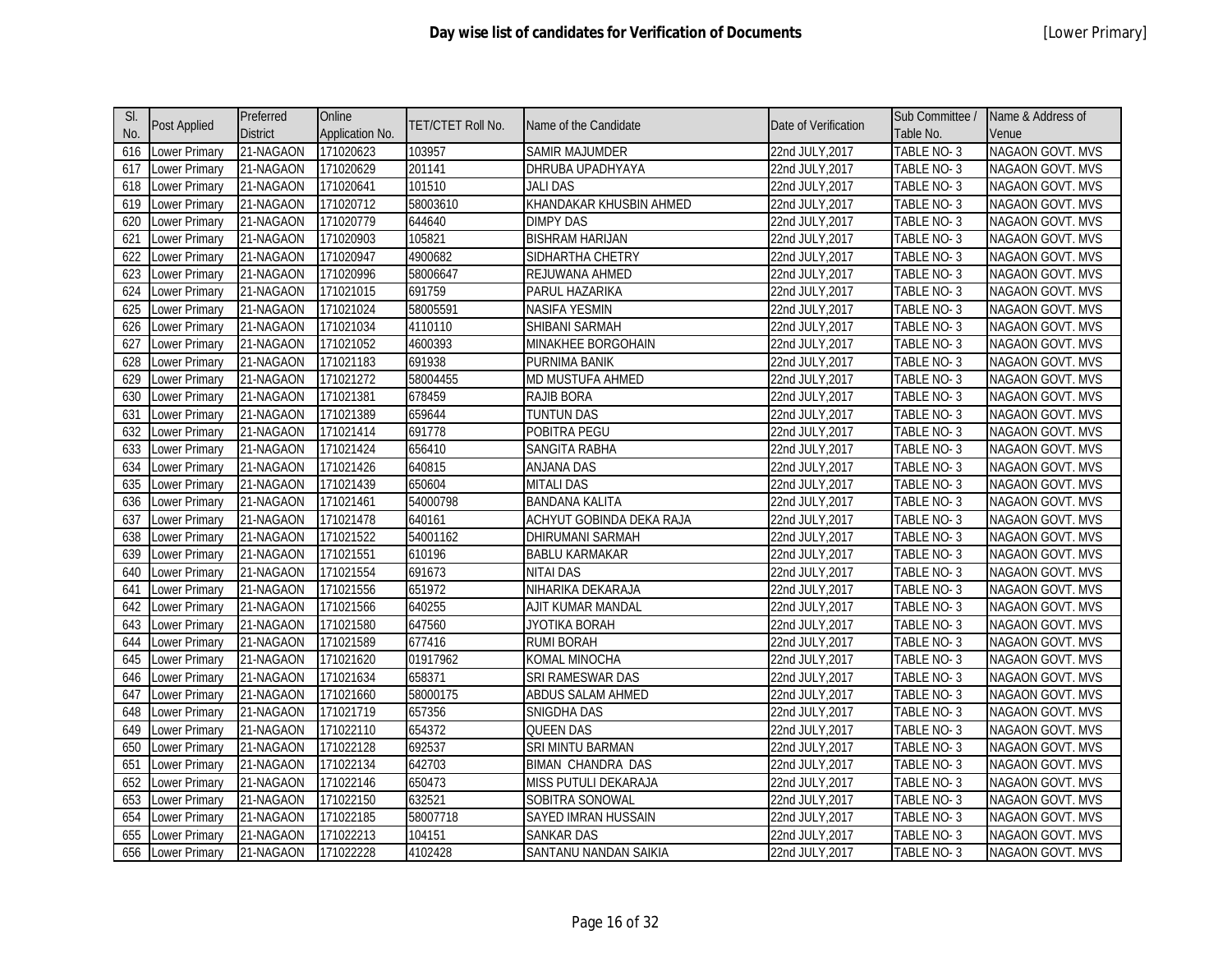| SI. |                      | Preferred       | Online          |                   |                              |                      | Sub Committee /   | Name & Address of       |
|-----|----------------------|-----------------|-----------------|-------------------|------------------------------|----------------------|-------------------|-------------------------|
| No. | <b>Post Applied</b>  | <b>District</b> | Application No. | TET/CTET Roll No. | Name of the Candidate        | Date of Verification | Table No.         | Venue                   |
| 657 | Lower Primary        | 21-NAGAON       | 171022231       | 692538            | MITHUN KUMAR BISWAS          | 22nd JULY, 2017      | TABLE NO-3        | <b>NAGAON GOVT. MVS</b> |
| 658 | Lower Primary        | 21-NAGAON       | 171022265       | 632648            | SUNIT KR SONOWAL             | 22nd JULY, 2017      | TABLE NO-3        | NAGAON GOVT. MVS        |
| 659 | Lower Primary        | 21-NAGAON       | 171022296       | 690884            | JITU DAS                     | 22nd JULY, 2017      | TABLE NO-3        | NAGAON GOVT. MVS        |
| 660 | Lower Primary        | 21-NAGAON       | 171022301       | 692625            | <b>SUKHLAL MANDAL</b>        | 22nd JULY, 2017      | TABLE NO-3        | NAGAON GOVT. MVS        |
| 661 | Lower Primary        | 21-NAGAON       | 171022302       | 648922            | LEENA DEKA                   | 22nd JULY, 2017      | TABLE NO-3        | NAGAON GOVT. MVS        |
| 662 | ower Primary         | 21-NAGAON       | 171022307       | 692465            | <b>DEENESH DOLEY</b>         | 22nd JULY, 2017      | TABLE NO-3        | <b>NAGAON GOVT. MVS</b> |
| 663 | ower Primary         | 21-NAGAON       | 171022336       | 200860            | AJAY KUMAR MAHATO            | 22nd JULY, 2017      | TABLE NO-3        | NAGAON GOVT. MVS        |
| 664 | ower Primary         | 21-NAGAON       | 171022342       | 671406            | <b>BOSANTA KUMAR DAS</b>     | 22nd JULY, 2017      | TABLE NO-3        | <b>NAGAON GOVT. MVS</b> |
| 665 | ower Primary         | 21-NAGAON       | 171022366       | 1330877           | SHASHADHAR BORUAH            | 22nd JULY, 2017      | TABLE NO-3        | NAGAON GOVT. MVS        |
| 666 | ower Primary         | 21-NAGAON       | 171022403       | 674232            | juri das                     | 22nd JULY, 2017      | TABLE NO-3        | <b>NAGAON GOVT. MVS</b> |
| 667 | Lower Primary        | 21-NAGAON       | 171022430       | 691300            | MINATI BORDOLOI              | 22nd JULY, 2017      | TABLE NO-3        | NAGAON GOVT. MVS        |
| 668 | Lower Primary        | 21-NAGAON       | 171022437       | 642155            | <b>BHARATI DAS</b>           | 22nd JULY, 2017      | TABLE NO-3        | NAGAON GOVT. MVS        |
| 669 | Lower Primary        | 21-NAGAON       | 171022448       | 4600166           | <b>GITASHRI GOGOI</b>        | 22nd JULY, 2017      | TABLE NO-3        | NAGAON GOVT. MVS        |
| 670 | Lower Primary        | 21-NAGAON       | 171022467       | 676235            | PRASURJYA DAS                | 22nd JULY, 2017      | <b>TABLE NO-3</b> | NAGAON GOVT. MVS        |
| 671 | ower Primary         | 21-NAGAON       | 171022468       | 676128            | PRANDEEP DAS                 | 22nd JULY, 2017      | TABLE NO-3        | <b>NAGAON GOVT. MVS</b> |
| 672 | ower Primary         | 21-NAGAON       | 171022497       | 15002008          | <b>JYOTI</b>                 | 22nd JULY, 2017      | TABLE NO-3        | NAGAON GOVT. MVS        |
| 673 | ower Primary         | 21-NAGAON       | 171022543       | 1330877           | SRI SHASHADHAR BORUAH        | 22nd JULY, 2017      | TABLE NO-3        | NAGAON GOVT. MVS        |
| 674 | ower Primary         | 21-NAGAON       | 171022566       | 690792            | <b>HIMADRI SAIKIA</b>        | 22nd JULY, 2017      | TABLE NO-3        | NAGAON GOVT. MVS        |
| 675 | ower Primary         | 21-NAGAON       | 171022607       | 651236            | <b>RITA MONI DAS</b>         | 22nd JULY, 2017      | TABLE NO-3        | NAGAON GOVT. MVS        |
| 676 | Lower Primary        | 21-NAGAON       | 171022623       | 672172            | <b>DIPTI DAS</b>             | 22nd JULY, 2017      | TABLE NO-3        | NAGAON GOVT. MVS        |
| 677 | Lower Primary        | 21-NAGAON       | 171022630       | 620084            | <b>AKANTA DOLEY</b>          | 22nd JULY, 2017      | TABLE NO-3        | NAGAON GOVT. MVS        |
| 678 | ower Primary         | 21-NAGAON       | 171022662       | 643791            | DEBAJANI BORDOLOI            | 22nd JULY, 2017      | TABLE NO-3        | <b>NAGAON GOVT. MVS</b> |
| 679 | Lower Primary        | 21-NAGAON       | 171022679       | 655284            | REKHA RANI BISWAS ROY        | 22nd JULY, 2017      | TABLE NO-3        | NAGAON GOVT. MVS        |
| 680 | Lower Primary        | 21-NAGAON       | 171022778       | 653012            | PAROMITA ROY                 | 22nd JULY, 2017      | TABLE NO-3        | <b>NAGAON GOVT. MVS</b> |
| 681 | Lower Primary        | 21-NAGAON       | 171022875       | 624359            | PARINITA PEGU                | 22nd JULY, 2017      | TABLE NO-3        | NAGAON GOVT. MVS        |
| 682 | ower Primary         | 21-NAGAON       | 171022880       | 647052            | JITU MONI BORDOLOI           | 22nd JULY, 2017      | TABLE NO-3        | NAGAON GOVT. MVS        |
| 683 | ower Primary         | 21-NAGAON       | 171022912       | 675556            | <b>NOREN KARDONG</b>         | 22nd JULY, 2017      | TABLE NO-3        | NAGAON GOVT. MVS        |
| 684 | ower Primary         | 21-NAGAON       | 171022962       | 58002351          | GULZAR.HUSSAIN.BHUYAN.       | 22nd JULY, 2017      | TABLE NO-3        | NAGAON GOVT. MVS        |
| 685 | ower Primary         | 21-NAGAON       | 171022986       | 632088            | PROBIN MISSONG               | 22nd JULY, 2017      | TABLE NO-3        | <b>NAGAON GOVT. MVS</b> |
| 686 | Lower Primary        | 21-NAGAON       | 171023007       | 675166            | <b>NABAJYOTI DAS</b>         | 22nd JULY, 2017      | TABLE NO-3        | <b>NAGAON GOVT. MVS</b> |
| 687 | ower Primary         | 21-NAGAON       | 171023073       | 675004            | <b>RUMI KACHARI</b>          | 22nd JULY, 2017      | TABLE NO-3        | <b>NAGAON GOVT. MVS</b> |
| 688 | Lower Primary        | 21-NAGAON       | 171023118       | 631818            | NIPON KAMAN                  | 22nd JULY, 2017      | TABLE NO-3        | NAGAON GOVT. MVS        |
| 689 | Lower Primary        | 21-NAGAON       | 171023125       | 107188            | PREM KUMAR DAS               | 22nd JULY, 2017      | <b>TABLE NO-3</b> | NAGAON GOVT. MVS        |
| 690 | Lower Primary        | 21-NAGAON       | 171023175       | 657349            | PRANATI SAIKIA               | 22nd JULY, 2017      | TABLE NO-3        | NAGAON GOVT. MVS        |
| 691 | Lower Primary        | 21-NAGAON       | 171023249       | 644680            | <b>DIP MONI DAS</b>          | 22nd JULY, 2017      | TABLE NO-3        | NAGAON GOVT. MVS        |
| 692 | ower Primary         | 21-NAGAON       | 171023281       | 657278            | SISIR KUMAR BAISHYA          | 22nd JULY, 2017      | TABLE NO-3        | NAGAON GOVT. MVS        |
| 693 | ower Primary         | 21-NAGAON       | 171023283       | 690635            | <b>DIPALI DAS</b>            | 22nd JULY, 2017      | TABLE NO-3        | NAGAON GOVT. MVS        |
| 694 | ower Primary         | 21-NAGAON       | 171023287       | 643911            | <b>DEEP JYOTI BASUMATARY</b> | 22nd JULY, 2017      | TABLE NO-3        | NAGAON GOVT. MVS        |
| 695 | ower Primary         | 21-NAGAON       | 171023304       | 657173            | SIDHARTHA KUMAR DAS          | 22nd JULY, 2017      | TABLE NO-3        | NAGAON GOVT. MVS        |
| 696 | ower Primary         | 21-NAGAON       | 171023309       | 658973            | <b>SUNITA BISWAS</b>         | 22nd JULY,2017       | TABLE NO-3        | <b>NAGAON GOVT. MVS</b> |
| 697 | <b>Lower Primary</b> | 21-NAGAON       | 171023312       | 00603530          | <b>PURABI DAS</b>            | 22nd JULY, 2017      | TABLE NO-3        | NAGAON GOVT. MVS        |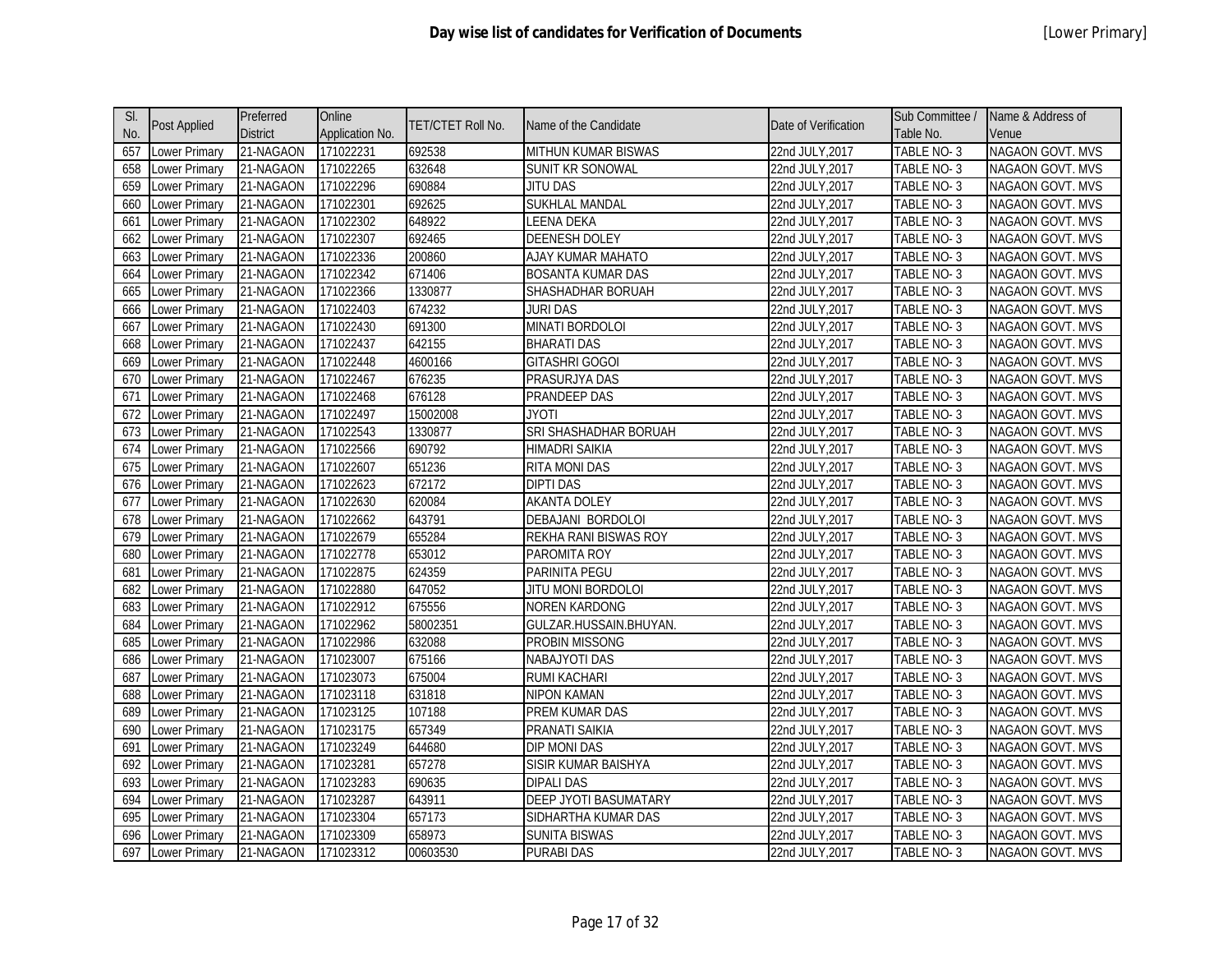| SI.              | Post Applied         | Preferred       | Online          | TET/CTET Roll No. | Name of the Candidate      | Date of Verification | Sub Committee /   | Name & Address of       |
|------------------|----------------------|-----------------|-----------------|-------------------|----------------------------|----------------------|-------------------|-------------------------|
| No.              |                      | <b>District</b> | Application No. |                   |                            |                      | Table No.         | Venue                   |
| 698              | Lower Primary        | 21-NAGAON       | 171023341       | 104958            | <b>SUPARNA DAS</b>         | 22nd JULY, 2017      | TABLE NO-3        | NAGAON GOVT. MVS        |
| 699              | Lower Primary        | 21-NAGAON       | 171023355       | 691010            | KANAK CHANDRA DAS          | 22nd JULY, 2017      | TABLE NO-3        | <b>NAGAON GOVT. MVS</b> |
| 700              | Lower Primary        | 21-NAGAON       | 171023438       | 5100304           | JYOTI CHETIA               | 22nd JULY, 2017      | TABLE NO-3        | NAGAON GOVT. MVS        |
| 701              | Lower Primary        | 21-NAGAON       | 171023442       | 659678            | <b>TUTUMONI SAIKIA</b>     | 22nd JULY, 2017      | TABLE NO-4        | NAGAON GOVT. MVS        |
| 702              | Lower Primary        | 21-NAGAON       | 171023456       | 622464            | JYAMITY DOLEY              | 22nd JULY, 2017      | TABLE NO-4        | NAGAON GOVT. MVS        |
| 703              | Lower Primary        | 21-NAGAON       | 171023458       | 681943            | HEMANTA DOLEY              | 22nd JULY, 2017      | TABLE NO-4        | <b>NAGAON GOVT. MVS</b> |
| 704              | Lower Primary        | 21-NAGAON       | 171023460       | 653402            | PRADIP MANDAL              | 22nd JULY, 2017      | TABLE NO-4        | NAGAON GOVT. MVS        |
| 705              | ower Primary         | 21-NAGAON       | 171023481       | 690948            | JYOTI HAZARIKA             | 22nd JULY, 2017      | TABLE NO-4        | <b>NAGAON GOVT. MVS</b> |
| 706              | Lower Primary        | 21-NAGAON       | 171023488       | 57008232          | <b>MOMI BORAH</b>          | 22nd JULY, 2017      | TABLE NO-4        | NAGAON GOVT. MVS        |
| 707              | Lower Primary        | 21-NAGAON       | 171023543       | 622615            | KAMALESWAR PEGU            | 22nd JULY, 2017      | TABLE NO-4        | NAGAON GOVT. MVS        |
| 708              | Lower Primary        | 21-NAGAON       | 171023620       | 3000864           | DIBYAJYOTI BARPATRA GOHAIN | 22nd JULY, 2017      | TABLE NO-4        | NAGAON GOVT. MVS        |
| 709              | Lower Primary        | 21-NAGAON       | 171023625       | 691613            | <b>NIDUL MANDAL</b>        | 22nd JULY, 2017      | TABLE NO-4        | NAGAON GOVT. MVS        |
| 710              | Lower Primary        | 21-NAGAON       | 171023642       | 692189            | <b>RUPA BANIA</b>          | 22nd JULY, 2017      | TABLE NO-4        | NAGAON GOVT. MVS        |
| 711              | Lower Primary        | 21-NAGAON       | 171023686       | 692228            | <b>SAMIR BISWAS</b>        | 22nd JULY, 2017      | <b>TABLE NO-4</b> | NAGAON GOVT. MVS        |
| 712              | Lower Primary        | 21-NAGAON       | 171023728       | 650509            | <b>RUMI DAS</b>            | 22nd JULY, 2017      | TABLE NO-4        | NAGAON GOVT. MVS        |
| $\overline{713}$ | Lower Primary        | 21-NAGAON       | 171023732       | 300091            | <b>ABDUR RAHMAN LASKAR</b> | 22nd JULY, 2017      | TABLE NO-4        | NAGAON GOVT. MVS        |
| 714              | Lower Primary        | 21-NAGAON       | 171023793       | 686997            | UJJAL MEDHI                | 22nd JULY, 2017      | TABLE NO-4        | <b>NAGAON GOVT. MVS</b> |
| 715              | Lower Primary        | 21-NAGAON       | 171023820       | 692686            | <b>SUMAN ROY</b>           | 22nd JULY, 2017      | TABLE NO-4        | NAGAON GOVT. MVS        |
| 716              | Lower Primary        | 21-NAGAON       | 171023833       | 650294            | <b>JUMI DAS</b>            | 22nd JULY, 2017      | TABLE NO-4        | <b>NAGAON GOVT. MVS</b> |
| 717              | Lower Primary        | 21-NAGAON       | 171023862       | 625338            | <b>RUBUL SONOWAL</b>       | 22nd JULY, 2017      | TABLE NO-4        | NAGAON GOVT. MVS        |
| 718              | Lower Primary        | 21-NAGAON       | 171023947       | 656253            | SAMIR KUMAR BISWAS         | 22nd JULY, 2017      | <b>TABLE NO-4</b> | NAGAON GOVT. MVS        |
| 719              | Lower Primary        | 21-NAGAON       | 171023962       | 200544            | <b>RINKU PAUL</b>          | 22nd JULY, 2017      | TABLE NO-4        | NAGAON GOVT. MVS        |
| 720              | Lower Primary        | 21-NAGAON       | 171024001       | 654109            | <b>PUBALI BORA</b>         | 22nd JULY, 2017      | TABLE NO-4        | NAGAON GOVT. MVS        |
| 721              | Lower Primary        | 21-NAGAON       | 171024046       | 673599            | LAKHYA JYOTI DAS           | 22nd JULY, 2017      | TABLE NO-4        | <b>NAGAON GOVT. MVS</b> |
| 722              | Lower Primary        | 21-NAGAON       | 171024060       | 648224            | KARABI RANI DAS            | 22nd JULY, 2017      | TABLE NO-4        | NAGAON GOVT. MVS        |
| 723              | Lower Primary        | 21-NAGAON       | 171024069       | 300071            | ABDUL SABUR MAZUMDER       | 22nd JULY, 2017      | TABLE NO-4        | NAGAON GOVT. MVS        |
| 724              | Lower Primary        | 21-NAGAON       | 171024082       | 675750            | PAPUMONI PEGU              | 22nd JULY, 2017      | TABLE NO-4        | NAGAON GOVT. MVS        |
| 725              | Lower Primary        | 21-NAGAON       | 171024096       | 4102138           | PURABI SAIKIA              | 22nd JULY, 2017      | TABLE NO-4        | NAGAON GOVT. MVS        |
| 726              | Lower Primary        | 21-NAGAON       | 171024155       | 692621            | SUBUDH KUMAR DAS           | 22nd JULY, 2017      | TABLE NO-4        | <b>NAGAON GOVT. MVS</b> |
| 727              | Lower Primary        | 21-NAGAON       | 171024174       | 1543391           | SANJAY KUMAR DEKA          | 22nd JULY, 2017      | TABLE NO-4        | NAGAON GOVT. MVS        |
| 728              | Lower Primary        | 21-NAGAON       | 171024176       | 3540198           | <b>DURLLOV KUMAR DAS</b>   | 22nd JULY, 2017      | TABLE NO-4        | <b>NAGAON GOVT. MVS</b> |
| 729              | Lower Primary        | 21-NAGAON       | 171024223       | 654006            | PRIYANKA DAS               | 22nd JULY, 2017      | TABLE NO-4        | NAGAON GOVT. MVS        |
| 730              | Lower Primary        | 21-NAGAON       | 171024230       | 4100844           | KUMUD CH. SAIKIA           | 22nd JULY, 2017      | TABLE NO-4        | NAGAON GOVT. MVS        |
| 731              | Lower Primary        | 21-NAGAON       | 171024232       | 58004352          | <b>MD IMAMUL ISLAM</b>     | 22nd JULY, 2017      | TABLE NO-4        | NAGAON GOVT. MVS        |
| 732              | Lower Primary        | 21-NAGAON       | 171024234       | 201003            | <b>BANTI HAZARIKA</b>      | 22nd JULY, 2017      | TABLE NO-4        | NAGAON GOVT. MVS        |
| 733              | Lower Primary        | 21-NAGAON       | 171024271       | 106649            | MANOHAR LALA CHAUHAN       | 22nd JULY, 2017      | TABLE NO-4        | <b>NAGAON GOVT. MVS</b> |
| 734              | Lower Primary        | 21-NAGAON       | 171024341       | 1553617           | SHARAN KATUWAL             | 22nd JULY, 2017      | TABLE NO-4        | <b>NAGAON GOVT. MVS</b> |
| 735              | Lower Primary        | 21-NAGAON       | 171024401       | 200783            | <b>SUSHMITA PAUL</b>       | 22nd JULY, 2017      | TABLE NO-4        | <b>NAGAON GOVT. MVS</b> |
| 736              | ower Primary         | 21-NAGAON       | 171024446       | 3550936           | <b>MAN BAHADUR JOGI</b>    | 22nd JULY, 2017      | TABLE NO-4        | NAGAON GOVT. MVS        |
| 737              | Lower Primary        | 21-NAGAON       | 171024463       | 1800454           | DIPTI GOGOI                | 22nd JULY,2017       | TABLE NO- 4       | <b>NAGAON GOVT. MVS</b> |
| 738              | <b>Lower Primary</b> | 21-NAGAON       | 171024465       | 670784            | <b>BHAIROBEE DAS</b>       | 22nd JULY, 2017      | TABLE NO-4        | NAGAON GOVT. MVS        |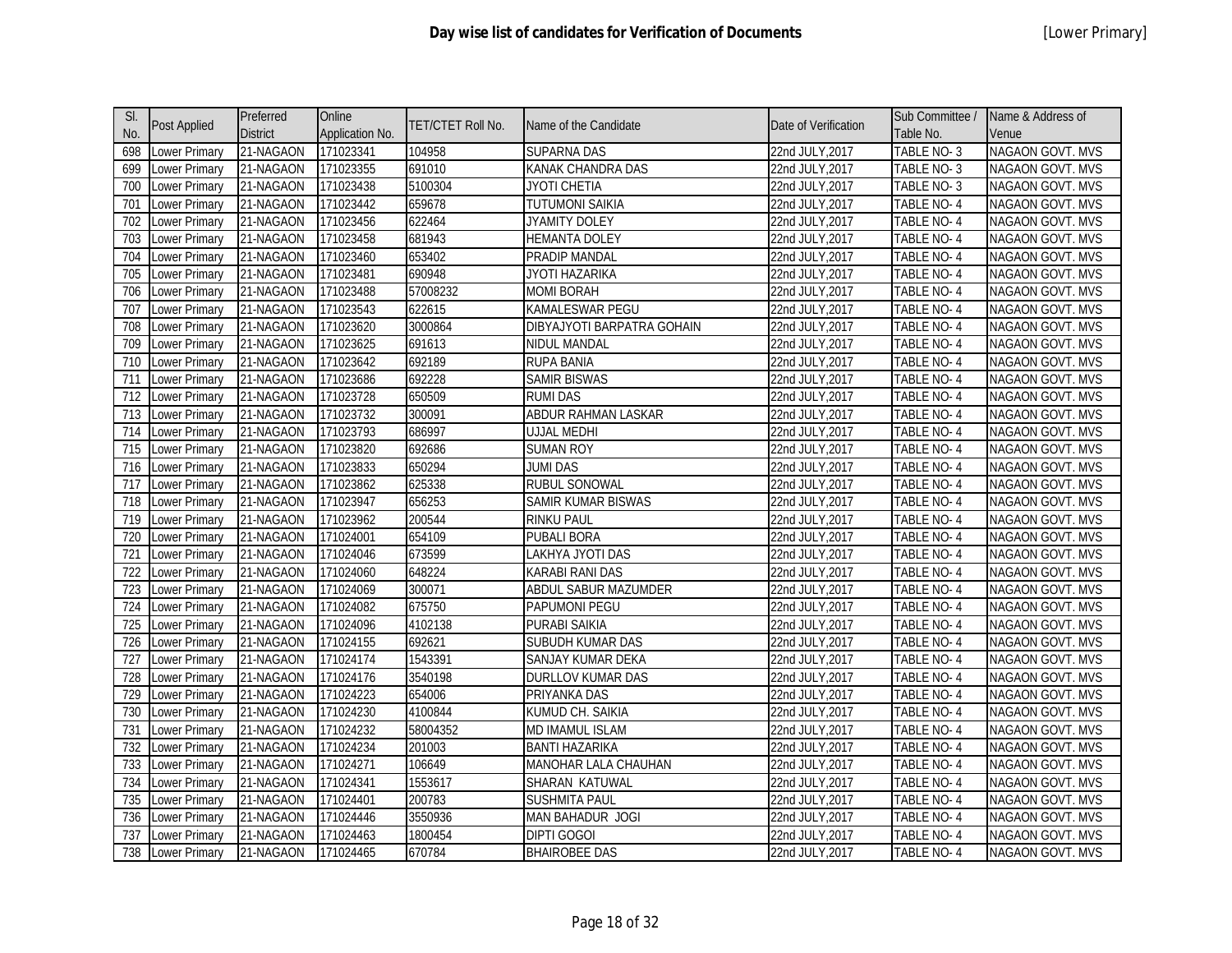| SI. |                      | Preferred       | Online          | TET/CTET Roll No. | Name of the Candidate   | Date of Verification | Sub Committee /   | Name & Address of       |
|-----|----------------------|-----------------|-----------------|-------------------|-------------------------|----------------------|-------------------|-------------------------|
| No. | <b>Post Applied</b>  | <b>District</b> | Application No. |                   |                         |                      | Table No.         | Venue                   |
| 739 | Lower Primary        | 21-NAGAON       | 171024514       | 691585            | <b>NANDITA DAS</b>      | 22nd JULY, 2017      | TABLE NO-4        | NAGAON GOVT. MVS        |
| 740 | Lower Primary        | 21-NAGAON       | 171024529       | 652672            | PALLABI HAZARIKA        | 22nd JULY, 2017      | TABLE NO-4        | <b>NAGAON GOVT. MVS</b> |
| 741 | ower Primary         | 21-NAGAON       | 171024536       | 649682            | <b>MANJU SARKAR</b>     | 22nd JULY, 2017      | TABLE NO-4        | NAGAON GOVT. MVS        |
| 742 | ower Primary         | 21-NAGAON       | 171024580       | 200038            | <b>ANIMA DEBNATH</b>    | 22nd JULY, 2017      | TABLE NO-4        | <b>NAGAON GOVT. MVS</b> |
| 743 | ower Primary         | 21-NAGAON       | 171024588       | 691208            | <b>MAMONI DAS</b>       | 22nd JULY, 2017      | TABLE NO-4        | NAGAON GOVT. MVS        |
| 744 | ower Primary         | 21-NAGAON       | 171024591       | 691743            | PARBATI ROY             | 22nd JULY, 2017      | TABLE NO-4        | <b>NAGAON GOVT. MVS</b> |
| 745 | ower Primary         | 21-NAGAON       | 171024594       | 1553607           | KHYAM RAJ CHAPAGAIN     | 22nd JULY,2017       | TABLE NO-4        | NAGAON GOVT. MVS        |
| 746 | ower Primary         | 21-NAGAON       | 171024604       | 641499            | <b>BABUL DAS</b>        | 22nd JULY, 2017      | TABLE NO-4        | NAGAON GOVT. MVS        |
| 747 | Lower Primary        | 21-NAGAON       | 171024667       | 640822            | ANJANA SARKAR           | 22nd JULY, 2017      | TABLE NO-4        | NAGAON GOVT. MVS        |
| 748 | Lower Primary        | 21-NAGAON       | 171024685       | 690083            | AMBIKA TALUKDAR         | 22nd JULY, 2017      | TABLE NO-4        | NAGAON GOVT. MVS        |
| 749 | Lower Primary        | 21-NAGAON       | 171024717       | 105468            | <b>AMIT PRASAD</b>      | 22nd JULY, 2017      | <b>TABLE NO-4</b> | <b>NAGAON GOVT. MVS</b> |
| 750 | Lower Primary        | 21-NAGAON       | 171024719       | 647920            | <b>KAMAL BAISHYA</b>    | 22nd JULY, 2017      | TABLE NO-4        | NAGAON GOVT. MVS        |
| 751 | Lower Primary        | 21-NAGAON       | 171024729       | 4103562           | <b>BANTI DEVI</b>       | 22nd JULY, 2017      | <b>TABLE NO-4</b> | <b>NAGAON GOVT. MVS</b> |
| 752 | Lower Primary        | 21-NAGAON       | 171024742       | 101610            | JHUMA SARKAR GHOSH      | 22nd JULY, 2017      | TABLE NO-4        | NAGAON GOVT. MVS        |
| 753 | Lower Primary        | 21-NAGAON       | 171024765       | 650884            | <b>MONTI DAS</b>        | 22nd JULY, 2017      | <b>TABLE NO-4</b> | <b>NAGAON GOVT. MVS</b> |
| 754 | ower Primary         | 21-NAGAON       | 171024794       | 620268            | <b>ARCHANA DOLEY</b>    | 22nd JULY, 2017      | <b>TABLE NO-4</b> | NAGAON GOVT. MVS        |
| 755 | ower Primary         | 21-NAGAON       | 171024874       | 657259            | SIMANTA MUDOI           | 22nd JULY, 2017      | <b>TABLE NO-4</b> | <b>NAGAON GOVT. MVS</b> |
| 756 | Lower Primary        | 21-NAGAON       | 171024880       | 622206            | <b>JHON PEGU</b>        | 22nd JULY, 2017      | TABLE NO-4        | <b>NAGAON GOVT. MVS</b> |
| 757 | Lower Primary        | 21-NAGAON       | 171024890       | 656456            | <b>SANJAY KUMAR DAS</b> | 22nd JULY, 2017      | <b>TABLE NO-4</b> | NAGAON GOVT. MVS        |
| 758 | Lower Primary        | 21-NAGAON       | 171024893       | 644673            | DIP JYOTI DEWRI         | 22nd JULY, 2017      | TABLE NO-4        | <b>NAGAON GOVT. MVS</b> |
| 759 | Lower Primary        | 21-NAGAON       | 171024902       | 632319            | ROMIO B BORAH           | 22nd JULY, 2017      | TABLE NO-4        | NAGAON GOVT. MVS        |
| 760 | Lower Primary        | 21-NAGAON       | 171024913       | 649424            | <b>MANAKHI MORANG</b>   | 22nd JULY, 2017      | TABLE NO-4        | <b>NAGAON GOVT. MVS</b> |
| 761 | Lower Primary        | 21-NAGAON       | 171024950       | 691796            | POWAL CHANDRA DAS       | 22nd JULY, 2017      | TABLE NO-4        | NAGAON GOVT. MVS        |
| 762 | ower Primary         | 21-NAGAON       | 171025042       | 671119            | <b>BINUD DAS</b>        | 22nd JULY, 2017      | <b>TABLE NO-4</b> | <b>NAGAON GOVT. MVS</b> |
| 763 | ower Primary         | 21-NAGAON       | 171025196       | 105443            | AMARJEET KUMAR          | 22nd JULY, 2017      | TABLE NO-4        | NAGAON GOVT. MVS        |
| 764 | ower Primary         | 21-NAGAON       | 171025228       | 692284            | SANKAR TALUKDAR         | 22nd JULY, 2017      | TABLE NO-4        | NAGAON GOVT. MVS        |
| 765 | ower Primary         | 21-NAGAON       | 171025276       | 691393            | ZARNA MANDAL            | 22nd JULY, 2017      | TABLE NO-4        | NAGAON GOVT. MVS        |
| 766 | Lower Primary        | 21-NAGAON       | 171025312       | 642684            | <b>BIMAL DAS</b>        | 22nd JULY, 2017      | TABLE NO-4        | <b>NAGAON GOVT. MVS</b> |
| 767 | Lower Primary        | 21-NAGAON       | 171025455       | 691638            | NILOTPAL MANDAL         | 22nd JULY, 2017      | TABLE NO-4        | NAGAON GOVT. MVS        |
| 768 | Lower Primary        | 21-NAGAON       | 171025485       | 691566            | <b>NABADIP BISWAS</b>   | 22nd JULY, 2017      | TABLE NO-4        | NAGAON GOVT. MVS        |
| 769 | Lower Primary        | 21-NAGAON       | 171025541       | 691543            | MUKUNDA SARKAR          | 22nd JULY, 2017      | <b>TABLE NO-4</b> | <b>NAGAON GOVT. MVS</b> |
| 770 | Lower Primary        | 21-NAGAON       | 171025558       | 659162            | SUTAPA DAS              | 22nd JULY, 2017      | TABLE NO- 4       | NAGAON GOVT. MVS        |
| 771 | Lower Primary        | 21-NAGAON       | 171025561       | 692125            | <b>RIPAN DAS</b>        | 22nd JULY, 2017      | TABLE NO-4        | NAGAON GOVT. MVS        |
| 772 | ower Primary         | 21-NAGAON       | 171025580       | 101013            | DADUL DEBNATH           | 22nd JULY, 2017      | TABLE NO-4        | NAGAON GOVT. MVS        |
| 773 | ower Primary         | 21-NAGAON       | 171025694       | 102744            | PAPIYA DAS              | 22nd JULY, 2017      | TABLE NO-4        | <b>NAGAON GOVT. MVS</b> |
| 774 | ower Primary         | 21-NAGAON       | 171025697       | 00503806          | <b>GOURI BORAH</b>      | 22nd JULY, 2017      | TABLE NO-4        | <b>NAGAON GOVT. MVS</b> |
| 775 | Lower Primary        | 21-NAGAON       | 171025777       | 00603468          | <b>DINESH THAKUR</b>    | 22nd JULY, 2017      | TABLE NO-4        | <b>NAGAON GOVT. MVS</b> |
| 776 | Lower Primary        | 21-NAGAON       | 171025883       | 690072            | <b>ALPANA RANI DAS</b>  | 22nd JULY, 2017      | TABLE NO-4        | <b>NAGAON GOVT. MVS</b> |
| 777 | ower Primary         | 21-NAGAON       | 171025885       | 654445            | <b>RAHUL DAS</b>        | 22nd JULY, 2017      | TABLE NO-4        | <b>NAGAON GOVT. MVS</b> |
| 778 | _ower Primary        | 21-NAGAON       | 171025887       | 631809            | NILUTPAL                | 22nd JULY,2017       | TABLE NO- 4       | <b>NAGAON GOVT. MVS</b> |
| 779 | <b>Lower Primary</b> | 21-NAGAON       | 171025896       | 691173            | <b>MAHADEV MANDAL</b>   | 22nd JULY, 2017      | TABLE NO-4        | NAGAON GOVT. MVS        |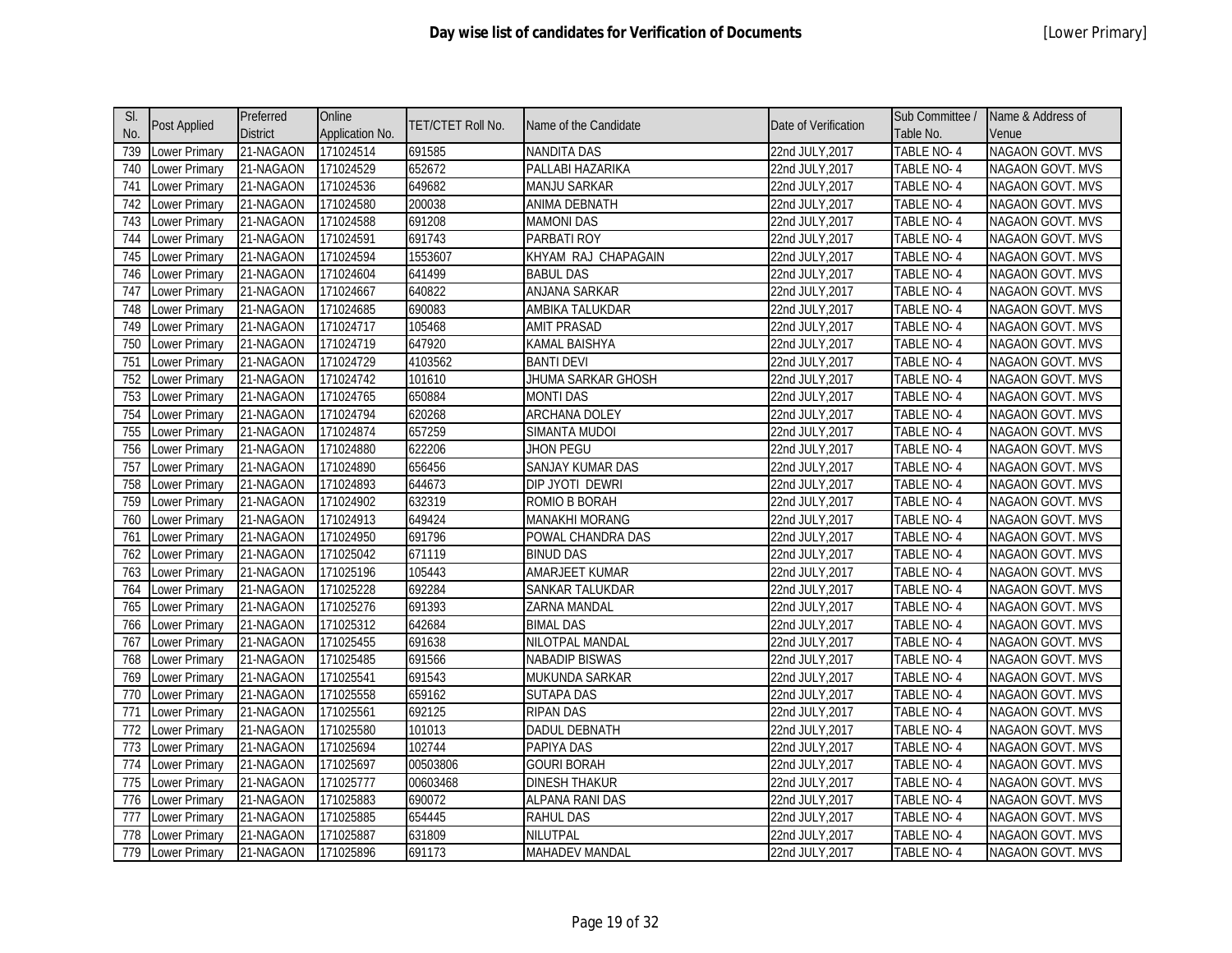| SI. |               | Preferred       | Online          |                   |                            |                      | Sub Committee /   | Name & Address of       |
|-----|---------------|-----------------|-----------------|-------------------|----------------------------|----------------------|-------------------|-------------------------|
| No. | Post Applied  | <b>District</b> | Application No. | TET/CTET Roll No. | Name of the Candidate      | Date of Verification | Table No.         | Venue                   |
| 780 | Lower Primary | 21-NAGAON       | 171025904       | 106185            | <b>HEERA LAL CHOUHAN</b>   | 22nd JULY, 2017      | TABLE NO-4        | <b>NAGAON GOVT. MVS</b> |
| 781 | Lower Primary | 21-NAGAON       | 171025952       | 642975            | <b>BISHAL BASFORE</b>      | 22nd JULY, 2017      | TABLE NO-4        | NAGAON GOVT. MVS        |
| 782 | ower Primary  | 21-NAGAON       | 171026033       | 690900            | JONARDAN BORAH             | 22nd JULY, 2017      | TABLE NO-4        | <b>NAGAON GOVT. MVS</b> |
| 783 | ower Primary  | 21-NAGAON       | 171026056       | 692461            | <b>BULU ROY</b>            | 22nd JULY, 2017      | TABLE NO-4        | NAGAON GOVT. MVS        |
| 784 | Lower Primary | 21-NAGAON       | 171026077       | 691753            | PARITUSH ROY               | 22nd JULY, 2017      | <b>TABLE NO-4</b> | NAGAON GOVT. MVS        |
| 785 | Lower Primary | 21-NAGAON       | 171026094       | 649433            | MANALISHA BAISHYA          | 22nd JULY, 2017      | TABLE NO-4        | NAGAON GOVT. MVS        |
| 786 | Lower Primary | 21-NAGAON       | 171026101       | 1542694           | KHAMESWARI DEVI            | 22nd JULY, 2017      | TABLE NO-4        | NAGAON GOVT. MVS        |
| 787 | Lower Primary | 21-NAGAON       | 171026116       | 675004            | <b>RUMI KACHARI</b>        | 22nd JULY, 2017      | TABLE NO-4        | NAGAON GOVT. MVS        |
| 788 | Lower Primary | 21-NAGAON       | 171026120       | 57012056          | SAFIQUR RAHMAN             | 22nd JULY, 2017      | TABLE NO-4        | NAGAON GOVT. MVS        |
| 789 | Lower Primary | 21-NAGAON       | 171026130       | 691127            | LAKHYA JYOTI DAS           | 22nd JULY, 2017      | TABLE NO-4        | <b>NAGAON GOVT. MVS</b> |
| 790 | Lower Primary | 21-NAGAON       | 171026167       | 648139            | KANU PATAR                 | 22nd JULY, 2017      | TABLE NO-4        | NAGAON GOVT. MVS        |
| 791 | ower Primary  | 21-NAGAON       | 171026177       | 685373            | RANJAN DOLEY               | 22nd JULY, 2017      | TABLE NO-4        | <b>NAGAON GOVT. MVS</b> |
| 792 | Lower Primary | 21-NAGAON       | 171026181       | 105715            | <b>BHOJ BAHADUR CHETRY</b> | 22nd JULY, 2017      | TABLE NO-4        | NAGAON GOVT. MVS        |
| 793 | Lower Primary | 21-NAGAON       | 171026190       | 691000            | KAMAL LUCHAN BANIA         | 22nd JULY, 2017      | TABLE NO-4        | <b>NAGAON GOVT. MVS</b> |
| 794 | ower Primary  | 21-NAGAON       | 171026199       | 620457            | <b>BHABEN NARAN</b>        | 22nd JULY, 2017      | <b>TABLE NO-4</b> | NAGAON GOVT. MVS        |
| 795 | Lower Primary | 21-NAGAON       | 171026228       | 692568            | SRI PRADIP KUMAR BORDOLOI  | 22nd JULY, 2017      | <b>TABLE NO-4</b> | NAGAON GOVT. MVS        |
| 796 | Lower Primary | 21-NAGAON       | 171026247       | 648448            | KISHOR KUMAR BAISHYA       | 22nd JULY, 2017      | TABLE NO-4        | NAGAON GOVT. MVS        |
| 797 | Lower Primary | 21-NAGAON       | 171026270       | 106016            | DINA NATH UPADHYAY         | 22nd JULY, 2017      | TABLE NO-4        | <b>NAGAON GOVT. MVS</b> |
| 798 | Lower Primary | 21-NAGAON       | 171026314       | 632690            | SWAPNA BOKALIAL            | 22nd JULY, 2017      | <b>TABLE NO-4</b> | NAGAON GOVT. MVS        |
| 799 | Lower Primary | 21-NAGAON       | 171026315       | 1543248           | RAJU SAIKIA                | 22nd JULY, 2017      | TABLE NO-4        | NAGAON GOVT. MVS        |
| 800 | Lower Primary | 21-NAGAON       | 171026323       | 2700268           | KABERI GOGOI               | 22nd JULY, 2017      | TABLE NO-4        | <b>NAGAON GOVT. MVS</b> |
| 801 | Lower Primary | 21-NAGAON       | 171026331       | 57007253          | <b>MASUM PARBINA</b>       | 24th JULY, 2017      | TABLE NO-1        | NAGAON GOVT. MVS        |
| 802 | ower Primary  | 21-NAGAON       | 171026337       | 100075            | <b>AKASH MITRA</b>         | 24th JULY, 2017      | TABLE NO-1        | <b>NAGAON GOVT. MVS</b> |
| 803 | Lower Primary | 21-NAGAON       | 171026395       | 671463            | <b>BUPARAM PAYENG</b>      | 24th JULY, 2017      | TABLE NO-1        | NAGAON GOVT. MVS        |
| 804 | Lower Primary | 21-NAGAON       | 171026405       | 58005347          | MUSTAFA RIJUANUL ISLAM     | 24th JULY, 2017      | TABLE NO-1        | <b>NAGAON GOVT. MVS</b> |
| 805 | Lower Primary | 21-NAGAON       | 171026413       | 1543166           | PRASANTA DEKA              | 24th JULY, 2017      | TABLE NO-1        | NAGAON GOVT. MVS        |
| 806 | Lower Primary | 21-NAGAON       | 171026441       | 632690            | SWAPNA BOKALIAL            | 24th JULY, 2017      | <b>TABLE NO-1</b> | <b>NAGAON GOVT. MVS</b> |
| 807 | Lower Primary | 21-NAGAON       | 171026450       | 673708            | LUCKY SAIKIA               | 24th JULY, 2017      | TABLE NO-1        | NAGAON GOVT. MVS        |
| 808 | Lower Primary | 21-NAGAON       | 171026463       | 650503            | RITA MONI HIRA             | 24th JULY, 2017      | TABLE NO-1        | NAGAON GOVT. MVS        |
| 809 | Lower Primary | 21-NAGAON       | 171026465       | 692261            | SANJEET BISWAS             | 24th JULY, 2017      | TABLE NO-1        | NAGAON GOVT. MVS        |
| 810 | Lower Primary | 21-NAGAON       | 171026473       | 641973            | <b>BHABANI MANDAL</b>      | 24th JULY, 2017      | TABLE NO-1        | NAGAON GOVT. MVS        |
| 811 | ower Primary  | 21-NAGAON       | 171026488       | 58000847          | ANJUWARA BEGUM             | 24th JULY,2017       | TABLE NO-1        | NAGAON GOVT. MVS        |
| 812 | Lower Primary | 21-NAGAON       | 171026575       | 631679            | CHANDRALEKHA SONOWAL       | 24th JULY, 2017      | TABLE NO-1        | NAGAON GOVT. MVS        |
| 813 | Lower Primary | 21-NAGAON       | 171026601       | 102287            | <b>MOMI DUTTA</b>          | 24th JULY, 2017      | TABLE NO-1        | <b>NAGAON GOVT. MVS</b> |
| 814 | Lower Primary | 21-NAGAON       | 171026606       | 683631            | <b>MITALI DAS</b>          | 24th JULY, 2017      | TABLE NO-1        | NAGAON GOVT. MVS        |
| 815 | Lower Primary | 21-NAGAON       | 171026619       | 652198            | NIPUL BORDOLOI             | 24th JULY, 2017      | TABLE NO-1        | <b>NAGAON GOVT. MVS</b> |
| 816 | Lower Primary | 21-NAGAON       | 171026624       | 682875            | <b>LAKHAN PEGU</b>         | 24th JULY, 2017      | TABLE NO-1        | NAGAON GOVT. MVS        |
| 817 | Lower Primary | 21-NAGAON       | 171026678       | 691591            | NARA.HARI.DAS.             | 24th JULY, 2017      | TABLE NO-1        | <b>NAGAON GOVT. MVS</b> |
| 818 | Lower Primary | 21-NAGAON       | 171026701       | 644570            | <b>DILIP KUMAR DAS</b>     | 24th JULY, 2017      | TABLE NO-1        | NAGAON GOVT. MVS        |
| 819 | Lower Primary | 21-NAGAON       | 171026709       | 4100985           | MD ABDUR ROUF              | 24th JULY,2017       | TABLE NO- 1       | <b>NAGAON GOVT. MVS</b> |
| 820 | Lower Primary | 21-NAGAON       | 171026716       | 4700959           | DEEPAMONI KHAMUN MOHAN     | 24th JULY, 2017      | TABLE NO-1        | NAGAON GOVT. MVS        |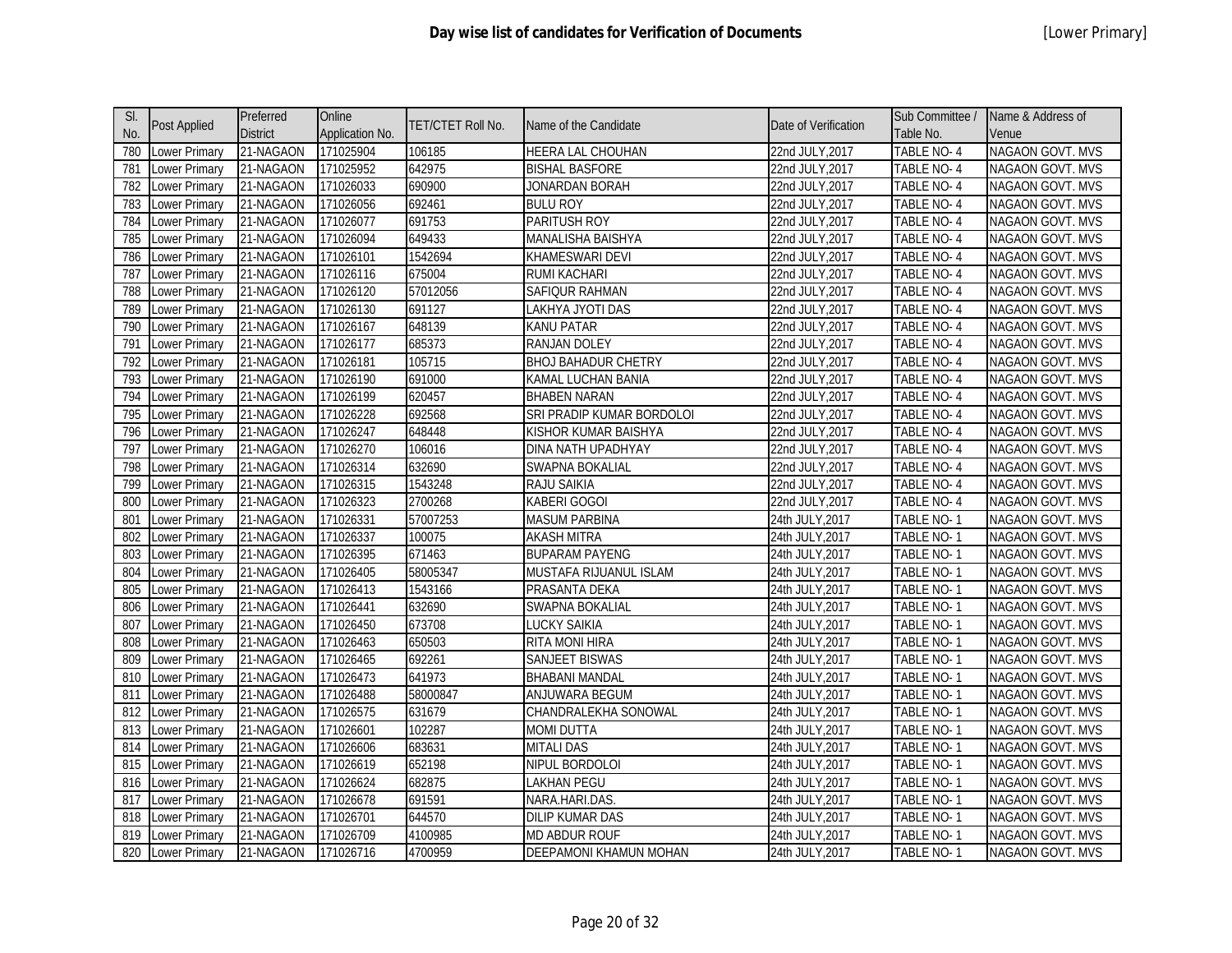| SI. |                      | Preferred       | Online          | TET/CTET Roll No. | Name of the Candidate     | Date of Verification | Sub Committee /   | Name & Address of       |
|-----|----------------------|-----------------|-----------------|-------------------|---------------------------|----------------------|-------------------|-------------------------|
| No. | <b>Post Applied</b>  | <b>District</b> | Application No. |                   |                           |                      | Table No.         | Venue                   |
| 821 | Lower Primary        | 21-NAGAON       | 171026732       | 646728            | JAYANTA KUMAR DAS         | 24th JULY, 2017      | <b>TABLE NO-1</b> | <b>NAGAON GOVT. MVS</b> |
| 822 | Lower Primary        | 21-NAGAON       | 171026762       | 676381            | PROBIN TAID               | 24th JULY, 2017      | TABLE NO-1        | NAGAON GOVT. MVS        |
| 823 | Lower Primary        | 21-NAGAON       | 171026794       | 692281            | SANKAR BAGLARI            | 24th JULY, 2017      | TABLE NO-1        | NAGAON GOVT. MVS        |
| 824 | Lower Primary        | 21-NAGAON       | 171026838       | 101376            | <b>GOBINDA DAS</b>        | 24th JULY, 2017      | TABLE NO-1        | NAGAON GOVT. MVS        |
| 825 | Lower Primary        | 21-NAGAON       | 171026878       | 4100677           | <b>JHUMA BANIK</b>        | 24th JULY, 2017      | TABLE NO-1        | NAGAON GOVT. MVS        |
| 826 | Lower Primary        | 21-NAGAON       | 171026896       | 657762            | SRI DEEPA PRABHA MUKTIAR  | 24th JULY, 2017      | TABLE NO-1        | NAGAON GOVT. MVS        |
| 827 | Lower Primary        | 21-NAGAON       | 171026902       | 107140            | PRAFULLA KUMAR JHA        | 24th JULY, 2017      | TABLE NO-1        | NAGAON GOVT. MVS        |
| 828 | Lower Primary        | 21-NAGAON       | 171026949       | 100193            | ANESH CHANDRA DAS         | 24th JULY, 2017      | TABLE NO-1        | NAGAON GOVT. MVS        |
| 829 | Lower Primary        | 21-NAGAON       | 171026985       | 58008020          | SHANAZ AHMED              | 24th JULY, 2017      | TABLE NO-1        | NAGAON GOVT. MVS        |
| 830 | <b>Lower Primary</b> | 21-NAGAON       | 171026987       | 624945            | RAJU KUMAR DOLEY          | 24th JULY, 2017      | TABLE NO-1        | <b>NAGAON GOVT. MVS</b> |
| 831 | Lower Primary        | 21-NAGAON       | 171027004       | 644185            | DHARITRI BARO             | 24th JULY, 2017      | TABLE NO-1        | NAGAON GOVT. MVS        |
| 832 | Lower Primary        | 21-NAGAON       | 171027058       | 690081            | AMARJEET DOLEY            | 24th JULY, 2017      | TABLE NO-1        | NAGAON GOVT. MVS        |
| 833 | Lower Primary        | 21-NAGAON       | 171027068       | 678606            | <b>SUMI DAS</b>           | 24th JULY, 2017      | TABLE NO-1        | NAGAON GOVT. MVS        |
| 834 | <b>Lower Primary</b> | 21-NAGAON       | 171027131       | 202195            | <b>SUNIL MANZI</b>        | 24th JULY, 2017      | <b>TABLE NO-1</b> | NAGAON GOVT. MVS        |
| 835 | Lower Primary        | 21-NAGAON       | 171027142       | 642590            | <b>BIKASH CHANDRA ROY</b> | 24th JULY, 2017      | TABLE NO-1        | NAGAON GOVT. MVS        |
| 836 | Lower Primary        | 21-NAGAON       | 171027145       | 103766            | <b>RUMA DUTTA</b>         | 24th JULY, 2017      | <b>TABLE NO-1</b> | <b>NAGAON GOVT. MVS</b> |
| 837 | <b>Lower Primary</b> | 21-NAGAON       | 171027149       | 691372            | <b>PAPORI SAIKIA</b>      | 24th JULY, 2017      | <b>TABLE NO-1</b> | <b>NAGAON GOVT. MVS</b> |
| 838 | Lower Primary        | 21-NAGAON       | 171027155       | 678313            | SRI MAINA DAS             | 24th JULY, 2017      | TABLE NO-1        | NAGAON GOVT. MVS        |
| 839 | <b>Lower Primary</b> | 21-NAGAON       | 171027176       | 58008082          | SHEAK NEWAJ UDDIN         | 24th JULY, 2017      | <b>TABLE NO-1</b> | <b>NAGAON GOVT. MVS</b> |
| 840 | Lower Primary        | 21-NAGAON       | 171027194       | 671778            | <b>DEVAJANI DAS</b>       | 24th JULY, 2017      | TABLE NO-1        | NAGAON GOVT. MVS        |
| 841 | Lower Primary        | 21-NAGAON       | 171027205       | 4600105           | CHANDAN KONWAR            | 24th JULY, 2017      | TABLE NO-1        | NAGAON GOVT. MVS        |
| 842 | Lower Primary        | 21-NAGAON       | 171027247       | 58004238          | MD ALAL UDDIN             | 24th JULY, 2017      | TABLE NO-1        | NAGAON GOVT. MVS        |
| 843 | Lower Primary        | 21-NAGAON       | 171027289       | 58002957          | <b>ISPAKUR RAHMAN</b>     | 24th JULY, 2017      | TABLE NO-1        | NAGAON GOVT. MVS        |
| 844 | Lower Primary        | 21-NAGAON       | 171027339       | 656592            | <b>SANJOY DAS</b>         | 24th JULY, 2017      | TABLE NO-1        | NAGAON GOVT. MVS        |
| 845 | <b>Lower Primary</b> | 21-NAGAON       | 171027345       | 675148            | MUNU PATHAK               | 24th JULY, 2017      | TABLE NO-1        | NAGAON GOVT. MVS        |
| 846 | Lower Primary        | 21-NAGAON       | 171027374       | 2200918           | PRASANTA BORA             | 24th JULY, 2017      | TABLE NO-1        | NAGAON GOVT. MVS        |
| 847 | Lower Primary        | 21-NAGAON       | 171027405       | 683890            | MOUSUMI DOLEY             | 24th JULY, 2017      | TABLE NO-1        | NAGAON GOVT. MVS        |
| 848 | Lower Primary        | 21-NAGAON       | 171027477       | 104180            | SANTOSH ROY               | 24th JULY, 2017      | TABLE NO-1        | NAGAON GOVT. MVS        |
| 849 | Lower Primary        | 21-NAGAON       | 171027519       | 676285            | PRIYAKSHRI SONOWAL        | 24th JULY, 2017      | TABLE NO-1        | NAGAON GOVT. MVS        |
| 850 | Lower Primary        | 21-NAGAON       | 171027532       | 201537            | <b>HIMA CHETRY</b>        | 24th JULY, 2017      | TABLE NO-1        | NAGAON GOVT. MVS        |
| 851 | <b>Lower Primary</b> | 21-NAGAON       | 171027548       | 58005623          | <b>NASIR UDDIN</b>        | 24th JULY, 2017      | TABLE NO-1        | NAGAON GOVT. MVS        |
| 852 | Lower Primary        | 21-NAGAON       | 171027583       | 692577            | SRI PRASENJIT MANDAL      | 24th JULY, 2017      | TABLE NO-1        | NAGAON GOVT. MVS        |
| 853 | Lower Primary        | 21-NAGAON       | 171027599       | 691967            | RAHIMATI TAYE CHINTE      | 24th JULY, 2017      | TABLE NO-1        | NAGAON GOVT. MVS        |
| 854 | Lower Primary        | 21-NAGAON       | 171027614       | 104272            | SHAMPA PAUL               | 24th JULY, 2017      | TABLE NO-1        | NAGAON GOVT. MVS        |
| 855 | Lower Primary        | 21-NAGAON       | 171027626       | 632517            | RINU DOLEY                | 24th JULY, 2017      | TABLE NO-1        | NAGAON GOVT. MVS        |
| 856 | Lower Primary        | 21-NAGAON       | 171027657       | 102348            | MOONMOON PAUL             | 24th JULY, 2017      | TABLE NO-1        | NAGAON GOVT. MVS        |
| 857 | Lower Primary        | 21-NAGAON       | 171027667       | 631891            | PALLABI BORUAH            | 24th JULY, 2017      | TABLE NO-1        | NAGAON GOVT. MVS        |
| 858 | Lower Primary        | 21-NAGAON       | 171027678       | 630949            | <b>JUNALI SONOWAL</b>     | 24th JULY, 2017      | TABLE NO-1        | <b>NAGAON GOVT. MVS</b> |
| 859 | Lower Primary        | 21-NAGAON       | 171027765       | 659566            | <b>TRISHNA DAS</b>        | 24th JULY, 2017      | TABLE NO-1        | NAGAON GOVT. MVS        |
| 860 | Lower Primary        | 21-NAGAON       | 171027781       | 650793            | MONI BORAH                | 24th JULY, 2017      | TABLE NO-1        | NAGAON GOVT. MVS        |
| 861 | Lower Primary        | 21-NAGAON       | 171027794       | 675961            | POLLOBI SONOWAL           | 24th JULY, 2017      | TABLE NO-1        | <b>NAGAON GOVT. MVS</b> |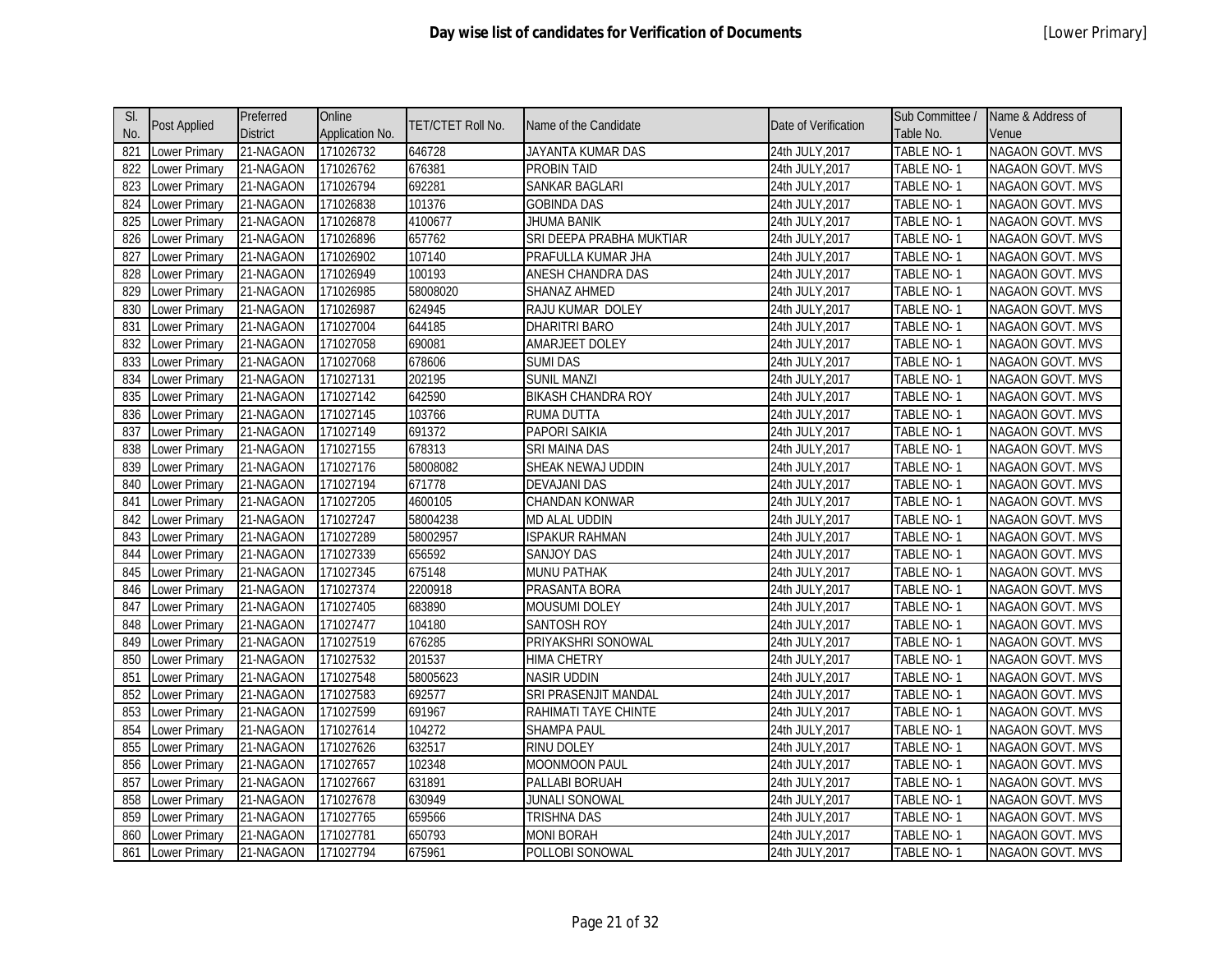| SI. |                     | Preferred       | Online          |                   |                                |                      | Sub Committee /   | Name & Address of       |
|-----|---------------------|-----------------|-----------------|-------------------|--------------------------------|----------------------|-------------------|-------------------------|
| No. | <b>Post Applied</b> | <b>District</b> | Application No. | TET/CTET Roll No. | Name of the Candidate          | Date of Verification | Table No.         | Venue                   |
| 862 | Lower Primary       | 21-NAGAON       | 171027801       | 680077            | AJOY BIPLAB DAS                | 24th JULY, 2017      | TABLE NO-1        | <b>NAGAON GOVT. MVS</b> |
| 863 | ower Primary        | 21-NAGAON       | 171027853       | 58002507          | <b>HARUNA BEGUM</b>            | 24th JULY, 2017      | TABLE NO-1        | NAGAON GOVT. MVS        |
| 864 | Lower Primary       | 21-NAGAON       | 171027861       | 681148            | CHITTA RANJAN PAWE             | 24th JULY, 2017      | TABLE NO-1        | NAGAON GOVT. MVS        |
| 865 | Lower Primary       | 21-NAGAON       | 171027872       | 680599            | <b>BHRIGU KR SONOWAL</b>       | 24th JULY, 2017      | TABLE NO-1        | NAGAON GOVT. MVS        |
| 866 | Lower Primary       | 21-NAGAON       | 171027930       | 674283            | <b>MANISHA NGATEY</b>          | 24th JULY, 2017      | TABLE NO-1        | NAGAON GOVT. MVS        |
| 867 | ower Primary        | 21-NAGAON       | 171027931       | 58004083          | <b>MASHUDA BEGUM</b>           | 24th JULY, 2017      | TABLE NO-1        | <b>NAGAON GOVT. MVS</b> |
| 868 | ower Primary        | 21-NAGAON       | 171027947       | 641586            | <b>BANAJYOTI KRISHNACHARAN</b> | 24th JULY, 2017      | TABLE NO-1        | NAGAON GOVT. MVS        |
| 869 | ower Primary        | 21-NAGAON       | 171027965       | 1542284           | <b>BIRENDRA SINGH KOIRI</b>    | 24th JULY, 2017      | TABLE NO-1        | <b>NAGAON GOVT. MVS</b> |
| 870 | ower Primary        | 21-NAGAON       | 171028023       | 651534            | NABANITA LOYING                | 24th JULY, 2017      | TABLE NO-1        | NAGAON GOVT. MVS        |
| 871 | ower Primary        | 21-NAGAON       | 171028055       | 103639            | <b>RINI DAS</b>                | 24th JULY, 2017      | TABLE NO-1        | <b>NAGAON GOVT. MVS</b> |
| 872 | Lower Primary       | 21-NAGAON       | 171028117       | 2205189           | SRI SANJEEB KUMAR SAIKIA       | 24th JULY, 2017      | TABLE NO-1        | NAGAON GOVT. MVS        |
| 873 | Lower Primary       | 21-NAGAON       | 171028135       | 674914            | <b>MRIDUSMITA SAIKIA</b>       | 24th JULY, 2017      | TABLE NO-1        | NAGAON GOVT. MVS        |
| 874 | Lower Primary       | 21-NAGAON       | 171028146       | 4600580           | <b>RICHA MOHAN</b>             | 24th JULY, 2017      | TABLE NO-1        | <b>NAGAON GOVT. MVS</b> |
| 875 | Lower Primary       | 21-NAGAON       | 171028246       | 649541            | MANIK CHANDRA MANDAL           | 24th JULY, 2017      | TABLE NO-1        | NAGAON GOVT. MVS        |
| 876 | ower Primary        | 21-NAGAON       | 171028252       | 108186            | SUNIL KUMAR LOHIA              | 24th JULY, 2017      | TABLE NO-1        | <b>NAGAON GOVT. MVS</b> |
| 877 | ower Primary        | 21-NAGAON       | 171028256       | 659863            | <b>UTPAL KONWAR</b>            | 24th JULY, 2017      | TABLE NO-1        | NAGAON GOVT. MVS        |
| 878 | ower Primary        | 21-NAGAON       | 171028278       | 692834            | <b>USHA SARGIYARI</b>          | 24th JULY, 2017      | <b>TABLE NO-1</b> | NAGAON GOVT. MVS        |
| 879 | ower Primary        | 21-NAGAON       | 171028293       | 691622            | NIKUNJA BISWAS                 | 24th JULY, 2017      | TABLE NO-1        | NAGAON GOVT. MVS        |
| 880 | ower Primary        | 21-NAGAON       | 171028295       | 690929            | JUNTI DAS                      | 24th JULY, 2017      | <b>TABLE NO-1</b> | NAGAON GOVT. MVS        |
| 881 | Lower Primary       | 21-NAGAON       | 171028308       | 692413            | SREE SWAPAN KR MAJUMDAR        | 24th JULY, 2017      | TABLE NO-1        | <b>NAGAON GOVT. MVS</b> |
| 882 | Lower Primary       | 21-NAGAON       | 171028320       | 57012609          | SANJAYKALITA                   | 24th JULY, 2017      | TABLE NO-1        | NAGAON GOVT. MVS        |
| 883 | ower Primary        | 21-NAGAON       | 171028322       | 672387            | <b>GOLAPI MECH</b>             | 24th JULY, 2017      | TABLE NO-1        | <b>NAGAON GOVT. MVS</b> |
| 884 | Lower Primary       | 21-NAGAON       | 171028367       | 1542274           | <b>BINOY KUMAR DEY</b>         | 24th JULY, 2017      | TABLE NO-1        | NAGAON GOVT. MVS        |
| 885 | Lower Primary       | 21-NAGAON       | 171028381       | 692539            | SRI MITHUN MANDAL              | 24th JULY, 2017      | TABLE NO-1        | <b>NAGAON GOVT. MVS</b> |
| 886 | Lower Primary       | 21-NAGAON       | 171028410       | 3540302           | <b>JITUMANI SARMA</b>          | 24th JULY, 2017      | TABLE NO-1        | NAGAON GOVT. MVS        |
| 887 | ower Primary        | 21-NAGAON       | 171028445       | 650569            | SWAPNA MANDAL                  | 24th JULY, 2017      | TABLE NO-1        | NAGAON GOVT. MVS        |
| 888 | ower Primary        | 21-NAGAON       | 171028454       | 676033            | PORISHMITA THENGAL             | 24th JULY, 2017      | TABLE NO-1        | NAGAON GOVT. MVS        |
| 889 | ower Primary        | 21-NAGAON       | 171028456       | 4900506           | PARINITA SARMAH                | 24th JULY, 2017      | TABLE NO-1        | <b>NAGAON GOVT. MVS</b> |
| 890 | ower Primary        | 21-NAGAON       | 171028463       | 3540027           | ANANTA MAHATOO                 | 24th JULY, 2017      | TABLE NO-1        | <b>NAGAON GOVT. MVS</b> |
| 891 | ower Primary        | 21-NAGAON       | 171028481       | 102564            | <b>NAROTTAM BANIK</b>          | 24th JULY, 2017      | TABLE NO-1        | <b>NAGAON GOVT. MVS</b> |
| 892 | ower Primary        | 21-NAGAON       | 171028505       | 00604541          | <b>RUPA BORAH</b>              | 24th JULY, 2017      | TABLE NO-1        | <b>NAGAON GOVT. MVS</b> |
| 893 | ower Primary        | 21-NAGAON       | 171028521       | 2605751           | PALLAVI SAIKIA DUTTA           | 24th JULY,2017       | TABLE NO-1        | <b>NAGAON GOVT. MVS</b> |
| 894 | ower Primary        | 21-NAGAON       | 171028559       | 201600            | NIBEDITA CHETRI                | 24th JULY, 2017      | TABLE NO-1        | NAGAON GOVT. MVS        |
| 895 | Lower Primary       | 21-NAGAON       | 171028569       | 659566            | <b>TRISHNA DAS</b>             | 24th JULY, 2017      | TABLE NO-1        | NAGAON GOVT. MVS        |
| 896 | Lower Primary       | 21-NAGAON       | 171028571       | 691312            | <b>MIRA MANDAL</b>             | 24th JULY, 2017      | TABLE NO-1        | NAGAON GOVT. MVS        |
| 897 | ower Primary        | 21-NAGAON       | 171028574       | 3540616           | PREM KUMAR MEDHI               | 24th JULY, 2017      | TABLE NO-1        | NAGAON GOVT. MVS        |
| 898 | ower Primary        | 21-NAGAON       | 171028596       | 101976            | <b>MAINA DAS</b>               | 24th JULY, 2017      | TABLE NO-1        | NAGAON GOVT. MVS        |
| 899 | ower Primary        | 21-NAGAON       | 171028601       | 622108            | <b>JAGAT SAIKIA</b>            | 24th JULY, 2017      | TABLE NO-1        | <b>NAGAON GOVT. MVS</b> |
| 900 | ower Primary        | 21-NAGAON       | 171028631       | 103464            | <b>RAKHIDAS</b>                | 24th JULY, 2017      | TABLE NO-1        | <b>NAGAON GOVT. MVS</b> |
| 901 | ower Primary        | 21-NAGAON       | 171028643       | 646464            | <b>IRADEVI SENAPATI</b>        | 24th JULY,2017       | TABLE NO-2        | NAGAON GOVT. MVS        |
| 902 | Lower Primary       | 21-NAGAON       | 171028686       | 3540646           | RANJIT SAIKIA                  | 24th JULY, 2017      | TABLE NO-2        | NAGAON GOVT. MVS        |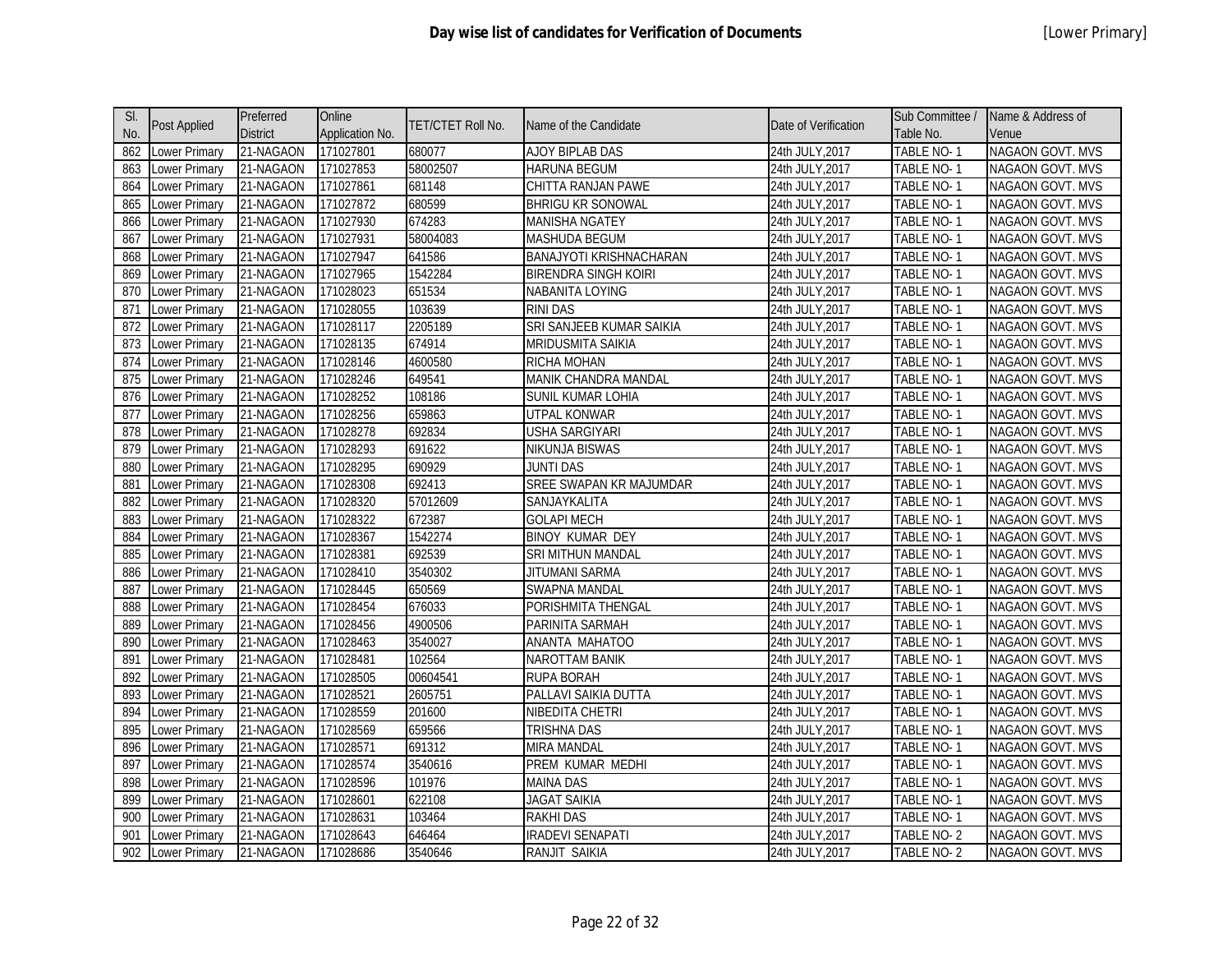| SI. |                      | Preferred       | Online          |                   |                             |                      | Sub Committee / | Name & Address of       |
|-----|----------------------|-----------------|-----------------|-------------------|-----------------------------|----------------------|-----------------|-------------------------|
| No. | <b>Post Applied</b>  | <b>District</b> | Application No. | TET/CTET Roll No. | Name of the Candidate       | Date of Verification | Table No.       | Venue                   |
| 903 | Lower Primary        | 21-NAGAON       | 171028690       | 677909            | <b>SIMA THENGAL</b>         | 24th JULY, 2017      | TABLE NO-2      | <b>NAGAON GOVT. MVS</b> |
| 904 | ower Primary         | 21-NAGAON       | 171028739       | 58005691          | NAZNIN AHMED                | 24th JULY, 2017      | TABLE NO-2      | NAGAON GOVT. MVS        |
| 905 | Lower Primary        | 21-NAGAON       | 171028853       | 680270            | APOL HAZONG                 | 24th JULY, 2017      | TABLE NO-2      | NAGAON GOVT. MVS        |
| 906 | Lower Primary        | 21-NAGAON       | 171028908       | 654001            | PRIYANKA BORA               | 24th JULY, 2017      | TABLE NO-2      | NAGAON GOVT. MVS        |
| 907 | Lower Primary        | 21-NAGAON       | 171028948       | 648166            | <b>KARABI BORAH</b>         | 24th JULY, 2017      | TABLE NO-2      | NAGAON GOVT. MVS        |
| 908 | ower Primary         | 21-NAGAON       | 171029012       | 58000304          | ABUL FAZAL MOHAMMAD ARIF    | 24th JULY, 2017      | TABLE NO-2      | <b>NAGAON GOVT. MVS</b> |
| 909 | ower Primary         | 21-NAGAON       | 171029025       | 677056            | <b>REKHA DAS</b>            | 24th JULY, 2017      | TABLE NO-2      | NAGAON GOVT. MVS        |
| 910 | ower Primary         | 21-NAGAON       | 171029041       | 642977            | <b>BISHAL DAS</b>           | 24th JULY, 2017      | TABLE NO-2      | <b>NAGAON GOVT. MVS</b> |
| 911 | ower Primary         | 21-NAGAON       | 171029075       | 690687            | <b>DULAL DAS</b>            | 24th JULY, 2017      | TABLE NO-2      | NAGAON GOVT. MVS        |
| 912 | ower Primary         | 21-NAGAON       | 171029076       | 650748            | momi sarkar                 | 24th JULY, 2017      | TABLE NO-2      | <b>NAGAON GOVT. MVS</b> |
| 913 | Lower Primary        | 21-NAGAON       | 171029087       | 2600320           | <b>BUBUL BORAH</b>          | 24th JULY, 2017      | TABLE NO-2      | NAGAON GOVT. MVS        |
| 914 | Lower Primary        | 21-NAGAON       | 171029162       | 658853            | <b>SUMI DAS</b>             | 24th JULY, 2017      | TABLE NO-2      | NAGAON GOVT. MVS        |
| 915 | Lower Primary        | 21-NAGAON       | 171029167       | 647499            | JYOTI DAS                   | 24th JULY, 2017      | TABLE NO-2      | <b>NAGAON GOVT. MVS</b> |
| 916 | Lower Primary        | 21-NAGAON       | 171029190       | 655833            | <b>RUMI SARKAR</b>          | 24th JULY, 2017      | TABLE NO-2      | NAGAON GOVT. MVS        |
| 917 | ower Primary         | 21-NAGAON       | 171029204       | 5103120           | SRI SUDIPTA DUTTA           | 24th JULY, 2017      | TABLE NO-2      | <b>NAGAON GOVT. MVS</b> |
| 918 | ower Primary         | 21-NAGAON       | 171029209       | 647565            | <b>JYOTIKA DAS</b>          | 24th JULY, 2017      | TABLE NO-2      | NAGAON GOVT. MVS        |
| 919 | ower Primary         | 21-NAGAON       | 171029210       | 58008048          | <b>SHARIFA KHATUN</b>       | 24th JULY, 2017      | TABLE NO-2      | NAGAON GOVT. MVS        |
| 920 | ower Primary         | 21-NAGAON       | 171029253       | 644857            | DIPANJALI SENAPATI          | 24th JULY, 2017      | TABLE NO-2      | NAGAON GOVT. MVS        |
| 921 | ower Primary         | 21-NAGAON       | 171029316       | 685273            | <b>RAJU PEGU</b>            | 24th JULY, 2017      | TABLE NO-2      | NAGAON GOVT. MVS        |
| 922 | ower Primary         | 21-NAGAON       | 171029322       | 502697            | PINAKI PAUL                 | 24th JULY, 2017      | TABLE NO-2      | NAGAON GOVT. MVS        |
| 923 | ower Primary         | 21-NAGAON       | 171029401       | 2300985           | PALLABI BORAH               | 24th JULY, 2017      | TABLE NO-2      | NAGAON GOVT. MVS        |
| 924 | ower Primary         | 21-NAGAON       | 171029437       | 309932            | <b>SUJIT KANTI SHEE</b>     | 24th JULY, 2017      | TABLE NO-2      | NAGAON GOVT. MVS        |
| 925 | Lower Primary        | 21-NAGAON       | 171029471       | 4100360           | <b>DADUL KAKATI</b>         | 24th JULY, 2017      | TABLE NO-2      | NAGAON GOVT. MVS        |
| 926 | Lower Primary        | 21-NAGAON       | 171029504       | 105289            | <b>TUMPI PANDIT</b>         | 24th JULY, 2017      | TABLE NO-2      | NAGAON GOVT. MVS        |
| 927 | ower Primary         | 21-NAGAON       | 171029613       | 659553            | TRIPTI.HAZARIKA.            | 24th JULY, 2017      | TABLE NO-2      | NAGAON GOVT. MVS        |
| 928 | ower Primary         | 21-NAGAON       | 171029627       | 3550234           | <b>DHARMENDRA NATH</b>      | 24th JULY, 2017      | TABLE NO-2      | NAGAON GOVT. MVS        |
| 929 | ower Primary         | 21-NAGAON       | 171029654       | 4101279           | REZAUL KARIM                | 24th JULY, 2017      | TABLE NO-2      | NAGAON GOVT. MVS        |
| 930 | ower Primary         | 21-NAGAON       | 171029685       | 692443            | <b>BHASKAR JYOTI MANDAL</b> | 24th JULY, 2017      | TABLE NO-2      | NAGAON GOVT. MVS        |
| 931 | ower Primary         | 21-NAGAON       | 171029709       | 647063            | <b>JITU MONI DEKA</b>       | 24th JULY, 2017      | TABLE NO-2      | NAGAON GOVT. MVS        |
| 932 | ower Primary         | 21-NAGAON       | 171029749       | 1543369           | <b>SAIDUR RAHMAN</b>        | 24th JULY, 2017      | TABLE NO-2      | NAGAON GOVT. MVS        |
| 933 | ower Primary         | 21-NAGAON       | 171029771       | 101841            | <b>KRISHNA PODDER</b>       | 24th JULY, 2017      | TABLE NO-2      | NAGAON GOVT. MVS        |
| 934 | ower Primary         | 21-NAGAON       | 171029774       | 1013243           | <b>SUBIR MITRA</b>          | 24th JULY, 2017      | TABLE NO-2      | NAGAON GOVT. MVS        |
| 935 | Lower Primary        | 21-NAGAON       | 171029799       | 104149            | SANKAR BHOWMICK             | 24th JULY, 2017      | TABLE NO-2      | NAGAON GOVT. MVS        |
| 936 | Lower Primary        | 21-NAGAON       | 171029856       | 100682            | <b>BIJOY DAS</b>            | 24th JULY, 2017      | TABLE NO-2      | NAGAON GOVT. MVS        |
| 937 | ower Primary         | 21-NAGAON       | 171029867       | 691148            | LIPIKA MANDAL               | 24th JULY, 2017      | TABLE NO-2      | NAGAON GOVT. MVS        |
| 938 | ower Primary         | 21-NAGAON       | 171029895       | 104009            | SANDHYA DEBNATH             | 24th JULY, 2017      | TABLE NO-2      | NAGAON GOVT. MVS        |
| 939 | ower Primary         | 21-NAGAON       | 171029909       | 4502222           | MISS SEHNAZ ARA AHMED       | 24th JULY, 2017      | TABLE NO-2      | NAGAON GOVT. MVS        |
| 940 | ower Primary         | 21-NAGAON       | 171029911       | 690412            | <b>BINOY BHUSHAN DHAR</b>   | 24th JULY, 2017      | TABLE NO-2      | NAGAON GOVT. MVS        |
| 941 | ower Primary         | 21-NAGAON       | 171029956       | 3800343           | <b>JASMINAR RAHMAN</b>      | 24th JULY, 2017      | TABLE NO-2      | NAGAON GOVT. MVS        |
| 942 | ower Primary         | 21-NAGAON       | 171029957       | 107426            | RAJU PRASAD SAHU            | 24th JULY,2017       | TABLE NO- 2     | <b>NAGAON GOVT. MVS</b> |
| 943 | <b>Lower Primary</b> | 21-NAGAON       | 171029984       | 103916            | SAHADEV KIRTTANIA           | 24th JULY, 2017      | TABLE NO-2      | NAGAON GOVT. MVS        |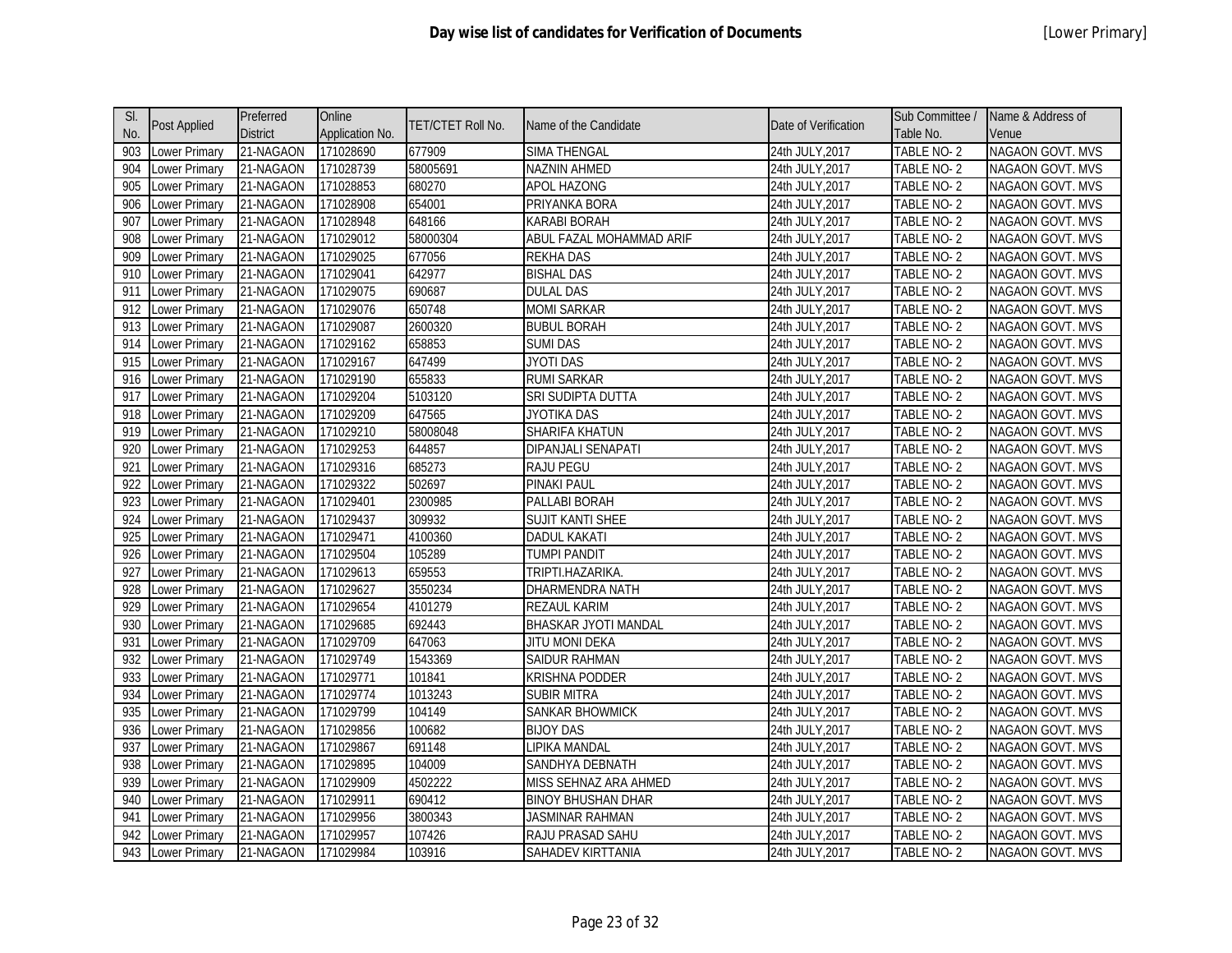| SI. |                     | Preferred       | Online          |                   |                             |                      | Sub Committee / | Name & Address of       |
|-----|---------------------|-----------------|-----------------|-------------------|-----------------------------|----------------------|-----------------|-------------------------|
| No. | <b>Post Applied</b> | <b>District</b> | Application No. | TET/CTET Roll No. | Name of the Candidate       | Date of Verification | Table No.       | Venue                   |
| 944 | Lower Primary       | 21-NAGAON       | 171030004       | 683701            | <b>MOMEE PEGU</b>           | 24th JULY, 2017      | TABLE NO-2      | <b>NAGAON GOVT. MVS</b> |
| 945 | ower Primary        | 21-NAGAON       | 171030009       | 648180            | <b>KARABI DAS</b>           | 24th JULY, 2017      | TABLE NO-2      | NAGAON GOVT. MVS        |
| 946 | Lower Primary       | 21-NAGAON       | 171030049       | 100173            | ANAMIKA DAS                 | 24th JULY, 2017      | TABLE NO-2      | NAGAON GOVT. MVS        |
| 947 | Lower Primary       | 21-NAGAON       | 171030170       | 202080            | <b>SHAKTI PAL</b>           | 24th JULY, 2017      | TABLE NO-2      | NAGAON GOVT. MVS        |
| 948 | Lower Primary       | 21-NAGAON       | 171030173       | 655129            | <b>RATAN DAS</b>            | 24th JULY, 2017      | TABLE NO-2      | NAGAON GOVT. MVS        |
| 949 | ower Primary        | 21-NAGAON       | 171030192       | 201194            | <b>GAUTAM GUPTA</b>         | 24th JULY, 2017      | TABLE NO-2      | <b>NAGAON GOVT. MVS</b> |
| 950 | ower Primary        | 21-NAGAON       | 171030226       | 101360            | <b>GITA PAUL</b>            | 24th JULY, 2017      | TABLE NO-2      | NAGAON GOVT. MVS        |
| 951 | ower Primary        | 21-NAGAON       | 171030290       | 58005356          | MUSTAFIZUR RAHMAN           | 24th JULY, 2017      | TABLE NO-2      | <b>NAGAON GOVT. MVS</b> |
| 952 | ower Primary        | 21-NAGAON       | 171030331       | 106716            | <b>MEENA PANDEY</b>         | 24th JULY, 2017      | TABLE NO-2      | NAGAON GOVT. MVS        |
| 953 | ower Primary        | 21-NAGAON       | 171030350       | 691049            | KAVERI DAS                  | 24th JULY, 2017      | TABLE NO-2      | <b>NAGAON GOVT. MVS</b> |
| 954 | Lower Primary       | 21-NAGAON       | 171030389       | 104130            | SANJOY DAS GUPTA            | 24th JULY, 2017      | TABLE NO-2      | NAGAON GOVT. MVS        |
| 955 | Lower Primary       | 21-NAGAON       | 171030511       | 691219            | <b>MAMUN HAZARIKA</b>       | 24th JULY, 2017      | TABLE NO-2      | NAGAON GOVT. MVS        |
| 956 | Lower Primary       | 21-NAGAON       | 171030540       | 654403            | RABINDRA DAS                | 24th JULY, 2017      | TABLE NO-2      | NAGAON GOVT. MVS        |
| 957 | Lower Primary       | 21-NAGAON       | 171030545       | 107860            | <b>SANTOSH KUMAR PRASAD</b> | 24th JULY, 2017      | TABLE NO-2      | NAGAON GOVT. MVS        |
| 958 | ower Primary        | 21-NAGAON       | 171030694       | 646672            | JAYANTA BORDOLOI            | 24th JULY, 2017      | TABLE NO-2      | <b>NAGAON GOVT. MVS</b> |
| 959 | ower Primary        | 21-NAGAON       | 171030703       | 4102920           | <b>VIBGYOR DAS</b>          | 24th JULY, 2017      | TABLE NO-2      | NAGAON GOVT. MVS        |
| 960 | Lower Primary       | 21-NAGAON       | 171030762       | 691327            | <b>DIPA RANI DAS</b>        | 24th JULY, 2017      | TABLE NO-2      | NAGAON GOVT. MVS        |
| 961 | ower Primary        | 21-NAGAON       | 171030802       | 1542554           | INJAMAMULHOQUE              | 24th JULY, 2017      | TABLE NO-2      | NAGAON GOVT. MVS        |
| 962 | ower Primary        | 21-NAGAON       | 171030817       | .682721           | <b>KHIRESWAR DAS</b>        | 24th JULY, 2017      | TABLE NO-2      | NAGAON GOVT. MVS        |
| 963 | Lower Primary       | 21-NAGAON       | 171030898       | 630171            | <b>BASANTA HAZARIKA</b>     | 24th JULY, 2017      | TABLE NO-2      | NAGAON GOVT. MVS        |
| 964 | Lower Primary       | 21-NAGAON       | 171030947       | 102669            | OENDRILA MAJUMDER           | 24th JULY, 2017      | TABLE NO-2      | NAGAON GOVT. MVS        |
| 965 | Lower Primary       | 21-NAGAON       | 171030960       | 103920            | <b>SAHELI SIRCAR</b>        | 24th JULY, 2017      | TABLE NO-2      | <b>NAGAON GOVT. MVS</b> |
| 966 | Lower Primary       | 21-NAGAON       | 171031021       | 102038            | <b>MAMPI RANI DAS</b>       | 24th JULY, 2017      | TABLE NO-2      | NAGAON GOVT. MVS        |
| 967 | Lower Primary       | 21-NAGAON       | 171031070       | 640776            | <b>ANJALI DAS</b>           | 24th JULY, 2017      | TABLE NO-2      | <b>NAGAON GOVT. MVS</b> |
| 968 | Lower Primary       | 21-NAGAON       | 171031101       | 1554225           | JITESH THAKUR               | 24th JULY, 2017      | TABLE NO-2      | NAGAON GOVT. MVS        |
| 969 | ower Primary        | 21-NAGAON       | 171031195       | 1013792           | <b>SUBAN DULAL</b>          | 24th JULY, 2017      | TABLE NO-2      | NAGAON GOVT. MVS        |
| 970 | ower Primary        | 21-NAGAON       | 171031202       | 678465            | RAM KRISHNA CHARAH          | 24th JULY, 2017      | TABLE NO-2      | NAGAON GOVT. MVS        |
| 971 | ower Primary        | 21-NAGAON       | 171031231       | 3550931           | <b>AGNI KHANAL</b>          | 24th JULY, 2017      | TABLE NO-2      | NAGAON GOVT. MVS        |
| 972 | ower Primary        | 21-NAGAON       | 171031276       | 650723            | <b>MOLITA BISWAS</b>        | 24th JULY, 2017      | TABLE NO-2      | <b>NAGAON GOVT. MVS</b> |
| 973 | Lower Primary       | 21-NAGAON       | 171031288       | 105095            | <b>SUTAPA DAS</b>           | 24th JULY, 2017      | TABLE NO-2      | NAGAON GOVT. MVS        |
| 974 | ower Primary        | 21-NAGAON       | 171031328       | 102625            | NIRMAL DEBNATH              | 24th JULY, 2017      | TABLE NO-2      | <b>NAGAON GOVT. MVS</b> |
| 975 | Lower Primary       | 21-NAGAON       | 171031375       | 101121            | <b>DEEPAK DAS</b>           | 24th JULY, 2017      | TABLE NO-2      | NAGAON GOVT. MVS        |
| 976 | Lower Primary       | 21-NAGAON       | 171031379       | 674771            | MONURANJAN MECH             | 24th JULY, 2017      | TABLE NO-2      | NAGAON GOVT. MVS        |
| 977 | Lower Primary       | 21-NAGAON       | 171031389       | 104013            | <b>SANDIP DEY</b>           | 24th JULY, 2017      | TABLE NO-2      | NAGAON GOVT. MVS        |
| 978 | ower Primary        | 21-NAGAON       | 171031398       | 4000869           | MISS BANDANA SAIKIA         | 24th JULY, 2017      | TABLE NO-2      | NAGAON GOVT. MVS        |
| 979 | ower Primary        | 21-NAGAON       | 171031418       | 58006887          | ROZINA SULTANA              | 24th JULY, 2017      | TABLE NO-2      | NAGAON GOVT. MVS        |
| 980 | ower Primary        | 21-NAGAON       | 171031428       | 105162            | <b>TAMA NANDI</b>           | 24th JULY, 2017      | TABLE NO-2      | NAGAON GOVT. MVS        |
| 981 | ower Primary        | 21-NAGAON       | 171031447       | 692214            | <b>SABITA DAS</b>           | 24th JULY, 2017      | TABLE NO-2      | <b>NAGAON GOVT. MVS</b> |
| 982 | ower Primary        | 21-NAGAON       | 171031471       | 58000184          | ABEEDA AKTARA BEGUM         | 24th JULY, 2017      | TABLE NO-2      | NAGAON GOVT. MVS        |
| 983 | ower Primary        | 21-NAGAON       | 171031480       | 631707            | MUMPY DEKA BARUAH           | 24th JULY,2017       | TABLE NO-2      | <b>NAGAON GOVT. MVS</b> |
| 984 | Lower Primary       | 21-NAGAON       | 171031488       | 640394            | AMAR JYOTI HAZARIKA         | 24th JULY, 2017      | TABLE NO-2      | NAGAON GOVT. MVS        |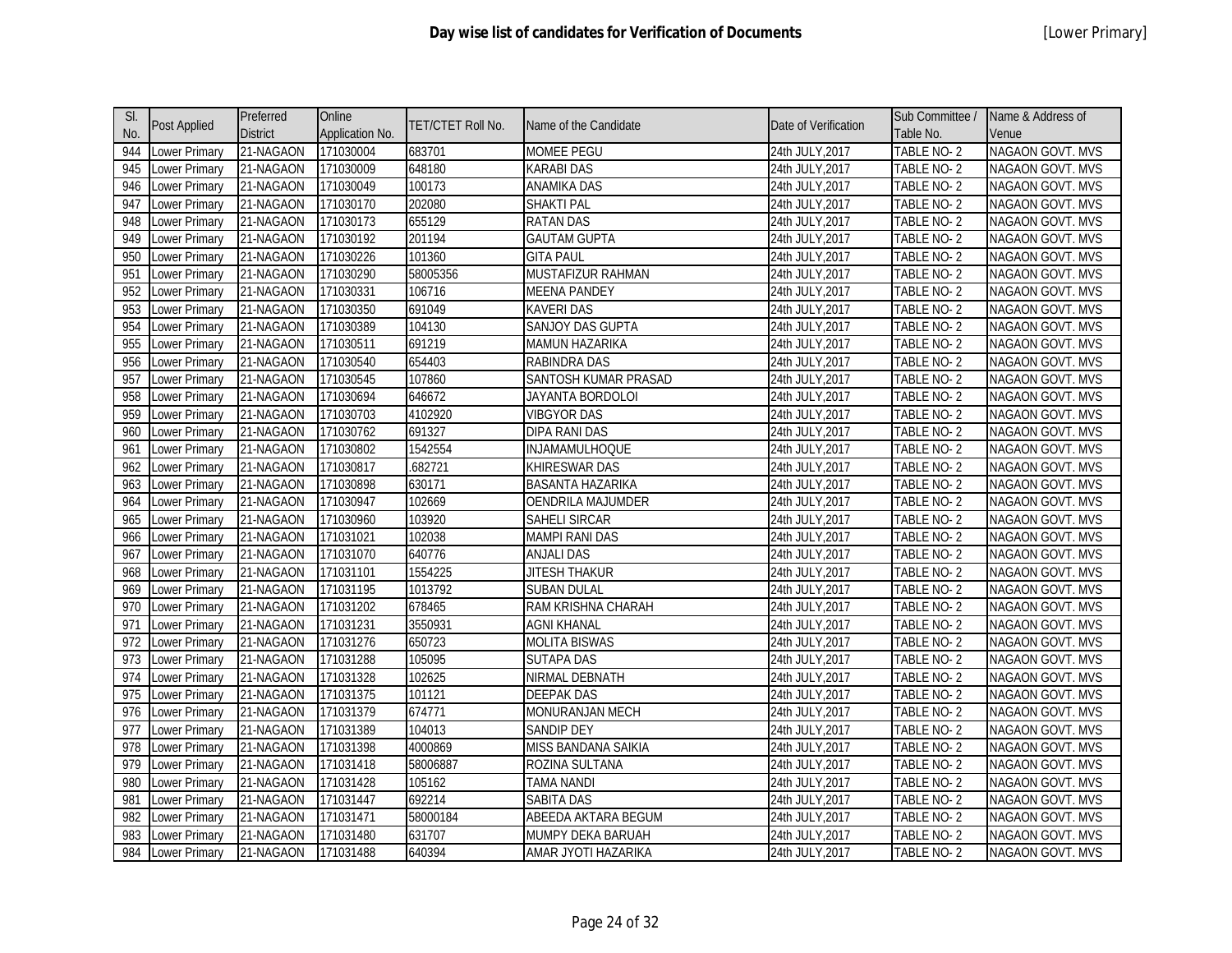| SI.  |                      | Preferred       | Online          |                   |                        |                      | Sub Committee / | Name & Address of       |
|------|----------------------|-----------------|-----------------|-------------------|------------------------|----------------------|-----------------|-------------------------|
| No.  | <b>Post Applied</b>  | <b>District</b> | Application No. | TET/CTET Roll No. | Name of the Candidate  | Date of Verification | Table No.       | Venue                   |
| 985  | Lower Primary        | 21-NAGAON       | 171031511       | 4302862           | <b>DIPANKAR ROY</b>    | 24th JULY, 2017      | TABLE NO-2      | <b>NAGAON GOVT. MVS</b> |
| 986  | ower Primary         | 21-NAGAON       | 171031517       | 4302578           | RINA MAZUMDAR          | 24th JULY, 2017      | TABLE NO-2      | NAGAON GOVT. MVS        |
| 987  | Lower Primary        | 21-NAGAON       | 171031654       | 672017            | <b>DIPA MONI DAS</b>   | 24th JULY, 2017      | TABLE NO-2      | NAGAON GOVT. MVS        |
| 988  | Lower Primary        | 21-NAGAON       | 171031705       | 58007767          | <b>SYED MESBAH</b>     | 24th JULY, 2017      | TABLE NO-2      | NAGAON GOVT. MVS        |
| 989  | Lower Primary        | 21-NAGAON       | 171031709       | 650981            | NAYAN KAMAL DAS        | 24th JULY, 2017      | TABLE NO-2      | NAGAON GOVT. MVS        |
| 990  | ower Primary         | 21-NAGAON       | 171031714       | 655483            | <b>RINI PATAR</b>      | 24th JULY, 2017      | TABLE NO-2      | <b>NAGAON GOVT. MVS</b> |
| 991  | ower Primary         | 21-NAGAON       | 171031766       | 641945            | <b>BENU DAS</b>        | 24th JULY, 2017      | TABLE NO-2      | NAGAON GOVT. MVS        |
| 992  | ower Primary         | 21-NAGAON       | 171031787       | 105180            | <b>TANUJA DAS</b>      | 24th JULY, 2017      | TABLE NO-2      | <b>NAGAON GOVT. MVS</b> |
| 993  | ower Primary         | 21-NAGAON       | 171031799       | 692062            | RASHMI RAKHA BORUAH    | 24th JULY, 2017      | TABLE NO-2      | NAGAON GOVT. MVS        |
| 994  | ower Primary         | 21-NAGAON       | 171031804       | 652412            | NITUL NAMASUDRA        | 24th JULY, 2017      | TABLE NO-2      | <b>NAGAON GOVT. MVS</b> |
| 995  | Lower Primary        | 21-NAGAON       | 171031901       | 611611            | RATAN CH. SARKAR       | 24th JULY, 2017      | TABLE NO-2      | NAGAON GOVT. MVS        |
| 996  | Lower Primary        | 21-NAGAON       | 171031925       | 652366            | NITAL MANDAL           | 24th JULY, 2017      | TABLE NO-2      | NAGAON GOVT. MVS        |
| 997  | Lower Primary        | 21-NAGAON       | 171031933       | 58004844          | MOHAMMOD IQBAL HUSSAIN | 24th JULY, 2017      | TABLE NO-2      | NAGAON GOVT. MVS        |
| 998  | Lower Primary        | 21-NAGAON       | 171032011       | 647003            | JITENDRA BISWAS        | 24th JULY, 2017      | TABLE NO-2      | NAGAON GOVT. MVS        |
| 999  | Lower Primary        | 21-NAGAON       | 171032024       | 58002154          | FARZANA SULTANA        | 24th JULY, 2017      | TABLE NO-2      | <b>NAGAON GOVT. MVS</b> |
| 1000 | Lower Primary        | 21-NAGAON       | 171032036       | 57001770          | <b>ASMA BEGUM</b>      | 24th JULY, 2017      | TABLE NO-2      | <b>NAGAON GOVT. MVS</b> |
| 1001 | Lower Primary        | 21-NAGAON       | 171032096       | 654087            | <b>PRONAY BISWAS</b>   | 24th JULY, 2017      | TABLE NO-3      | NAGAON GOVT. MVS        |
| 1002 | Lower Primary        | 21-NAGAON       | 171032122       | 658621            | <b>SRISTI SARKAR</b>   | 24th JULY, 2017      | TABLE NO-3      | NAGAON GOVT. MVS        |
| 1003 | <b>Lower Primary</b> | 21-NAGAON       | 171032178       | 650358            | <b>MARAMI DAS</b>      | 24th JULY, 2017      | TABLE NO-3      | <b>NAGAON GOVT. MVS</b> |
| 1004 | Lower Primary        | 21-NAGAON       | 171032240       | 620475            | <b>BHABESH PEGU</b>    | 24th JULY, 2017      | TABLE NO-3      | NAGAON GOVT. MVS        |
| 1005 | Lower Primary        | 21-NAGAON       | 171032244       | 58000433          | <b>AFZAL AHMED</b>     | 24th JULY, 2017      | TABLE NO-3      | NAGAON GOVT. MVS        |
| 1006 | Lower Primary        | 21-NAGAON       | 171032251       | 692496            | SRI JAYANTA SAIKIA     | 24th JULY, 2017      | TABLE NO-3      | <b>NAGAON GOVT. MVS</b> |
| 1007 | Lower Primary        | 21-NAGAON       | 171032267       | 58006076          | PANKAJ SHARMA          | 24th JULY, 2017      | TABLE NO-3      | NAGAON GOVT. MVS        |
| 1008 | <b>Lower Primary</b> | 21-NAGAON       | 171032269       | 104766            | <b>SUDIPTA KHAN</b>    | 24th JULY, 2017      | TABLE NO-3      | <b>NAGAON GOVT. MVS</b> |
| 1009 | <b>Lower Primary</b> | 21-NAGAON       | 171032287       | 58008136          | SHOHIDUL ISLAM         | 24th JULY, 2017      | TABLE NO-3      | NAGAON GOVT. MVS        |
| 1010 | Lower Primary        | 21-NAGAON       | 171032299       | 653070            | <b>PEULI DAS</b>       | 24th JULY, 2017      | TABLE NO-3      | NAGAON GOVT. MVS        |
| 1011 | Lower Primary        | 21-NAGAON       | 171032305       | 652230            | NIRANJAN DAS           | 24th JULY, 2017      | TABLE NO-3      | NAGAON GOVT. MVS        |
| 1012 | Lower Primary        | 21-NAGAON       | 171032327       | 680858            | <b>BIPLAB SONOWAL</b>  | 24th JULY, 2017      | TABLE NO-3      | NAGAON GOVT. MVS        |
| 1013 | Lower Primary        | 21-NAGAON       | 171032332       | 101156            | <b>DIBAKAR DAS</b>     | 24th JULY, 2017      | TABLE NO-3      | NAGAON GOVT. MVS        |
| 1014 | Lower Primary        | 21-NAGAON       | 171032419       | 656747            | SARAT CH DAS           | 24th JULY, 2017      | TABLE NO-3      | <b>NAGAON GOVT. MVS</b> |
| 1015 | Lower Primary        | 21-NAGAON       | 171032444       | 683016            | LUKESWAR PEGU          | 24th JULY, 2017      | TABLE NO-3      | NAGAON GOVT. MVS        |
| 1016 | Lower Primary        | 21-NAGAON       | 171032449       | 58008780          | WAZIDA AKTARA AHMED    | 24th JULY, 2017      | TABLE NO-3      | NAGAON GOVT. MVS        |
| 1017 | <b>Lower Primary</b> | 21-NAGAON       | 171032453       | 58005931          | NOORJAHAN BEGUM        | 24th JULY, 2017      | TABLE NO-3      | NAGAON GOVT. MVS        |
| 1018 | Lower Primary        | 21-NAGAON       | 171032468       | 657357            | SNIGDHA DAS            | 24th JULY, 2017      | TABLE NO-3      | NAGAON GOVT. MVS        |
| 1019 | <b>Lower Primary</b> | 21-NAGAON       | 171032472       | 652366            | NITAL MANDAL           | 24th JULY, 2017      | TABLE NO-3      | NAGAON GOVT. MVS        |
| 1020 | Lower Primary        | 21-NAGAON       | 171032488       | 107297            | PUSPALAL UPADHYAYA     | 24th JULY, 2017      | TABLE NO-3      | NAGAON GOVT. MVS        |
| 1021 | Lower Primary        | 21-NAGAON       | 171032505       | 58006963          | <b>RUKIA KHATUN</b>    | 24th JULY, 2017      | TABLE NO-3      | NAGAON GOVT. MVS        |
| 1022 | ower Primary         | 21-NAGAON       | 171032508       | 672320            | <b>GIRIDHAR GAM</b>    | 24th JULY, 2017      | TABLE NO-3      | NAGAON GOVT. MVS        |
| 1023 | ower Primary         | 21-NAGAON       | 171032546       | 00600606          | SAKIL ANSARI           | 24th JULY, 2017      | TABLE NO-3      | NAGAON GOVT. MVS        |
| 1024 | Lower Primary        | 21-NAGAON       | 171032589       | 3006615           | ANUPAM DEKA            | 24th JULY,2017       | TABLE NO-3      | <b>NAGAON GOVT. MVS</b> |
|      | 1025 Lower Primary   | 21-NAGAON       | 171032607       | 103305            | PURNIMA SUTRADHAR      | 24th JULY, 2017      | TABLE NO-3      | NAGAON GOVT. MVS        |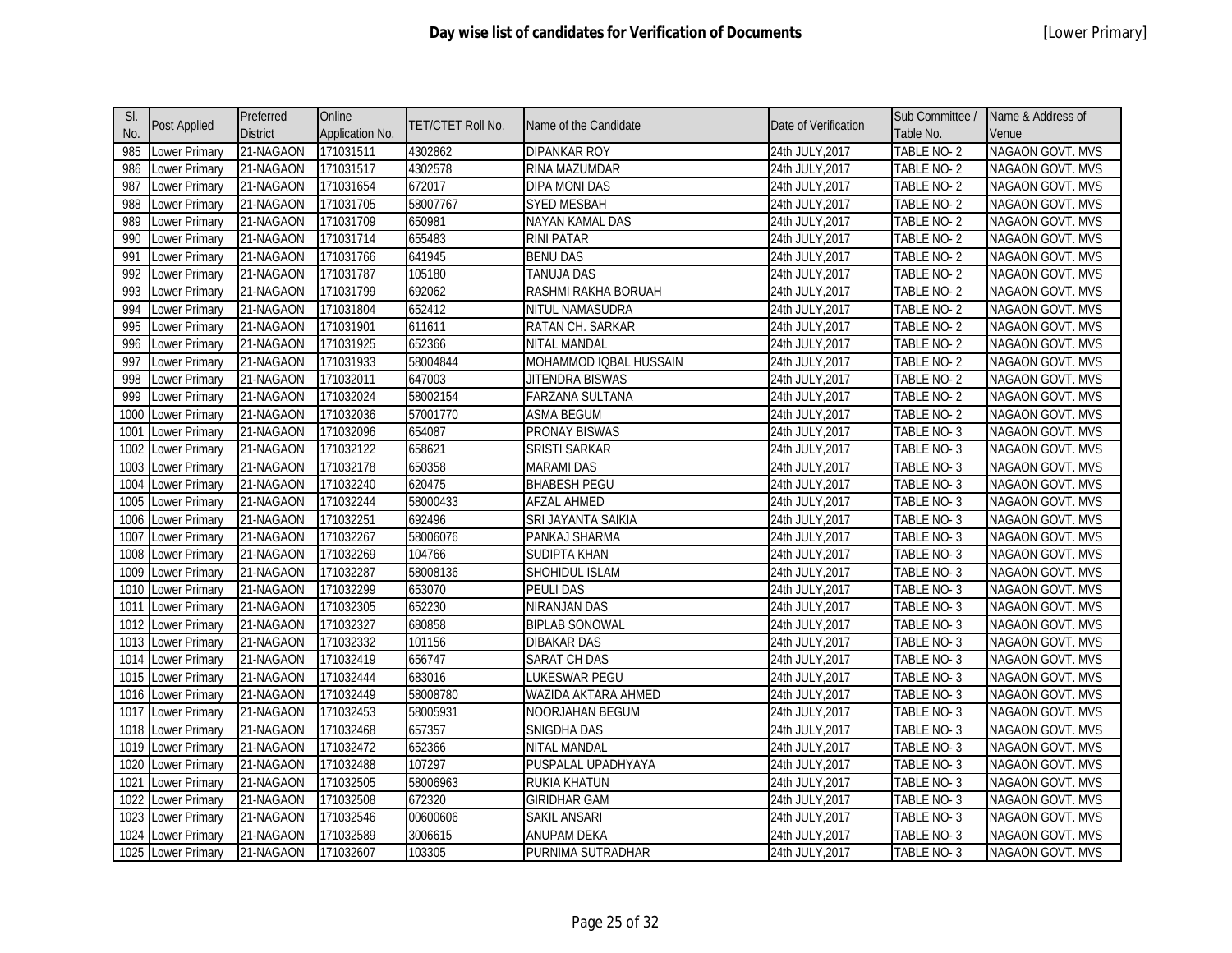| SI.  |                      | Preferred       | Online          | TET/CTET Roll No. | Name of the Candidate     | Date of Verification | Sub Committee /   | Name & Address of       |
|------|----------------------|-----------------|-----------------|-------------------|---------------------------|----------------------|-------------------|-------------------------|
| No.  | Post Applied         | <b>District</b> | Application No. |                   |                           |                      | Table No.         | Venue                   |
| 1026 | <b>Lower Primary</b> | 21-NAGAON       | 171032642       | 48000370          | <b>MD YASIN ALI</b>       | 24th JULY, 2017      | TABLE NO-3        | NAGAON GOVT. MVS        |
| 1027 | Lower Primary        | 21-NAGAON       | 171032691       | 658617            | <b>SRIMATH DAS</b>        | 24th JULY, 2017      | TABLE NO-3        | NAGAON GOVT. MVS        |
| 1028 | Lower Primary        | 21-NAGAON       | 171032695       | 681687            | <b>ERAWATI TAW</b>        | 24th JULY, 2017      | TABLE NO-3        | NAGAON GOVT. MVS        |
| 1029 | Lower Primary        | 21-NAGAON       | 171032702       | 57008567          | <b>MRINAL SARMA</b>       | 24th JULY, 2017      | TABLE NO-3        | NAGAON GOVT. MVS        |
| 1030 | Lower Primary        | 21-NAGAON       | 171032719       | 690419            | <b>BIPRASRI ROY</b>       | 24th JULY, 2017      | TABLE NO-3        | NAGAON GOVT. MVS        |
| 1031 | Lower Primary        | 21-NAGAON       | 171032736       | 690572            | DHRUBAJYOTI SARKAR        | 24th JULY, 2017      | TABLE NO-3        | <b>NAGAON GOVT. MVS</b> |
| 1032 | Lower Primary        | 21-NAGAON       | 171032739       | 651253            | SUKHAMA DAS               | 24th JULY,2017       | TABLE NO-3        | NAGAON GOVT. MVS        |
| 1033 | Lower Primary        | 21-NAGAON       | 171032766       | 58001808          | DIPANKAR PAUL             | 24th JULY, 2017      | TABLE NO-3        | NAGAON GOVT. MVS        |
| 1034 | Lower Primary        | 21-NAGAON       | 171032801       | 632571            | MANURANJAN SAIKIA         | 24th JULY, 2017      | TABLE NO-3        | NAGAON GOVT. MVS        |
| 1035 | Lower Primary        | 21-NAGAON       | 171032819       | 4500711           | LIPIKA BORAH              | 24th JULY, 2017      | TABLE NO-3        | NAGAON GOVT. MVS        |
| 1036 | Lower Primary        | 21-NAGAON       | 171032858       | 642755            | <b>BINITA BAISHYA</b>     | 24th JULY, 2017      | TABLE NO-3        | NAGAON GOVT. MVS        |
| 1037 | Lower Primary        | 21-NAGAON       | 171032860       | 4100677           | <b>JHUMA BANIK</b>        | 24th JULY, 2017      | TABLE NO-3        | NAGAON GOVT. MVS        |
| 1038 | Lower Primary        | 21-NAGAON       | 171032879       | 4502014           | NAYANJYOTI BORTHAKUR      | 24th JULY, 2017      | TABLE NO-3        | <b>NAGAON GOVT. MVS</b> |
| 1039 | Lower Primary        | 21-NAGAON       | 171032885       | 00507189          | <b>MD ASHADUL ALOM</b>    | 24th JULY, 2017      | TABLE NO-3        | NAGAON GOVT. MVS        |
| 1040 | <b>Lower Primary</b> | 21-NAGAON       | 171032925       | 645273            | <b>DWIPEN BARUAH</b>      | 24th JULY, 2017      | TABLE NO-3        | <b>NAGAON GOVT. MVS</b> |
| 1041 | Lower Primary        | 21-NAGAON       | 171033106       | 4600152           | <b>GAYATRI BARUAH</b>     | 24th JULY, 2017      | TABLE NO-3        | NAGAON GOVT. MVS        |
| 1042 | Lower Primary        | 21-NAGAON       | 171033121       | 106009            | DILIP KUMAR PATEL         | 24th JULY, 2017      | TABLE NO-3        | <b>NAGAON GOVT. MVS</b> |
| 1043 | Lower Primary        | 21-NAGAON       | 171033145       | 2607933           | ANKURAN BORBORUAH         | 24th JULY,2017       | TABLE NO-3        | NAGAON GOVT. MVS        |
| 1044 | Lower Primary        | 21-NAGAON       | 171033169       | 675326            | NIBEDITA HAZARIKA         | 24th JULY, 2017      | TABLE NO-3        | NAGAON GOVT. MVS        |
| 1045 | Lower Primary        | 21-NAGAON       | 171033170       | 652235            | NIRANJAN KR MAZUMDER      | 24th JULY, 2017      | TABLE NO-3        | NAGAON GOVT. MVS        |
| 1046 | Lower Primary        | 21-NAGAON       | 171033172       | 675134            | MUNMI NEOG SAIKIA         | 24th JULY, 2017      | <b>TABLE NO-3</b> | NAGAON GOVT. MVS        |
| 1047 | Lower Primary        | 21-NAGAON       | 171033229       | 58003920          | <b>MAJIBUR RAHMAN</b>     | 24th JULY, 2017      | TABLE NO-3        | <b>NAGAON GOVT. MVS</b> |
| 1048 | Lower Primary        | 21-NAGAON       | 171033231       | 670406            | <b>ANKITA SAIKIA</b>      | 24th JULY, 2017      | TABLE NO-3        | NAGAON GOVT. MVS        |
| 1049 | Lower Primary        | 21-NAGAON       | 171033276       | 2300114           | <b>JURI BORA</b>          | 24th JULY, 2017      | TABLE NO-3        | <b>NAGAON GOVT. MVS</b> |
| 1050 | Lower Primary        | 21-NAGAON       | 171033336       | 649337            | <b>MAMATA SARKAR</b>      | 24th JULY, 2017      | TABLE NO-3        | NAGAON GOVT. MVS        |
| 1051 | <b>Lower Primary</b> | 21-NAGAON       | 171033375       | 58008596          | TRIPTI SARMA              | 24th JULY, 2017      | TABLE NO-3        | NAGAON GOVT. MVS        |
| 1052 | Lower Primary        | 21-NAGAON       | 171033387       | 670252            | <b>AMULYA TAYE</b>        | 24th JULY, 2017      | TABLE NO-3        | NAGAON GOVT. MVS        |
| 1053 | <b>Lower Primary</b> | 21-NAGAON       | 171033417       | 104509            | SOMA GHOSH                | 24th JULY, 2017      | TABLE NO-3        | NAGAON GOVT. MVS        |
| 1054 | Lower Primary        | 21-NAGAON       | 171033513       | 4500168           | BHASKAR JYOTI SENSUA      | 24th JULY, 2017      | TABLE NO-3        | <b>NAGAON GOVT. MVS</b> |
| 1055 | Lower Primary        | 21-NAGAON       | 171033530       | 201861            | RAKESH KUMAR THAKUR       | 24th JULY, 2017      | TABLE NO-3        | NAGAON GOVT. MVS        |
| 1056 | Lower Primary        | 21-NAGAON       | 171033551       | 646729            | JAYANTA KUMAR DAS         | 24th JULY, 2017      | TABLE NO-3        | <b>NAGAON GOVT. MVS</b> |
| 1057 | Lower Primary        | 21-NAGAON       | 171033576       | 104467            | SMRITI.SARKAR.            | 24th JULY, 2017      | TABLE NO-3        | NAGAON GOVT. MVS        |
| 1058 | Lower Primary        | 21-NAGAON       | 171033579       | 100311            | <b>ANUPAMA DAS</b>        | 24th JULY, 2017      | TABLE NO-3        | NAGAON GOVT. MVS        |
| 1059 | Lower Primary        | 21-NAGAON       | 171033651       | 630042            | AMARJYOTI BOKALIAL        | 24th JULY, 2017      | TABLE NO-3        | NAGAON GOVT. MVS        |
| 1060 | Lower Primary        | 21-NAGAON       | 171033698       | 651219            | <b>MONIMAI BASUMATARI</b> | 24th JULY, 2017      | TABLE NO-3        | NAGAON GOVT. MVS        |
| 1061 | Lower Primary        | 21-NAGAON       | 171033710       | 652262            | NIRMAL DAS                | 24th JULY, 2017      | TABLE NO-3        | <b>NAGAON GOVT. MVS</b> |
| 1062 | Lower Primary        | 21-NAGAON       | 171033739       | 101761            | <b>KANKAN SHEEL</b>       | 24th JULY, 2017      | TABLE NO-3        | NAGAON GOVT. MVS        |
| 1063 | Lower Primary        | 21-NAGAON       | 171033777       | 681000            | <b>BONTI BORI</b>         | 24th JULY, 2017      | TABLE NO-3        | <b>NAGAON GOVT. MVS</b> |
| 1064 | Lower Primary        | 21-NAGAON       | 171033807       | 58008225          | SOFIKUL ISLAM             | 24th JULY,2017       | TABLE NO-3        | NAGAON GOVT. MVS        |
| 1065 | Lower Primary        | 21-NAGAON       | 171033813       | 690559            | DHARITRI BORO             | 24th JULY,2017       | TABLE NO- 3       | <b>NAGAON GOVT. MVS</b> |
|      | 1066 Lower Primary   | 21-NAGAON       | 171033826       | 659252            | <b>TALBINDOR KOUR</b>     | 24th JULY, 2017      | TABLE NO-3        | NAGAON GOVT. MVS        |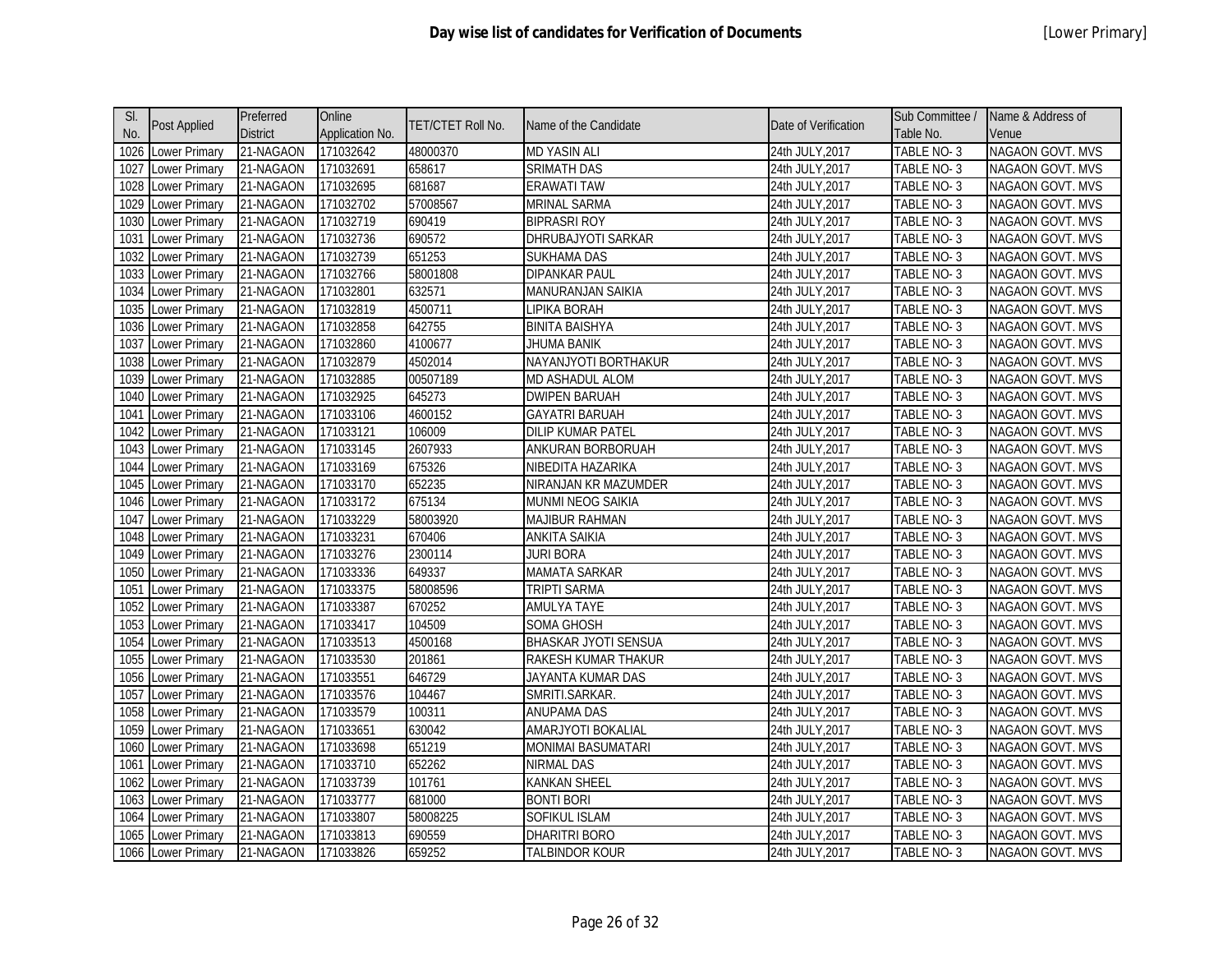| SI.  |                      | Preferred       | Online          |                          |                              |                      | Sub Committee /   | Name & Address of       |
|------|----------------------|-----------------|-----------------|--------------------------|------------------------------|----------------------|-------------------|-------------------------|
| No.  | Post Applied         | <b>District</b> | Application No. | <b>TET/CTET Roll No.</b> | Name of the Candidate        | Date of Verification | Table No.         | Venue                   |
| 1067 | Lower Primary        | 21-NAGAON       | 171033828       | 1012028                  | DEEPJYOTI KUMAR DAS          | 24th JULY, 2017      | TABLE NO-3        | <b>NAGAON GOVT. MVS</b> |
| 1068 | Lower Primary        | 21-NAGAON       | 171033848       | 656595                   | SANJOY DAS                   | 24th JULY, 2017      | TABLE NO-3        | NAGAON GOVT. MVS        |
| 1069 | Lower Primary        | 21-NAGAON       | 171033913       | 3004716                  | <b>BEDANTI BORKATAKI</b>     | 24th JULY, 2017      | TABLE NO-3        | NAGAON GOVT. MVS        |
| 1070 | Lower Primary        | 21-NAGAON       | 171033921       | 1012312                  | <b>JAYANTA DAS</b>           | 24th JULY, 2017      | TABLE NO-3        | NAGAON GOVT. MVS        |
| 1071 | Lower Primary        | 21-NAGAON       | 171033998       | 1013915                  | PRANJIT RAJBONGSHI           | 24th JULY, 2017      | TABLE NO-3        | NAGAON GOVT. MVS        |
| 1072 | Lower Primary        | 21-NAGAON       | 171034018       | 631628                   | MR. TOPUBAN SAIKIA           | 24th JULY, 2017      | TABLE NO-3        | <b>NAGAON GOVT. MVS</b> |
| 1073 | Lower Primary        | 21-NAGAON       | 171034084       | 650597                   | <b>MITALI BORDOLOI</b>       | 24th JULY, 2017      | TABLE NO-3        | NAGAON GOVT. MVS        |
| 1074 | <b>Lower Primary</b> | 21-NAGAON       | 171034106       | 58004718                 | <b>MIRAZ UDDIN</b>           | 24th JULY, 2017      | TABLE NO-3        | <b>NAGAON GOVT. MVS</b> |
| 1075 | Lower Primary        | 21-NAGAON       | 171034121       | 101641                   | JOOLY DAS                    | 24th JULY, 2017      | TABLE NO-3        | NAGAON GOVT. MVS        |
| 1076 | <b>Lower Primary</b> | 21-NAGAON       | 171034167       | 08401124                 | ANUPAM YADAV                 | 24th JULY,2017       | TABLE NO-3        | <b>NAGAON GOVT. MVS</b> |
| 1077 | Lower Primary        | 21-NAGAON       | 171034221       | 690747                   | <b>GOBINDA CH ROY</b>        | 24th JULY, 2017      | TABLE NO-3        | NAGAON GOVT. MVS        |
| 1078 | Lower Primary        | 21-NAGAON       | 171034248       | 101823                   | <b>KRISHNA DAS</b>           | 24th JULY, 2017      | TABLE NO-3        | NAGAON GOVT. MVS        |
| 1079 | Lower Primary        | 21-NAGAON       | 171034271       | 1011899                  | <b>BHRIGUMANI RAJBONGSHI</b> | 24th JULY, 2017      | TABLE NO-3        | <b>NAGAON GOVT. MVS</b> |
| 1080 | Lower Primary        | 21-NAGAON       | 171034292       | 647572                   | JYOTIKA MANTA                | 24th JULY, 2017      | <b>TABLE NO-3</b> | NAGAON GOVT. MVS        |
| 1081 | Lower Primary        | 21-NAGAON       | 171034299       | 58008897                 | <b>ZIAUR RAHMAN</b>          | 24th JULY, 2017      | TABLE NO-3        | <b>NAGAON GOVT. MVS</b> |
| 1082 | Lower Primary        | 21-NAGAON       | 171034308       | 4100434                  | <b>DIMPY PHUKAN</b>          | 24th JULY, 2017      | TABLE NO-3        | NAGAON GOVT. MVS        |
| 1083 | Lower Primary        | 21-NAGAON       | 171034338       | 4601117                  | <b>GITANJALI KONWAR</b>      | 24th JULY, 2017      | TABLE NO-3        | <b>NAGAON GOVT. MVS</b> |
| 1084 | Lower Primary        | 21-NAGAON       | 171034396       | 105196                   | <b>TAPAN DEBNATH</b>         | 24th JULY, 2017      | TABLE NO-3        | NAGAON GOVT. MVS        |
| 1085 | Lower Primary        | 21-NAGAON       | 171034406       | 4302519                  | JAYASHREE MAHALDER           | 24th JULY, 2017      | TABLE NO-3        | NAGAON GOVT. MVS        |
| 1086 | Lower Primary        | 21-NAGAON       | 171034427       | 678837                   | TANMOY DAS                   | 24th JULY, 2017      | TABLE NO-3        | <b>NAGAON GOVT. MVS</b> |
| 1087 | Lower Primary        | 21-NAGAON       | 171034447       | 656254                   | SAMIR KUMAR DAS              | 24th JULY, 2017      | TABLE NO-3        | NAGAON GOVT. MVS        |
| 1088 | Lower Primary        | 21-NAGAON       | 171034530       | 672132                   | DIPIKA PAYENG                | 24th JULY, 2017      | TABLE NO-3        | <b>NAGAON GOVT. MVS</b> |
| 1089 | Lower Primary        | 21-NAGAON       | 171034556       | 101986                   | <b>MALATI MAJUMDER</b>       | 24th JULY, 2017      | TABLE NO-3        | NAGAON GOVT. MVS        |
| 1090 | Lower Primary        | 21-NAGAON       | 171034571       | 690394                   | <b>BIMAL MANDAL</b>          | 24th JULY, 2017      | TABLE NO-3        | <b>NAGAON GOVT. MVS</b> |
| 1091 | Lower Primary        | 21-NAGAON       | 171034665       | 673180                   | JYOTIKA DAS                  | 24th JULY, 2017      | TABLE NO-3        | NAGAON GOVT. MVS        |
| 1092 | Lower Primary        | 21-NAGAON       | 171034670       | 644685                   | <b>DIPA DEVI</b>             | 24th JULY, 2017      | TABLE NO-3        | NAGAON GOVT. MVS        |
| 1093 | Lower Primary        | 21-NAGAON       | 171034681       | 691535                   | MRS. MOUCHUMI DAS            | 24th JULY, 2017      | TABLE NO-3        | NAGAON GOVT. MVS        |
| 1094 | Lower Primary        | 21-NAGAON       | 171034731       | 102693                   | PALLABI DAS                  | 24th JULY, 2017      | TABLE NO-3        | NAGAON GOVT. MVS        |
| 1095 | Lower Primary        | 21-NAGAON       | 171034739       | 673977                   | <b>MANUJ KUMAR DAS</b>       | 24th JULY, 2017      | TABLE NO-3        | <b>NAGAON GOVT. MVS</b> |
| 1096 | Lower Primary        | 21-NAGAON       | 171034769       | 58003064                 | <b>JAINAL ABDIN</b>          | 24th JULY, 2017      | TABLE NO-3        | <b>NAGAON GOVT. MVS</b> |
| 1097 | Lower Primary        | 21-NAGAON       | 171034891       | 101789                   | KHANABOTI DAS                | 24th JULY, 2017      | TABLE NO-3        | <b>NAGAON GOVT. MVS</b> |
| 1098 | Lower Primary        | 21-NAGAON       | 171034980       | 01503783                 | SANDEEP KUMAR                | 24th JULY,2017       | TABLE NO-3        | NAGAON GOVT. MVS        |
| 1099 | Lower Primary        | 21-NAGAON       | 171034998       | 691309                   | <b>MINTU MANDAL</b>          | 24th JULY, 2017      | TABLE NO-3        | NAGAON GOVT. MVS        |
| 1100 | Lower Primary        | 21-NAGAON       | 171035021       | 1012894                  | PRANAB JYOTI DAS             | 24th JULY, 2017      | TABLE NO-3        | NAGAON GOVT. MVS        |
| 1101 | Lower Primary        | 21-NAGAON       | 171035031       | 58003043                 | <b>JAHIRUL ISLAM</b>         | 24th JULY, 2017      | TABLE NO-4        | NAGAON GOVT. MVS        |
| 1102 | Lower Primary        | 21-NAGAON       | 171035063       | 5044600                  | <b>RUPAM DAS</b>             | 24th JULY, 2017      | TABLE NO-4        | NAGAON GOVT. MVS        |
| 1103 | Lower Primary        | 21-NAGAON       | 171035257       | 4200841                  | PRANITA SHARMA               | 24th JULY, 2017      | TABLE NO-4        | NAGAON GOVT. MVS        |
| 1104 | Lower Primary        | 21-NAGAON       | 171035280       | 58006756                 | RISHI KESHAN SAIKIA          | 24th JULY, 2017      | TABLE NO-4        | <b>NAGAON GOVT. MVS</b> |
| 1105 | <b>Lower Primary</b> | 21-NAGAON       | 171035313       | 58007798                 | SHAH ALAM CHOUDHURY          | 24th JULY, 2017      | TABLE NO-4        | NAGAON GOVT. MVS        |
| 1106 | Lower Primary        | 21-NAGAON       | 171035467       | 670552                   | ARUN MORANG                  | 24th JULY,2017       | TABLE NO- 4       | <b>NAGAON GOVT. MVS</b> |
|      | 1107 Lower Primary   | 21-NAGAON       | 171035474       | 690335                   | <b>BHARGOB BORAH</b>         | 24th JULY, 2017      | TABLE NO-4        | NAGAON GOVT. MVS        |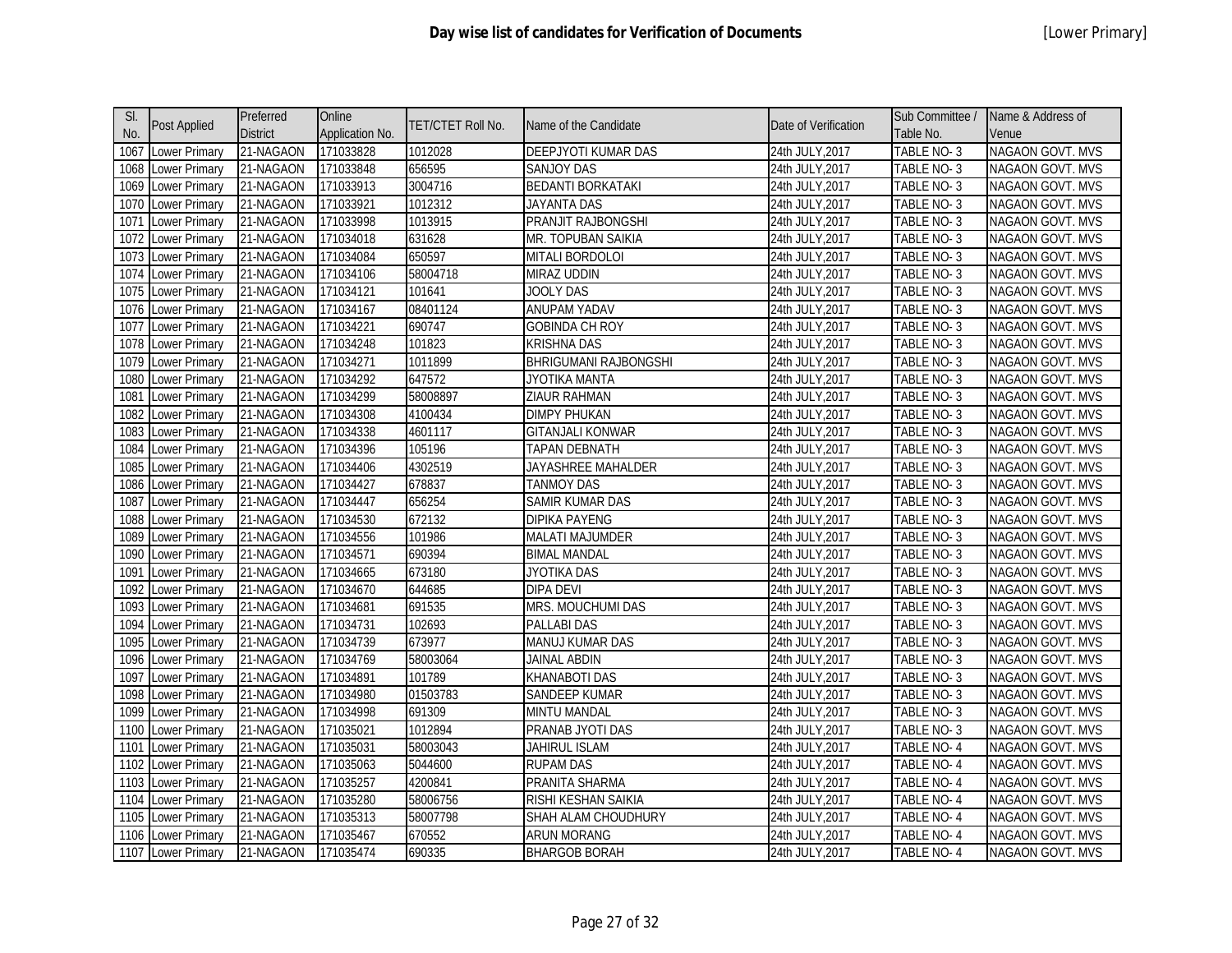| SI.  | Post Applied         | Preferred       | Online          | TET/CTET Roll No. | Name of the Candidate  | Date of Verification | Sub Committee / | Name & Address of       |
|------|----------------------|-----------------|-----------------|-------------------|------------------------|----------------------|-----------------|-------------------------|
| No.  |                      | <b>District</b> | Application No. |                   |                        |                      | Table No.       | Venue                   |
| 1108 | Lower Primary        | 21-NAGAON       | 171035487       | 57009589          | NUR MAHAMMAD SAIKE     | 24th JULY, 2017      | TABLE NO-4      | NAGAON GOVT. MVS        |
| 1109 | Lower Primary        | 21-NAGAON       | 171035499       | 646535            | <b>JAHNABI BORAH</b>   | 24th JULY, 2017      | TABLE NO-4      | NAGAON GOVT. MVS        |
| 1110 | Lower Primary        | 21-NAGAON       | 171035516       | 4108803           | SHRI TUSHAR RAJBONGSHI | 24th JULY, 2017      | TABLE NO-4      | NAGAON GOVT. MVS        |
| 1111 | Lower Primary        | 21-NAGAON       | 171035517       | 58008730          | WAHIDUR RAHMAN         | 24th JULY, 2017      | TABLE NO-4      | <b>NAGAON GOVT. MVS</b> |
| 1112 | Lower Primary        | 21-NAGAON       | 171035539       | 58008136          | SHOHIDUL ISLAM         | 24th JULY, 2017      | TABLE NO-4      | NAGAON GOVT. MVS        |
| 1113 | Lower Primary        | 21-NAGAON       | 171035541       | 658155            | SRI NABAJYOTI RABI DAS | 24th JULY, 2017      | TABLE NO-4      | NAGAON GOVT. MVS        |
| 1114 | Lower Primary        | 21-NAGAON       | 171035545       | 100099            | AMALENDU CHANDA        | 24th JULY, 2017      | TABLE NO-4      | NAGAON GOVT. MVS        |
| 1115 | <b>Lower Primary</b> | 21-NAGAON       | 171035594       | 659539            | <b>TRIBENI DAS</b>     | 24th JULY, 2017      | TABLE NO-4      | NAGAON GOVT. MVS        |
| 1116 | Lower Primary        | 21-NAGAON       | 171035633       | 58007943          | SHAIN KHANDAKAR        | 24th JULY, 2017      | TABLE NO-4      | NAGAON GOVT. MVS        |
| 1117 | Lower Primary        | 21-NAGAON       | 171035640       | 102595            | NIHAR ROY              | 24th JULY, 2017      | TABLE NO-4      | <b>NAGAON GOVT. MVS</b> |
| 1118 | Lower Primary        | 21-NAGAON       | 171035671       | 58005101          | <b>MUBARAK ALI</b>     | 24th JULY, 2017      | TABLE NO-4      | <b>NAGAON GOVT. MVS</b> |
| 1119 | Lower Primary        | 21-NAGAON       | 171035707       | 672988            | JOYDEEP DAS            | 24th JULY, 2017      | TABLE NO-4      | NAGAON GOVT. MVS        |
| 1120 | Lower Primary        | 21-NAGAON       | 171035715       | 105192            | TAPA DEB               | 24th JULY, 2017      | TABLE NO-4      | <b>NAGAON GOVT. MVS</b> |
| 1121 | Lower Primary        | 21-NAGAON       | 171035731       | 102547            | NANDITA SARKAR         | 24th JULY, 2017      | TABLE NO-4      | NAGAON GOVT. MVS        |
| 1122 | Lower Primary        | 21-NAGAON       | 171035751       | 57012093          | <b>SAHANUR ISLAM</b>   | 24th JULY, 2017      | TABLE NO-4      | <b>NAGAON GOVT. MVS</b> |
| 1123 | Lower Primary        | 21-NAGAON       | 171035766       | 655316            | <b>RENUKA ARYA</b>     | 24th JULY, 2017      | TABLE NO-4      | <b>NAGAON GOVT. MVS</b> |
| 1124 | Lower Primary        | 21-NAGAON       | 171035808       | 692731            | SURJYAKUMARDAS         | 24th JULY, 2017      | TABLE NO-4      | NAGAON GOVT. MVS        |
| 1125 | Lower Primary        | 21-NAGAON       | 171035815       | 681601            | DIPSHIKHA DAS          | 24th JULY, 2017      | TABLE NO-4      | NAGAON GOVT. MVS        |
| 1126 | Lower Primary        | 21-NAGAON       | 171035826       | 102162            | <b>MEGHALI DUTTA</b>   | 24th JULY, 2017      | TABLE NO-4      | <b>NAGAON GOVT. MVS</b> |
| 1127 | Lower Primary        | 21-NAGAON       | 171035948       | 623763            | MONUJ PEGU             | 24th JULY, 2017      | TABLE NO-4      | NAGAON GOVT. MVS        |
| 1128 | Lower Primary        | 21-NAGAON       | 171035960       | 100553            | <b>BAPAN DAS</b>       | 24th JULY, 2017      | TABLE NO-4      | NAGAON GOVT. MVS        |
| 1129 | Lower Primary        | 21-NAGAON       | 171036006       | 657452            | SOURABH KUMAR SENAPATI | 24th JULY, 2017      | TABLE NO-4      | NAGAON GOVT. MVS        |
| 1130 | Lower Primary        | 21-NAGAON       | 171036023       | 3801540           | PULIN BHUYAN           | 24th JULY, 2017      | TABLE NO-4      | NAGAON GOVT. MVS        |
| 1131 | Lower Primary        | 21-NAGAON       | 171036046       | 643676            | <b>CHUMKI DAS</b>      | 24th JULY, 2017      | TABLE NO-4      | NAGAON GOVT. MVS        |
| 1132 | Lower Primary        | 21-NAGAON       | 171036058       | 658611            | SRIMANTA DAS           | 24th JULY, 2017      | TABLE NO-4      | NAGAON GOVT. MVS        |
| 1133 | Lower Primary        | 21-NAGAON       | 171036065       | 659206            | <b>SWAPNA DAS</b>      | 24th JULY, 2017      | TABLE NO-4      | NAGAON GOVT. MVS        |
| 1134 | Lower Primary        | 21-NAGAON       | 171036074       | 2800242           | LIPKA BORAH            | 24th JULY, 2017      | TABLE NO-4      | NAGAON GOVT. MVS        |
| 1135 | <b>Lower Primary</b> | 21-NAGAON       | 171036076       | 1007709           | RUPJYOTI NATUA         | 24th JULY, 2017      | TABLE NO-4      | <b>NAGAON GOVT. MVS</b> |
| 1136 | Lower Primary        | 21-NAGAON       | 171036083       | 647729            | KABITA BISWAS          | 24th JULY, 2017      | TABLE NO-4      | NAGAON GOVT. MVS        |
| 1137 | Lower Primary        | 21-NAGAON       | 171036086       | 623800            | MOUSUMI TAYE PEGU      | 24th JULY, 2017      | TABLE NO-4      | NAGAON GOVT. MVS        |
| 1138 | Lower Primary        | 21-NAGAON       | 171036117       | 675511            | NIVARANI DOLEY         | 24th JULY, 2017      | TABLE NO-4      | NAGAON GOVT. MVS        |
| 1139 | Lower Primary        | 21-NAGAON       | 171036175       | 58000345          | <b>ADILUR RAHMAN</b>   | 24th JULY, 2017      | TABLE NO-4      | NAGAON GOVT. MVS        |
| 1140 | Lower Primary        | 21-NAGAON       | 171036239       | 58007468          | SAIMA SIDDIKA          | 24th JULY, 2017      | TABLE NO-4      | NAGAON GOVT. MVS        |
| 1141 | Lower Primary        | 21-NAGAON       | 171036274       | 58006707          | <b>RIDEP NATH</b>      | 24th JULY, 2017      | TABLE NO-4      | NAGAON GOVT. MVS        |
| 1142 | Lower Primary        | 21-NAGAON       | 171036281       | 1553040           | PANKAJ DEKA            | 24th JULY, 2017      | TABLE NO-4      | NAGAON GOVT. MVS        |
| 1143 | Lower Primary        | 21-NAGAON       | 171036298       | 4600273           | MD ANUAR_HUSSAIN       | 24th JULY, 2017      | TABLE NO-4      | NAGAON GOVT. MVS        |
| 1144 | Lower Primary        | 21-NAGAON       | 171036423       | 672976            | JOY KUMAR DOLEY        | 24th JULY, 2017      | TABLE NO-4      | NAGAON GOVT. MVS        |
| 1145 | Lower Primary        | 21-NAGAON       | 171036463       | 58002369          | HABIBA SULTANA AHMED   | 24th JULY, 2017      | TABLE NO-4      | NAGAON GOVT. MVS        |
| 1146 | <b>Lower Primary</b> | 21-NAGAON       | 171036509       | 200266            | MALA GHOSH GOPE        | 24th JULY, 2017      | TABLE NO-4      | <b>NAGAON GOVT. MVS</b> |
| 1147 | Lower Primary        | 21-NAGAON       | 171036532       | 58000691          | AMINUL.HOQUE           | 24th JULY,2017       | TABLE NO-4      | <b>NAGAON GOVT. MVS</b> |
|      | 1148 Lower Primary   | 21-NAGAON       | 171036545       | 107709            | RUPJYOTI NATUA         | 24th JULY, 2017      | TABLE NO-4      | NAGAON GOVT. MVS        |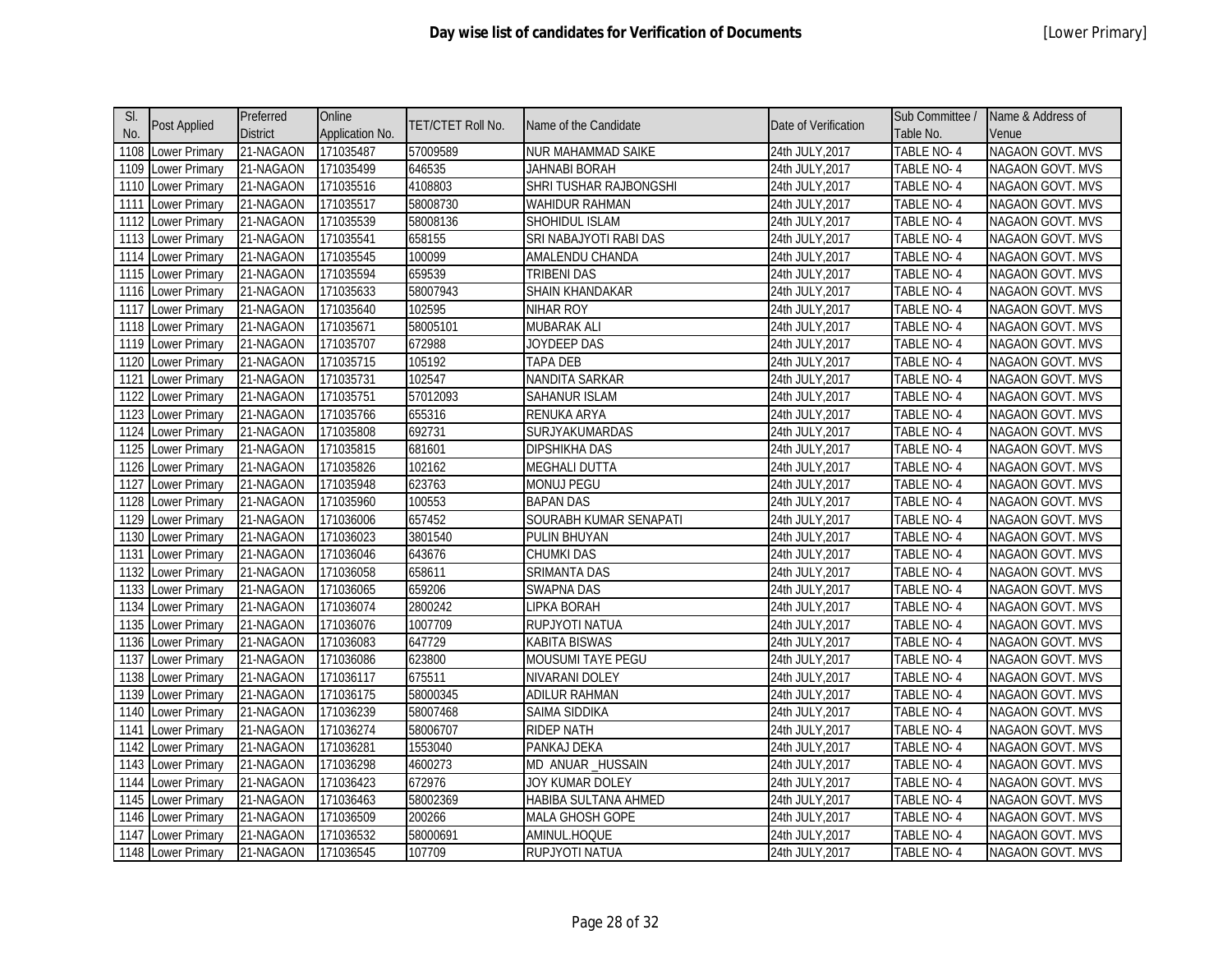| SI.  | Post Applied         | Preferred       | Online          | TET/CTET Roll No. | Name of the Candidate     | Date of Verification | Sub Committee /   | Name & Address of       |
|------|----------------------|-----------------|-----------------|-------------------|---------------------------|----------------------|-------------------|-------------------------|
| No.  |                      | <b>District</b> | Application No. |                   |                           |                      | Table No.         | Venue                   |
| 1149 | Lower Primary        | 21-NAGAON       | 171036576       | 656657            | SANKAR SARKAR             | 24th JULY, 2017      | <b>TABLE NO-4</b> | NAGAON GOVT. MVS        |
| 1150 | Lower Primary        | 21-NAGAON       | 171036593       | 103792            | RUMI RANI CHANDA DAS      | 24th JULY, 2017      | TABLE NO-4        | <b>NAGAON GOVT. MVS</b> |
| 1151 | Lower Primary        | 21-NAGAON       | 171036631       | 58002369          | HABIBA SULTANA AHMED      | 24th JULY, 2017      | TABLE NO-4        | NAGAON GOVT. MVS        |
| 1152 | Lower Primary        | 21-NAGAON       | 171036671       | 690284            | <b>BARNALI DAS</b>        | 24th JULY, 2017      | TABLE NO-4        | NAGAON GOVT. MVS        |
| 1153 | Lower Primary        | 21-NAGAON       | 171036683       | 4100401           | DHRUBA JYOTI SARMAH       | 24th JULY, 2017      | TABLE NO-4        | NAGAON GOVT. MVS        |
| 1154 | <b>Lower Primary</b> | 21-NAGAON       | 171036756       | 58001471          | <b>BADAR DUREZ SHAMIM</b> | 24th JULY, 2017      | TABLE NO-4        | NAGAON GOVT. MVS        |
| 1155 | Lower Primary        | 21-NAGAON       | 171036812       | 690625            | DIPAK KUMAR DAS           | 24th JULY, 2017      | TABLE NO-4        | NAGAON GOVT. MVS        |
| 1156 | Lower Primary        | 21-NAGAON       | 171036841       | 643380            | CHANDAN BARMAN            | 24th JULY, 2017      | TABLE NO-4        | NAGAON GOVT. MVS        |
| 1157 | Lower Primary        | 21-NAGAON       | 171036876       | 4100443           | <b>DIPALI BORAH</b>       | 24th JULY, 2017      | TABLE NO-4        | <b>NAGAON GOVT. MVS</b> |
| 1158 | Lower Primary        | 21-NAGAON       | 171036898       | 402343            | <b>JANMAJIT DAS</b>       | 24th JULY, 2017      | TABLE NO-4        | NAGAON GOVT. MVS        |
| 1159 | <b>Lower Primary</b> | 21-NAGAON       | 171036919       | 647459            | <b>JURIPAHARI DAS</b>     | 24th JULY, 2017      | <b>TABLE NO-4</b> | <b>NAGAON GOVT. MVS</b> |
| 1160 | Lower Primary        | 21-NAGAON       | 171036948       | 2200914           | PRANJAL PRATIM BARUAH     | 24th JULY, 2017      | TABLE NO-4        | NAGAON GOVT. MVS        |
| 1161 | Lower Primary        | 21-NAGAON       | 171036950       | 400305            | AJAY DAS                  | 24th JULY, 2017      | TABLE NO-4        | NAGAON GOVT. MVS        |
| 1162 | Lower Primary        | 21-NAGAON       | 171036966       | 632514            | TRIPTI SONOWAL            | 24th JULY, 2017      | <b>TABLE NO-4</b> | NAGAON GOVT. MVS        |
| 1163 | <b>Lower Primary</b> | 21-NAGAON       | 171037085       | 648576            | <b>KRISHNA RABHA</b>      | 24th JULY, 2017      | TABLE NO-4        | <b>NAGAON GOVT. MVS</b> |
| 1164 | Lower Primary        | 21-NAGAON       | 171037134       | 647479            | <b>JUTSHNA RABHA</b>      | 24th JULY, 2017      | <b>TABLE NO-4</b> | NAGAON GOVT. MVS        |
| 1165 | Lower Primary        | 21-NAGAON       | 171037174       | 631111            | KOROBI SONOWAL            | 24th JULY, 2017      | TABLE NO-4        | NAGAON GOVT. MVS        |
| 1166 | Lower Primary        | 21-NAGAON       | 171037238       | 1803708           | <b>DAISY PHUKAN</b>       | 24th JULY, 2017      | <b>TABLE NO-4</b> | NAGAON GOVT. MVS        |
| 1167 | Lower Primary        | 21-NAGAON       | 171037246       | 58002267          | <b>FOUJANA NARGIS</b>     | 24th JULY, 2017      | TABLE NO-4        | NAGAON GOVT. MVS        |
| 1168 | <b>Lower Primary</b> | 21-NAGAON       | 171037286       | 102990            | PRADIP CHANDA             | 24th JULY, 2017      | TABLE NO-4        | NAGAON GOVT. MVS        |
| 1169 | Lower Primary        | 21-NAGAON       | 171037305       | 621719            | <b>GEETANJOLI PEGU</b>    | 24th JULY, 2017      | TABLE NO-4        | NAGAON GOVT. MVS        |
| 1170 | <b>Lower Primary</b> | 21-NAGAON       | 171037306       | 57005866          | <b>JURI BORAH</b>         | 24th JULY, 2017      | TABLE NO-4        | NAGAON GOVT. MVS        |
| 1171 | Lower Primary        | 21-NAGAON       | 171037314       | 642875            | <b>BIPLOB KUMAR DAS</b>   | 24th JULY, 2017      | TABLE NO-4        | <b>NAGAON GOVT. MVS</b> |
| 1172 | Lower Primary        | 21-NAGAON       | 171037356       | 28000278          | NILUTFA YASMIN            | 24th JULY, 2017      | TABLE NO-4        | NAGAON GOVT. MVS        |
| 1173 | Lower Primary        | 21-NAGAON       | 171037367       | 620980            | CHAMPA WATI TAYE          | 24th JULY, 2017      | TABLE NO-4        | NAGAON GOVT. MVS        |
| 1174 | Lower Primary        | 21-NAGAON       | 171037376       | 659080            | <b>SURAVI DAS</b>         | 24th JULY, 2017      | TABLE NO-4        | NAGAON GOVT. MVS        |
| 1175 | Lower Primary        | 21-NAGAON       | 171037383       | 58005175          | <b>MUKSADUL ISLAM</b>     | 24th JULY, 2017      | TABLE NO-4        | NAGAON GOVT. MVS        |
| 1176 | Lower Primary        | 21-NAGAON       | 171037391       | 4805342           | <b>SUJAN GHOSH</b>        | 24th JULY, 2017      | TABLE NO-4        | NAGAON GOVT. MVS        |
| 1177 | Lower Primary        | 21-NAGAON       | 171037423       | 678111            | <b>BIDHYA MOHAN YEIN</b>  | 24th JULY, 2017      | <b>TABLE NO-4</b> | <b>NAGAON GOVT. MVS</b> |
| 1178 | Lower Primary        | 21-NAGAON       | 171037444       | 677195            | RINKUMONI DOLEY           | 24th JULY, 2017      | TABLE NO-4        | NAGAON GOVT. MVS        |
| 1179 | Lower Primary        | 21-NAGAON       | 171037460       | 678327            | <b>MITUL HAZARIKA</b>     | 24th JULY, 2017      | TABLE NO-4        | NAGAON GOVT. MVS        |
| 1180 | Lower Primary        | 21-NAGAON       | 171037483       | 200123            | <b>BITHIKA RANI GOON</b>  | 24th JULY, 2017      | TABLE NO-4        | NAGAON GOVT. MVS        |
| 1181 | Lower Primary        | 21-NAGAON       | 171037588       | 677235            | RITAMONI KAMAN            | 24th JULY, 2017      | TABLE NO-4        | NAGAON GOVT. MVS        |
| 1182 | Lower Primary        | 21-NAGAON       | 171037627       | 1543261           | <b>RANJAN CHETRY</b>      | 24th JULY, 2017      | TABLE NO- 4       | NAGAON GOVT. MVS        |
| 1183 | Lower Primary        | 21-NAGAON       | 171037670       | 620320            | <b>ATUL TAYE</b>          | 24th JULY, 2017      | TABLE NO-4        | NAGAON GOVT. MVS        |
| 1184 | Lower Primary        | 21-NAGAON       | 171037678       | 655433            | RIMLI HAZARIKA            | 24th JULY, 2017      | TABLE NO-4        | NAGAON GOVT. MVS        |
| 1185 | Lower Primary        | 21-NAGAON       | 171037709       | 3801046           | <b>RIJU PEGU</b>          | 24th JULY, 2017      | TABLE NO-4        | <b>NAGAON GOVT. MVS</b> |
| 1186 | Lower Primary        | 21-NAGAON       | 171037753       | 671929            | DIGANTA LOYING            | 24th JULY, 2017      | TABLE NO-4        | NAGAON GOVT. MVS        |
| 1187 | Lower Primary        | 21-NAGAON       | 171037812       | 101175            | DILIP KUMAR ROY           | 24th JULY, 2017      | TABLE NO-4        | NAGAON GOVT. MVS        |
| 1188 | <b>Lower Primary</b> | 21-NAGAON       | 171037914       | 1802207           | MISS SWAPNALI NEOG        | 24th JULY, 2017      | TABLE NO-4        | <b>NAGAON GOVT. MVS</b> |
| 1189 | <b>Lower Primary</b> | 21-NAGAON       | 171037941       | 58006865          | ROUZINA AHMED             | 24th JULY, 2017      | TABLE NO-4        | NAGAON GOVT. MVS        |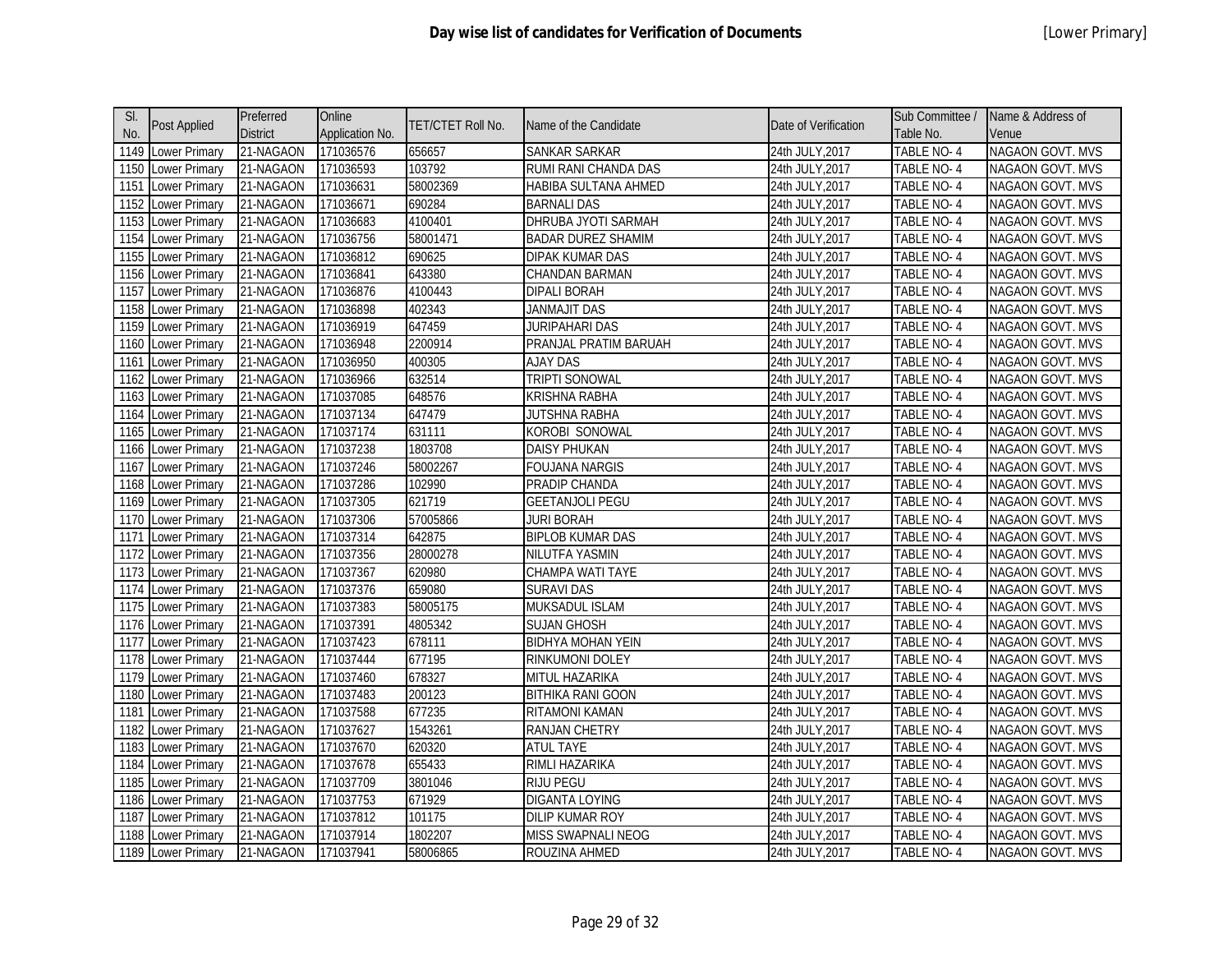| SI.  |                      | Preferred       | Online          |                          |                            |                      | Sub Committee /   | Name & Address of       |
|------|----------------------|-----------------|-----------------|--------------------------|----------------------------|----------------------|-------------------|-------------------------|
| No.  | Post Applied         | <b>District</b> | Application No. | <b>TET/CTET Roll No.</b> | Name of the Candidate      | Date of Verification | Table No.         | Venue                   |
| 1190 | <b>Lower Primary</b> | 21-NAGAON       | 171037965       | 101375                   | <b>GOBINDA DAS</b>         | 24th JULY, 2017      | TABLE NO-4        | <b>NAGAON GOVT. MVS</b> |
| 1191 | Lower Primary        | 21-NAGAON       | 171038131       | 643519                   | CHANDRAJIT DAS             | 24th JULY, 2017      | TABLE NO-4        | NAGAON GOVT. MVS        |
| 1192 | Lower Primary        | 21-NAGAON       | 171038144       | 690070                   | <b>ALPANA DAS</b>          | 24th JULY, 2017      | TABLE NO-4        | <b>NAGAON GOVT. MVS</b> |
| 1193 | Lower Primary        | 21-NAGAON       | 171038242       | 102526                   | NANDAN KUMAR DHAR          | 24th JULY, 2017      | TABLE NO-4        | NAGAON GOVT. MVS        |
| 1194 | Lower Primary        | 21-NAGAON       | 171038267       | 200882                   | AMARJEET MAHATO            | 24th JULY, 2017      | <b>TABLE NO-4</b> | NAGAON GOVT. MVS        |
| 1195 | Lower Primary        | 21-NAGAON       | 171038269       | 655832                   | <b>RUMI SAIKIA</b>         | 24th JULY, 2017      | TABLE NO-4        | <b>NAGAON GOVT. MVS</b> |
| 1196 | Lower Primary        | 21-NAGAON       | 171038299       | 3010109                  | <b>BHASKARJYOTI KALITA</b> | 24th JULY, 2017      | TABLE NO-4        | NAGAON GOVT. MVS        |
| 1197 | Lower Primary        | 21-NAGAON       | 171038327       | 57011587                 | <b>RUDRAJIT GOGOI</b>      | 24th JULY, 2017      | TABLE NO-4        | <b>NAGAON GOVT. MVS</b> |
| 1198 | Lower Primary        | 21-NAGAON       | 171038356       | 645752                   | <b>GOURCHAN MANDAL</b>     | 24th JULY, 2017      | TABLE NO-4        | NAGAON GOVT. MVS        |
| 1199 | Lower Primary        | 21-NAGAON       | 171038369       | 58008536                 | TASLIMA NASRIN             | 24th JULY,2017       | TABLE NO-4        | <b>NAGAON GOVT. MVS</b> |
| 1200 | Lower Primary        | 21-NAGAON       | 171038395       | 58003505                 | KANGKANA BORA              | 24th JULY, 2017      | TABLE NO-4        | NAGAON GOVT. MVS        |
| 1201 | Lower Primary        | 21-NAGAON       | 171038430       | 57003290                 | <b>DILRUBA BEGUM</b>       | 25th JULY, 2017      | TABLE NO-1        | NAGAON GOVT. MVS        |
| 1202 | Lower Primary        | 21-NAGAON       | 171038439       | 103510                   | RANAB DEBNATH              | 25th JULY, 2017      | TABLE NO-1        | <b>NAGAON GOVT. MVS</b> |
| 1203 | Lower Primary        | 21-NAGAON       | 171038440       | 692436                   | <b>BARBEE DAS</b>          | 25th JULY, 2017      | <b>TABLE NO-1</b> | NAGAON GOVT. MVS        |
| 1204 | Lower Primary        | 21-NAGAON       | 171038503       | 500890                   | CHAND SULTANA CHOUDHURY    | 25th JULY, 2017      | TABLE NO-1        | <b>NAGAON GOVT. MVS</b> |
| 1205 | Lower Primary        | 21-NAGAON       | 171038513       | 677765                   | SARUMAI REGON              | 25th JULY, 2017      | <b>TABLE NO-1</b> | NAGAON GOVT. MVS        |
| 1206 | Lower Primary        | 21-NAGAON       | 171038516       | 104657                   | <b>SUBHASH DAS</b>         | 25th JULY, 2017      | TABLE NO-1        | <b>NAGAON GOVT. MVS</b> |
| 1207 | Lower Primary        | 21-NAGAON       | 171038518       | 104401                   | SHUBHANKITA DEY            | 25th JULY, 2017      | TABLE NO-1        | NAGAON GOVT. MVS        |
| 1208 | Lower Primary        | 21-NAGAON       | 171038579       | 58004869                 | <b>MOHIDUL ISLAM</b>       | 25th JULY, 2017      | TABLE NO-1        | NAGAON GOVT. MVS        |
| 1209 | Lower Primary        | 21-NAGAON       | 171038584       | 104020                   | <b>SANDYA DAS</b>          | 25th JULY, 2017      | TABLE NO-1        | <b>NAGAON GOVT. MVS</b> |
| 1210 | Lower Primary        | 21-NAGAON       | 171038595       | 00501804                 | RASHMI REKHA GOGOI         | 25th JULY, 2017      | TABLE NO-1        | NAGAON GOVT. MVS        |
| 1211 | Lower Primary        | 21-NAGAON       | 171038613       | 401726                   | DILWARHUSSAIN              | 25th JULY, 2017      | TABLE NO-1        | <b>NAGAON GOVT. MVS</b> |
| 1212 | Lower Primary        | 21-NAGAON       | 171038706       | 650333                   | <b>MISS LINA MEDHI</b>     | 25th JULY, 2017      | TABLE NO-1        | NAGAON GOVT. MVS        |
| 1213 | Lower Primary        | 21-NAGAON       | 171038796       | 4600067                  | <b>BINITA BORBORUAH</b>    | 25th JULY, 2017      | TABLE NO-1        | <b>NAGAON GOVT. MVS</b> |
| 1214 | Lower Primary        | 21-NAGAON       | 171038807       | 105221                   | <b>TAPASH SARKAR</b>       | 25th JULY, 2017      | TABLE NO-1        | NAGAON GOVT. MVS        |
| 1215 | <b>Lower Primary</b> | 21-NAGAON       | 171038827       | 102673                   | PABAN KUMAR SAHA           | 25th JULY, 2017      | TABLE NO-1        | NAGAON GOVT. MVS        |
| 1216 | Lower Primary        | 21-NAGAON       | 171039100       | 58000360                 | <b>AFIA KHATUN</b>         | 25th JULY, 2017      | TABLE NO-1        | NAGAON GOVT. MVS        |
| 1217 | Lower Primary        | 21-NAGAON       | 171039150       | 640755                   | ANJALI ARYA                | 25th JULY, 2017      | TABLE NO-1        | NAGAON GOVT. MVS        |
| 1218 | Lower Primary        | 21-NAGAON       | 171039163       | 640501                   | AMRITA ARYA                | 25th JULY, 2017      | TABLE NO-1        | <b>NAGAON GOVT. MVS</b> |
| 1219 | Lower Primary        | 21-NAGAON       | 171039395       | 654613                   | <b>RAJIB DAS</b>           | 25th JULY, 2017      | TABLE NO-1        | <b>NAGAON GOVT. MVS</b> |
| 1220 | Lower Primary        | 21-NAGAON       | 171039398       | 00502721                 | KASTURI SHARMA             | 25th JULY, 2017      | TABLE NO-1        | <b>NAGAON GOVT. MVS</b> |
| 1221 | Lower Primary        | 21-NAGAON       | 171039407       | 686287                   | DHANANJAY DAS              | 25th JULY, 2017      | TABLE NO-1        | NAGAON GOVT. MVS        |
| 1222 | Lower Primary        | 21-NAGAON       | 171039497       | 692549                   | <b>NEPAL CHANDRA ROY</b>   | 25th JULY, 2017      | TABLE NO-1        | NAGAON GOVT. MVS        |
| 1223 | Lower Primary        | 21-NAGAON       | 171039528       | 1013434                  | PICKLU DAS                 | 25th JULY, 2017      | TABLE NO-1        | NAGAON GOVT. MVS        |
| 1224 | Lower Primary        | 21-NAGAON       | 171039552       | 104615                   | <b>SUBASH MAJUMDER</b>     | 25th JULY, 2017      | TABLE NO-1        | NAGAON GOVT. MVS        |
| 1225 | Lower Primary        | 21-NAGAON       | 171039574       | 00504182                 | MD. IKRAM HUSSAIN AHMED    | 25th JULY, 2017      | TABLE NO-1        | NAGAON GOVT. MVS        |
| 1226 | Lower Primary        | 21-NAGAON       | 171039617       | 677935                   | <b>SISURAM DAS</b>         | 25th JULY, 2017      | TABLE NO-1        | NAGAON GOVT. MVS        |
| 1227 | Lower Primary        | 21-NAGAON       | 171039635       | 1013434                  | PICKLU DAS                 | 25th JULY, 2017      | TABLE NO-1        | <b>NAGAON GOVT. MVS</b> |
| 1228 | <b>Lower Primary</b> | 21-NAGAON       | 171039750       | 4600759                  | PRONAMI CHUTIA             | 25th JULY, 2017      | TABLE NO-1        | NAGAON GOVT. MVS        |
| 1229 | Lower Primary        | 21-NAGAON       | 171039835       | 106625                   | MANISH KUMAR SHAH          | 25th JULY,2017       | TABLE NO- 1       | <b>NAGAON GOVT. MVS</b> |
|      | 1230 Lower Primary   | 21-NAGAON       | 171039853       | 1802622                  | <b>AJOY DAS</b>            | 25th JULY, 2017      | TABLE NO-1        | NAGAON GOVT. MVS        |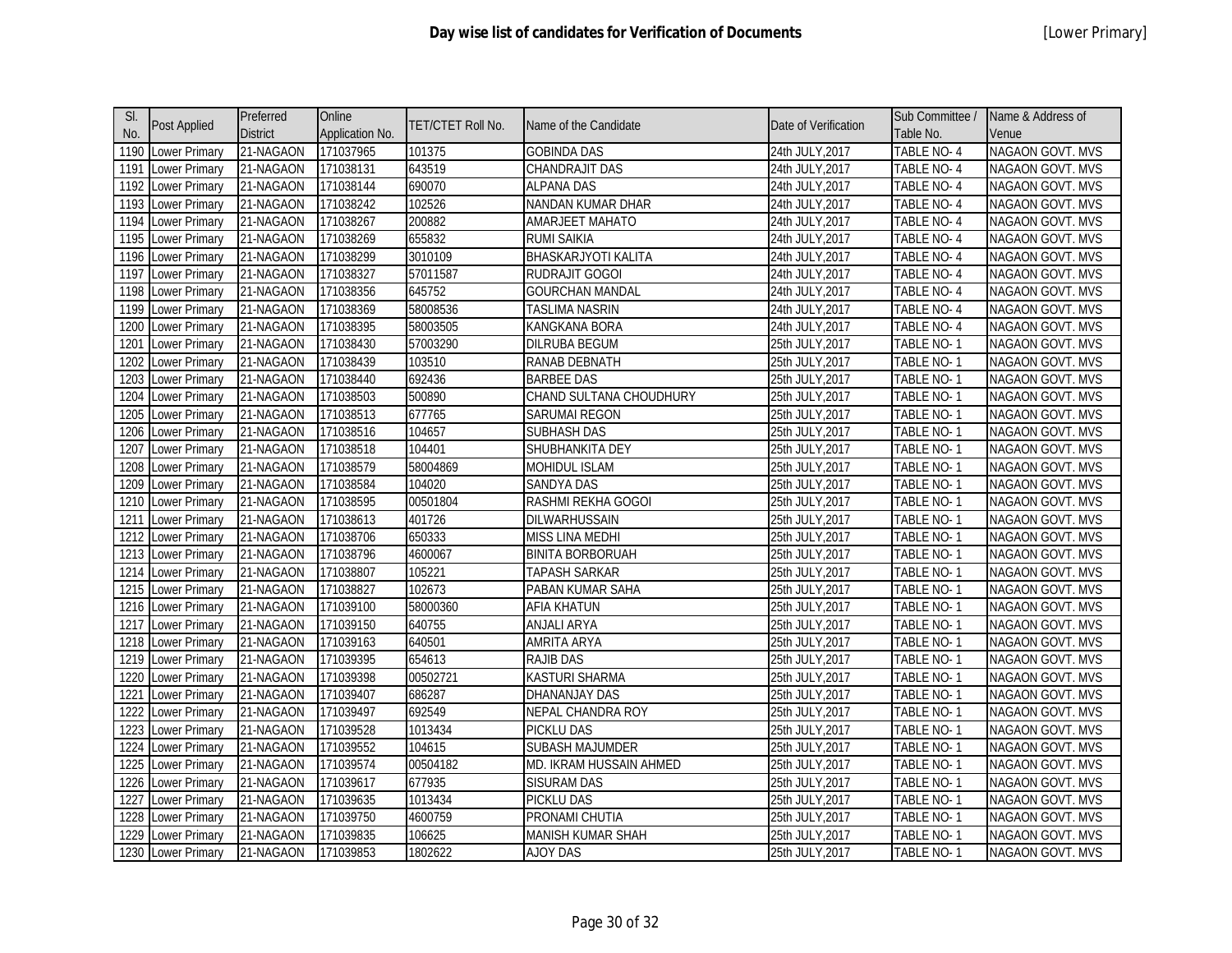| SI.  |                      | Preferred       | Online          |                          |                          |                      | Sub Committee /   | Name & Address of       |
|------|----------------------|-----------------|-----------------|--------------------------|--------------------------|----------------------|-------------------|-------------------------|
| No.  | Post Applied         | <b>District</b> | Application No. | <b>TET/CTET Roll No.</b> | Name of the Candidate    | Date of Verification | Table No.         | Venue                   |
| 1231 | Lower Primary        | 21-NAGAON       | 171039938       | 650896                   | <b>MONU KANTA DOLEY</b>  | 25th JULY, 2017      | TABLE NO-1        | <b>NAGAON GOVT. MVS</b> |
| 1232 | Lower Primary        | 21-NAGAON       | 171040024       | 58003301                 | JIABUR RAHMAN            | 25th JULY, 2017      | TABLE NO-1        | NAGAON GOVT. MVS        |
| 1233 | <b>Lower Primary</b> | 21-NAGAON       | 171040162       | 4104825                  | PRASANTA.KUMAR.SAIKIA.   | 25th JULY, 2017      | TABLE NO-1        | <b>NAGAON GOVT. MVS</b> |
| 1234 | Lower Primary        | 21-NAGAON       | 171040341       | 103783                   | <b>RUMI BHOWMICK</b>     | 25th JULY, 2017      | TABLE NO-1        | NAGAON GOVT. MVS        |
| 1235 | Lower Primary        | 21-NAGAON       | 171040407       | 691823                   | PRANAB KUMAR RAJAK       | 25th JULY, 2017      | <b>TABLE NO-1</b> | NAGAON GOVT. MVS        |
| 1236 | Lower Primary        | 21-NAGAON       | 171040481       | 3310389                  | <b>RUMI DEVI</b>         | 25th JULY, 2017      | TABLE NO-1        | <b>NAGAON GOVT. MVS</b> |
| 1237 | Lower Primary        | 21-NAGAON       | 171040503       | 28001235                 | MD ABDUR RAHMAN          | 25th JULY, 2017      | TABLE NO-1        | NAGAON GOVT. MVS        |
| 1238 | <b>Lower Primary</b> | 21-NAGAON       | 171040591       | 58001929                 | ERAJ UDDIN               | 25th JULY, 2017      | TABLE NO-1        | <b>NAGAON GOVT. MVS</b> |
| 1239 | Lower Primary        | 21-NAGAON       | 171040641       | 58002041                 | FARHANA NAJRIN KIRON     | 25th JULY, 2017      | TABLE NO-1        | NAGAON GOVT. MVS        |
| 1240 | Lower Primary        | 21-NAGAON       | 171040696       | 3020051                  | <b>MUNIN KAKOTI</b>      | 25th JULY,2017       | TABLE NO-1        | <b>NAGAON GOVT. MVS</b> |
| 1241 | Lower Primary        | 21-NAGAON       | 171040755       | 1803393                  | <b>BINKI DEHINGIA</b>    | 25th JULY, 2017      | TABLE NO-1        | NAGAON GOVT. MVS        |
| 1242 | Lower Primary        | 21-NAGAON       | 171040763       | 1803393                  | <b>BINKI DEHINGIA</b>    | 25th JULY, 2017      | TABLE NO-1        | NAGAON GOVT. MVS        |
| 1243 | Lower Primary        | 21-NAGAON       | 171040855       | 58005412                 | <b>NABAB SHIRAJULLAH</b> | 25th JULY, 2017      | TABLE NO-1        | NAGAON GOVT. MVS        |
| 1244 | Lower Primary        | 21-NAGAON       | 171040901       | 58005364                 | <b>MUSTAK AHMED</b>      | 25th JULY, 2017      | TABLE NO-1        | NAGAON GOVT. MVS        |
| 1245 | Lower Primary        | 21-NAGAON       | 171041035       | 671929                   | <b>DIGANTA LOYING</b>    | 25th JULY, 2017      | TABLE NO-1        | NAGAON GOVT. MVS        |
| 1246 | Lower Primary        | 21-NAGAON       | 171041046       | 58004834                 | <b>MOFIZA KHATUN</b>     | 25th JULY, 2017      | <b>TABLE NO-1</b> | NAGAON GOVT. MVS        |
| 1247 | Lower Primary        | 21-NAGAON       | 171041054       | 401726                   | <b>DILWARHUSSAIN</b>     | 25th JULY, 2017      | TABLE NO-1        | <b>NAGAON GOVT. MVS</b> |
| 1248 | Lower Primary        | 21-NAGAON       | 171041202       | 651295                   | MRS. RUPA BORA DAS       | 25th JULY, 2017      | TABLE NO-1        | NAGAON GOVT. MVS        |
| 1249 | Lower Primary        | 21-NAGAON       | 171041234       | 58008686                 | <b>WAHIDA BEGUM</b>      | 25th JULY, 2017      | TABLE NO-1        | NAGAON GOVT. MVS        |
| 1250 | Lower Primary        | 21-NAGAON       | 171041270       | 672567                   | HIRANYA BORI             | 25th JULY, 2017      | TABLE NO-1        | NAGAON GOVT. MVS        |
| 1251 | Lower Primary        | 21-NAGAON       | 171041400       | 58004240                 | <b>MD ALI AKABBAR</b>    | 25th JULY, 2017      | TABLE NO-1        | NAGAON GOVT. MVS        |
| 1252 | Lower Primary        | 21-NAGAON       | 171041499       | 678455                   | SRI RAIMYARAJ SONOWAL    | 25th JULY, 2017      | TABLE NO-1        | NAGAON GOVT. MVS        |
| 1253 | Lower Primary        | 21-NAGAON       | 171041516       | 672350                   | <b>GITANJALI SONOWAL</b> | 25th JULY, 2017      | TABLE NO-1        | NAGAON GOVT. MVS        |
| 1254 | Lower Primary        | 21-NAGAON       | 171041527       | 104712                   | SUBRATA KUMAR SEN        | 25th JULY, 2017      | TABLE NO-1        | <b>NAGAON GOVT. MVS</b> |
| 1255 | Lower Primary        | 21-NAGAON       | 171041569       | 58002042                 | FARHANA NARGIS SULTANA   | 25th JULY, 2017      | TABLE NO-1        | NAGAON GOVT. MVS        |
| 1256 | <b>Lower Primary</b> | 21-NAGAON       | 171041645       | 00506301                 | <b>SUMMY BORA</b>        | 25th JULY, 2017      | TABLE NO-1        | NAGAON GOVT. MVS        |
| 1257 | Lower Primary        | 21-NAGAON       | 171041692       | 06200661                 | <b>NAMITA SUBBA</b>      | 25th JULY, 2017      | TABLE NO-1        | NAGAON GOVT. MVS        |
| 1258 | Lower Primary        | 21-NAGAON       | 171041697       | 58007983                 | SHAMIM SULTANA           | 25th JULY, 2017      | TABLE NO-1        | NAGAON GOVT. MVS        |
| 1259 | Lower Primary        | 21-NAGAON       | 171041705       | 4101521                  | POMPI MEDHI              | 25th JULY, 2017      | TABLE NO-1        | NAGAON GOVT. MVS        |
| 1260 | <b>Lower Primary</b> | 21-NAGAON       | 171041916       | 54004006                 | <b>REJIA BEGUM</b>       | 25th JULY, 2017      | TABLE NO-1        | <b>NAGAON GOVT. MVS</b> |
| 1261 | Lower Primary        | 21-NAGAON       | 171042000       | 58000416                 | AFSANA NAJNIN            | 25th JULY, 2017      | TABLE NO-1        | NAGAON GOVT. MVS        |
| 1262 | Lower Primary        | 21-NAGAON       | 171042024       | 58004553                 | <b>MD SOFIQUL ISLAM</b>  | 25th JULY,2017       | TABLE NO-1        | NAGAON GOVT. MVS        |
| 1263 | Lower Primary        | 21-NAGAON       | 171042034       | 58002273                 | <b>FUREZA KHATUN</b>     | 25th JULY, 2017      | TABLE NO-1        | NAGAON GOVT. MVS        |
| 1264 | Lower Primary        | 21-NAGAON       | 171042036       | 57003344                 | <b>DIPAMONI BORAH</b>    | 25th JULY, 2017      | TABLE NO-1        | NAGAON GOVT. MVS        |
| 1265 | <b>Lower Primary</b> | 21-NAGAON       | 171042054       | 3020046                  | <b>MOHENDRA BONIA</b>    | 25th JULY, 2017      | TABLE NO-1        | NAGAON GOVT. MVS        |
| 1266 | Lower Primary        | 21-NAGAON       | 171042083       | 58003870                 | <b>MAHMUD YEASMIN</b>    | 25th JULY, 2017      | TABLE NO-1        | NAGAON GOVT. MVS        |
| 1267 | Lower Primary        | 21-NAGAON       | 171042109       | 58008717                 | WAHIDA RAHMAN TALUKDAR   | 25th JULY, 2017      | TABLE NO-1        | NAGAON GOVT. MVS        |
| 1268 | Lower Primary        | 21-NAGAON       | 171042170       | 4101834                  | NABAJYOTI HAZARIKA       | 25th JULY, 2017      | TABLE NO-1        | NAGAON GOVT. MVS        |
| 1269 | <b>Lower Primary</b> | 21-NAGAON       | 171042179       | 108170                   | SUMIT KUMAR THAKUR       | 25th JULY, 2017      | TABLE NO-1        | NAGAON GOVT. MVS        |
| 1270 | Lower Primary        | 21-NAGAON       | 171042242       | 58008308                 | SULTANA BEGUM            | 25th JULY,2017       | TABLE NO- 1       | <b>NAGAON GOVT. MVS</b> |
|      | 1271 Lower Primary   | 21-NAGAON       | 171042261       | 58002703                 | <b>IBRAHIM ALI</b>       | 25th JULY, 2017      | TABLE NO-1        | NAGAON GOVT. MVS        |